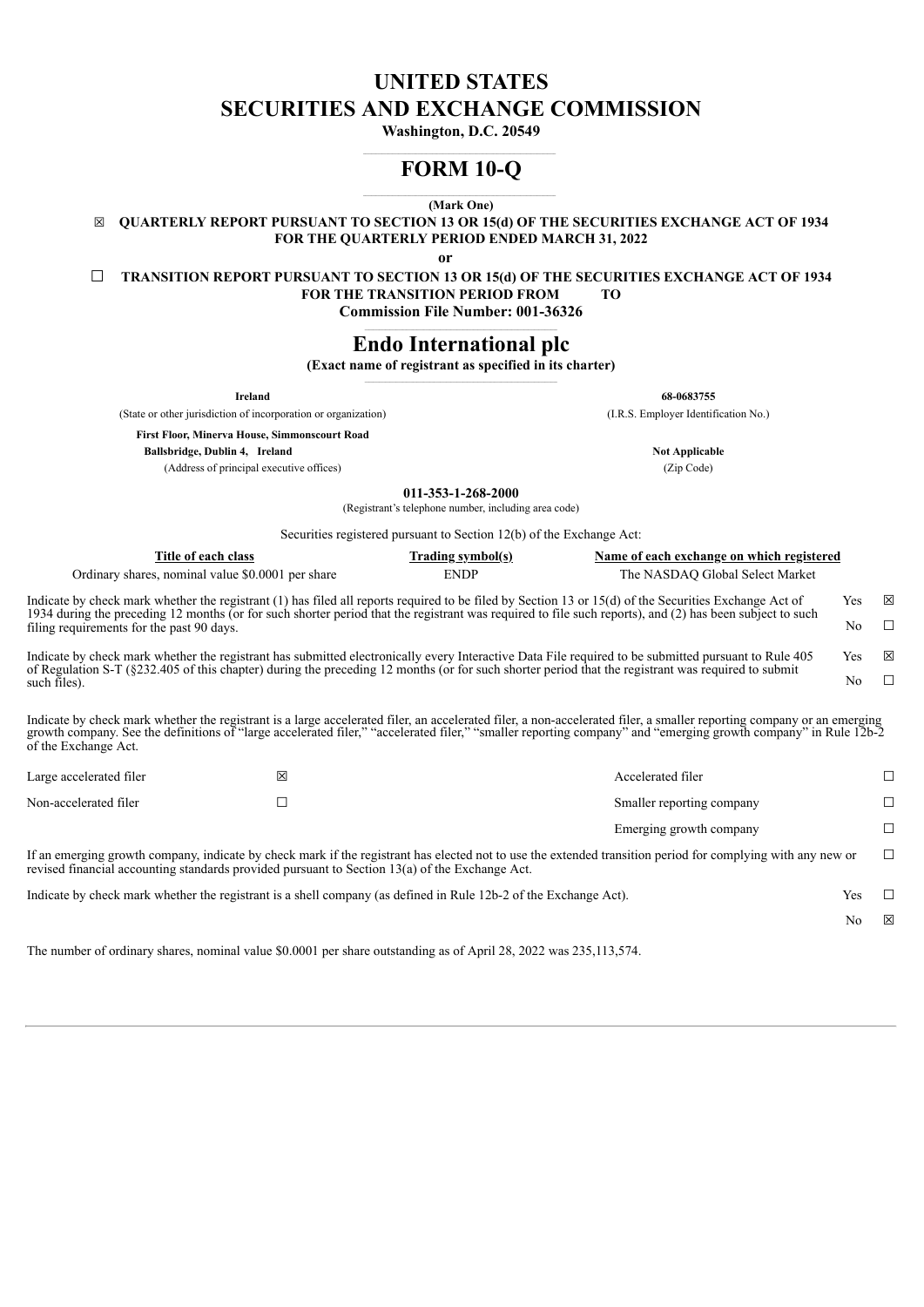# **ENDO INTERNATIONAL PLC INDEX**

# [Forward-Looking](#page-1-0) Statements [i](#page-1-0)n the statements of the statements of the statements of the statements of the statements of the statements of the statements of the statements of the statements of the statements of the statemen

**Page**

|          | <b>PART I. FINANCIAL INFORMATION</b>                                                  |                 |
|----------|---------------------------------------------------------------------------------------|-----------------|
| Item 1.  | <b>Financial Statements</b>                                                           |                 |
|          | <b>Condensed Consolidated Balance Sheets (Unaudited)</b>                              |                 |
|          | <b>Condensed Consolidated Statements of Operations (Unaudited)</b>                    |                 |
|          | Condensed Consolidated Statements of Comprehensive (Loss) Income (Unaudited)          |                 |
|          | <b>Condensed Consolidated Statements of Cash Flows (Unaudited)</b>                    | <u>4</u>        |
|          | <b>Notes to Condensed Consolidated Financial Statements (Unaudited)</b>               | $6\overline{6}$ |
| Item 2.  | Management's Discussion and Analysis of Financial Condition and Results of Operations | $\overline{31}$ |
| Item 3.  | Quantitative and Qualitative Disclosures About Market Risk                            | 43              |
| Item 4.  | <b>Controls and Procedures</b>                                                        | 44              |
|          |                                                                                       |                 |
|          | <b>PART II. OTHER INFORMATION</b>                                                     |                 |
| Item 1.  | <b>Legal Proceedings</b>                                                              | $\frac{45}{5}$  |
| Item 1A. | <b>Risk Factors</b>                                                                   | 45              |
| Item 2.  | Unregistered Sales of Equity Securities and Use of Proceeds                           | 48              |
| Item 3.  | <b>Defaults Upon Senior Securities</b>                                                | 48              |
| Item 4.  | <b>Mine Safety Disclosures</b>                                                        | 48              |
| Item 5.  | <b>Other Information</b>                                                              | 48              |
| Item 6.  | <b>Exhibits</b>                                                                       | 48              |
|          |                                                                                       |                 |

<span id="page-1-0"></span>**[Signatures](#page-51-5)** [49](#page-51-5)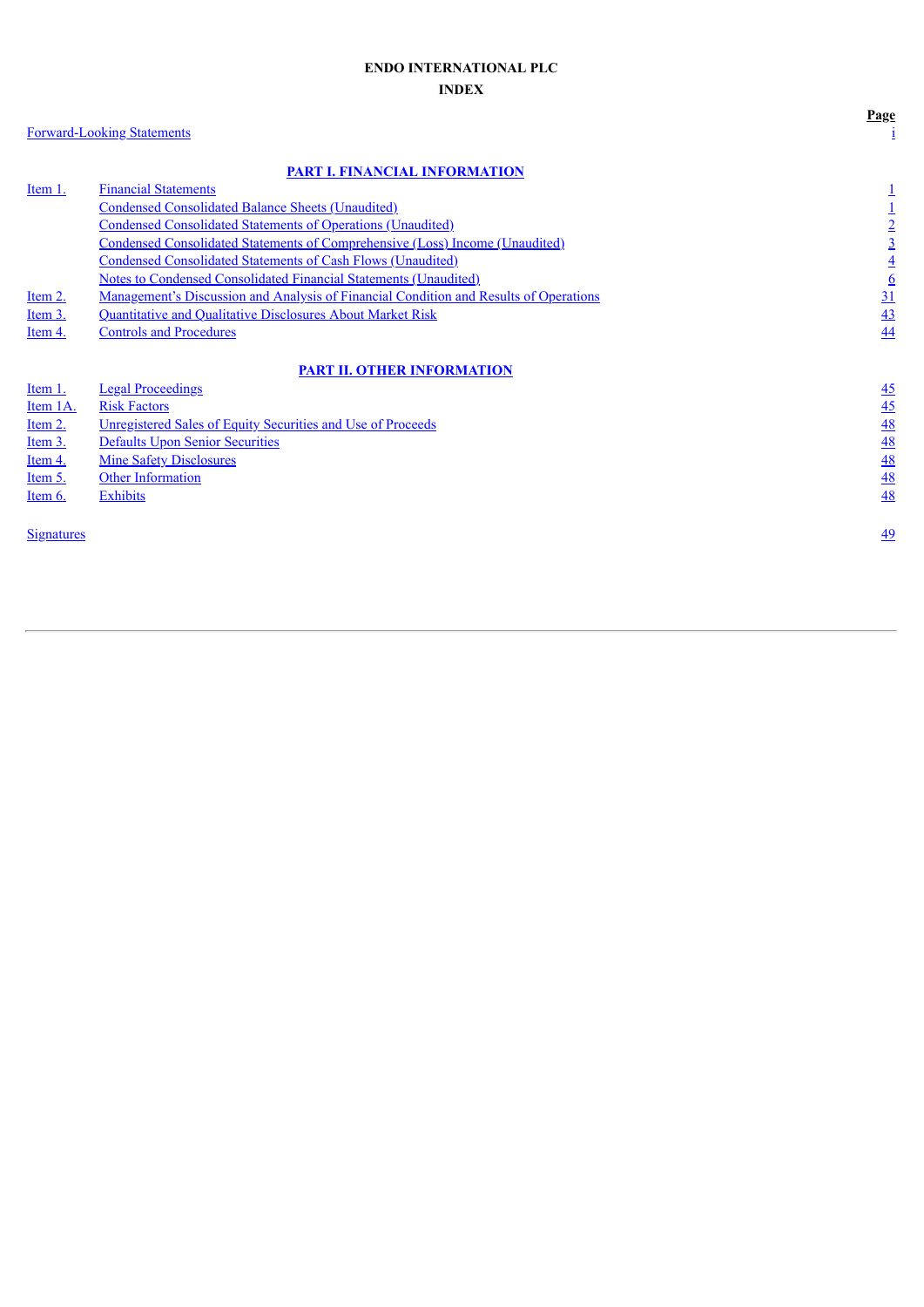### **FORWARD-LOOKING STATEMENTS**

Statements contained or incorporated by reference in this document contain information that includes or is based on "forward-looking statements" within the meaning of Section 27A of the Securities Act of 1933, as amended (Securities Act) and Section 21E of the Securities Exchange Act of 1934, as amended (Exchange Act). Forward-looking statements include, without limitation, any statements relating to the status and outcome of litigation, any future financial results, cost savings, revenues, expenses, net income and income per share, as well as future financing activities, the impact of the novel strain of coronavirus referred to as COVID-19 on the health and welfare of our employees and on our business (including any economic impact, anticipated return to historical purchasing decisions by customers, changes in consumer spending, decisions to engage in certain medical procedures, future governmental orders that could impact our operations and the ability of our manufacturing facilities and suppliers to fulfill their obligations to us), the expansion of our product pipeline and any development, approval, launch or commercialization activities, the outcome or progress of our contingency planning, including any potential bankruptcy filing, and any other statements that refer to Endo's expected, estimated or anticipated future results. We have tried, whenever possible, to identify such statements with words such as "believe," "expect," "anticipate," "intend," "estimate," "plan," "project," "forecast," "will," "may" or similar expressions. We have based these forward-looking statements on our current expectations, assumptions and projections about the growth of our business, our financial performance and the development of our industry. Because these statements reflect our current views concerning future events, these forward-looking statements involve risks and uncertainties including, without limitation, the risks related to the impact of COVID-19 (such as, without limitation, the scope and duration of the pandemic, governmental actions and restrictive measures, delays and cancellations of medical procedures, manufacturing and supply chain disruptions and other impacts to our business); the timing or results of any pending or future litigation, investigations or claims or actual or contingent liabilities, settlement discussions, negotiations or other adverse proceedings, including proceedings involving opioid-related matters, antitrust matters and tax matters with the United States (U.S.) Internal Revenue Service (IRS); unfavorable publicity regarding the misuse of opioids; changing competitive, market and regulatory conditions; changes in legislation; our ability to obtain and maintain adequate protection for our intellectual property rights; the impacts of competition such as those related to the loss of VASOSTRICT® exclusivity; the timing and uncertainty of the results of both the research and development and regulatory processes, including regulatory decisions, product recalls, withdrawals and other unusual items; domestic and foreign health care and cost containment reforms, including government pricing, tax and reimbursement policies; technological advances and patents obtained by competitors; the performance, including the approval, introduction and consumer and physician acceptance of new products and the continuing acceptance of currently marketed products; our ability to develop or expand our product pipeline and to continue to develop the market for QWO®, XIAFLEX<sup>®</sup> and other branded or unbranded products; the impact that known and unknown side effects may have on market perception and consumer preference; the success of any acquisition, licensing or commercialization; the effectiveness of advertising and other promotional campaigns; the timely and successful implementation of any strategic and/or optimization initiatives; the uncertainty associated with the identification of and successful consummation and execution of external corporate development initiatives and strategic partnering transactions; our ability to obtain and successfully manufacture, maintain and distribute a sufficient supply of products to meet market demand in a timely manner; the timing and uncertainty of the results of our strategic review and any related potential bankruptcy; and the other risks and uncertainties more fully described under the caption "Risk Factors" in Part I, Item 1A of the Annual Report on Form 10-K for the year ended December 31, 2021 filed with the Securities and Exchange Commission (SEC) on March 1, 2022 (the Annual Report), in Part II, Item 1A of this report and in other reports that we file with the SEC. These risks and uncertainties, many of which are outside of our control, and any other risks and uncertainties that we are not currently able to predict or identify, individually or in the aggregate, could have a material adverse effect on our business, financial condition, results of operations and cash flows and could cause our actual results to differ materially and adversely from those expressed in forward-looking statements contained or referenced in this document, including with respect to opioid, tax or antitrust related proceedings or any other litigation; our ability to adjust to changing market conditions; our ability to attract and retain key personnel; our ability to maintain compliance with our financial obligations under certain of our outstanding debt obligations and avoid related downgrades of our debt and long-term corporate credit ratings (which could increase our cost of capital) and/or potential events of default (if not cured or waived) under financial and operating covenants contained in our or our subsidiaries' outstanding indebtedness; our ability to incur additional borrowings in compliance with the covenants in our then-existing facilities or to obtain additional debt or equity financing for working capital, capital expenditures, business development, debt service requirements, acquisitions or general corporate or other purposes, or to refinance our indebtedness; and/or the potential for a significant reduction in our short-term and long-term revenues and/or any other factor that could cause us to be unable to fund our operations and liquidity needs, such as future capital expenditures and payment of our indebtedness. As a result of the possibility or occurrence of any such result, we have engaged in and, at any given time, may further engage in strategic reviews of all or a portion of our business. Any such review or contingency planning could ultimately result in our pursuing one or more significant corporate transactions or other remedial measures, including on a preventative or proactive basis. Those remedial measures could include a potential bankruptcy filing which, if it were to occur, would subject us to additional risks and uncertainties that could adversely affect our business prospects and ability to continue as a going concern, as further described herein. We would, in that event, also be subject to risks and uncertainties caused by the actions of creditors and other third parties with interests that may be inconsistent with our plans.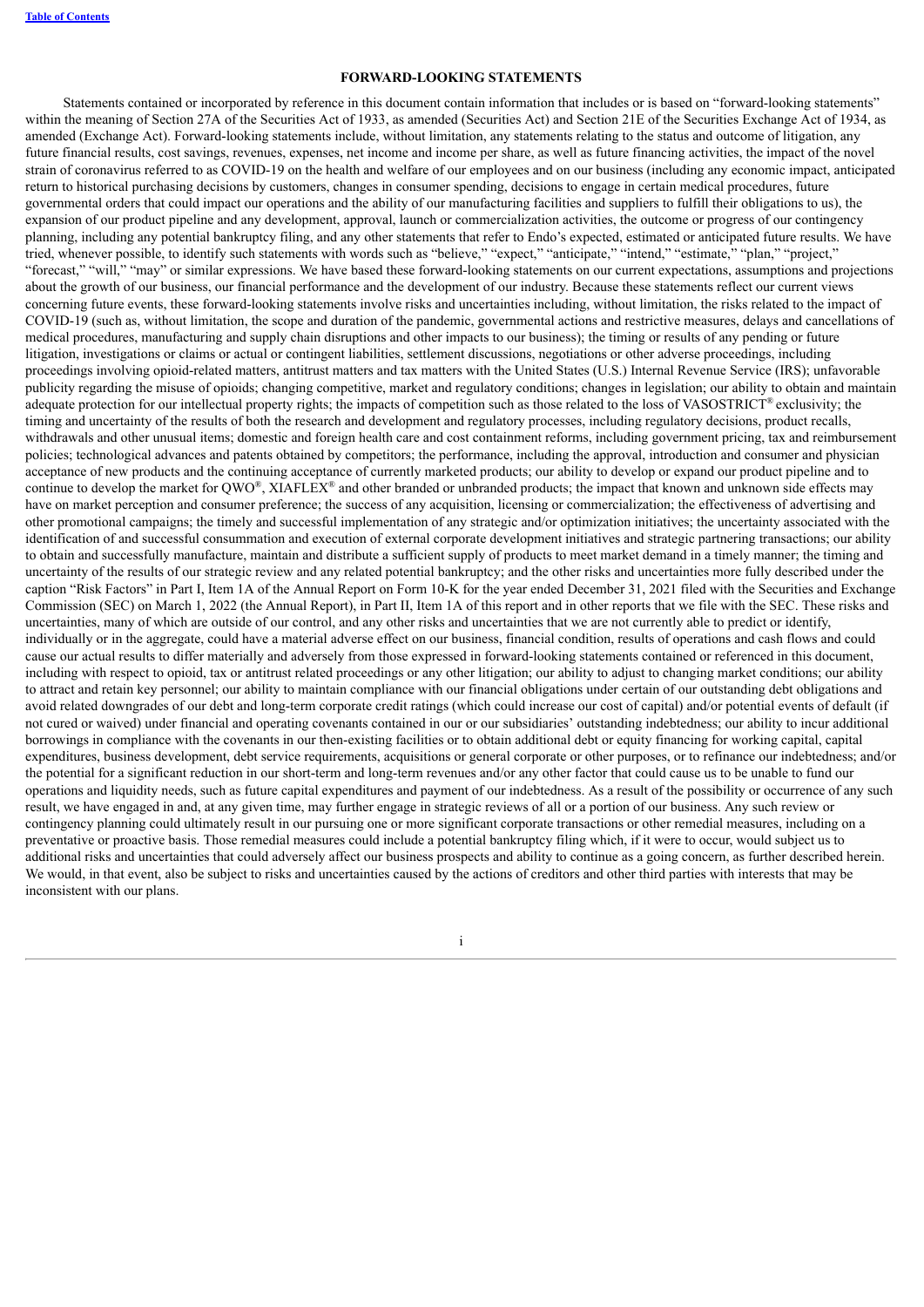<span id="page-3-0"></span>We do not undertake any obligation to update our forward-looking statements after the date of this document for any reason, even if new information becomes available or other events occur in the future, except as may be required under applicable securities laws. You are advised to consult any further disclosures we make on related subjects in our reports filed with the SEC and with securities regulators in Canada on the System for Electronic Document Analysis and Retrieval (SEDAR). Also note that, in Part I, Item 1A of the Annual Report and in Part II, Item 1A of this report, we provide a cautionary discussion of risks, uncertainties and possibly inaccurate assumptions relevant to our business. These are factors that, individually or in the aggregate, we think could cause our actual results to differ materially from expected and historical results. We note these factors for investors as permitted by Section 27A of the Securities Act and Section 21E of the Exchange Act. You should understand that it is not possible to predict or identify all such factors. Consequently, you should not consider this to be a complete discussion of all potential risks or uncertainties.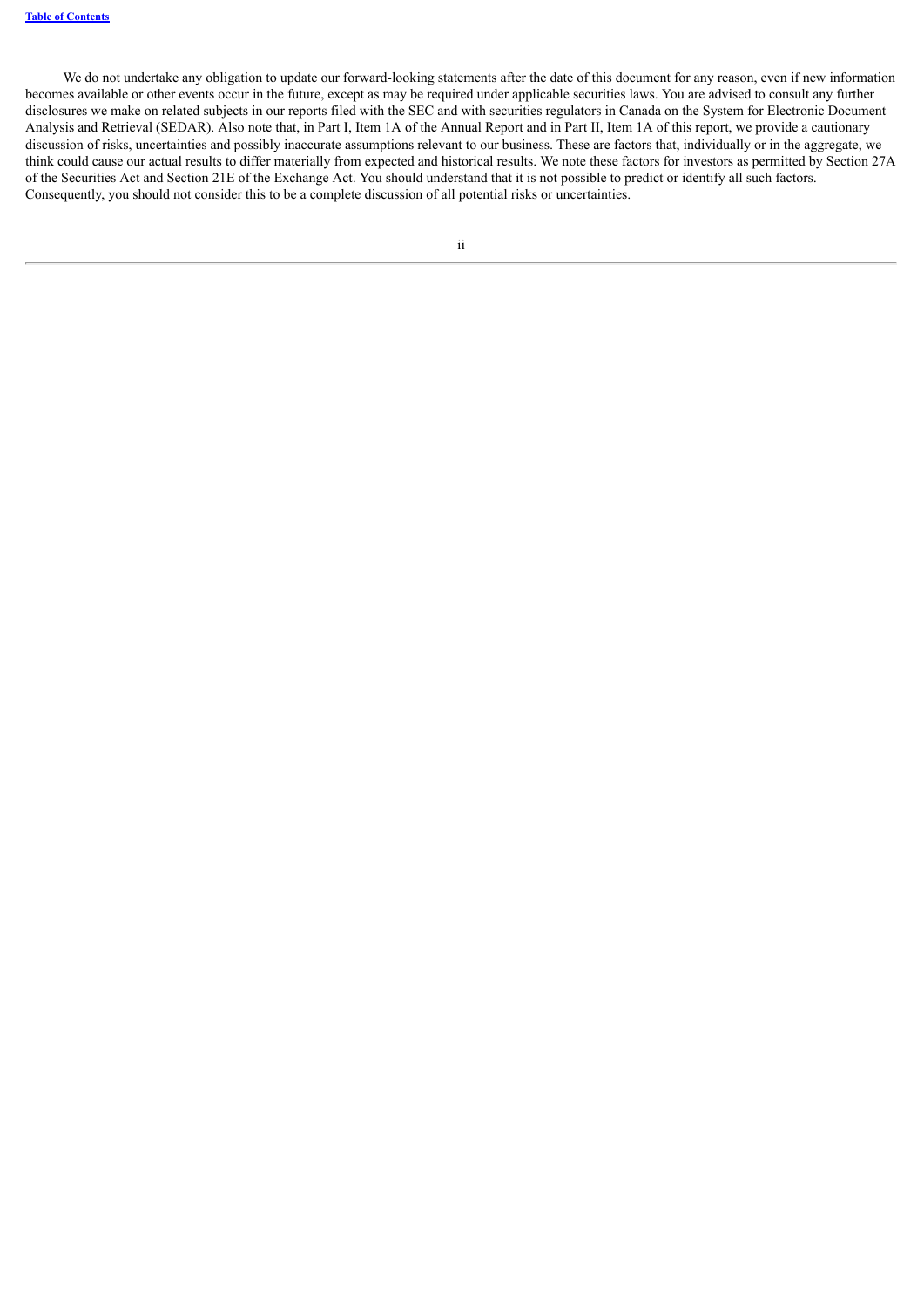# **PART I. FINANCIAL INFORMATION**

<span id="page-4-1"></span><span id="page-4-0"></span>**Item 1. Financial Statements**

# **ENDO INTERNATIONAL PLC CONDENSED CONSOLIDATED BALANCE SHEETS (UNAUDITED) (Dollars in thousands, except share and per share data)**

|                                                                                                                                                                                          | March 31, 2022     |              |                    | December 31, 2021 |  |
|------------------------------------------------------------------------------------------------------------------------------------------------------------------------------------------|--------------------|--------------|--------------------|-------------------|--|
| <b>ASSETS</b>                                                                                                                                                                            |                    |              |                    |                   |  |
| <b>CURRENT ASSETS:</b>                                                                                                                                                                   |                    |              |                    |                   |  |
| Cash and cash equivalents                                                                                                                                                                | $\mathbb{S}$       | 1,413,150    | $\mathbb{S}$       | 1,507,196         |  |
| Restricted cash and cash equivalents                                                                                                                                                     |                    | 181,768      |                    | 124,114           |  |
| Accounts receivable, net                                                                                                                                                                 |                    | 473,295      |                    | 592,019           |  |
| Inventories, net                                                                                                                                                                         |                    | 283,826      |                    | 283,552           |  |
| Prepaid expenses and other current assets                                                                                                                                                |                    | 131,391      |                    | 200,484           |  |
| Income taxes receivable                                                                                                                                                                  |                    | 9,362        |                    | 7,221             |  |
| Total current assets                                                                                                                                                                     | $\sqrt{\ }$        | 2,492,792    | $\mathbb{S}$       | 2,714,586         |  |
| PROPERTY, PLANT AND EQUIPMENT, NET                                                                                                                                                       |                    | 407,225      |                    | 396,712           |  |
| <b>OPERATING LEASE ASSETS</b>                                                                                                                                                            |                    | 33,203       |                    | 34,832            |  |
| <b>GOODWILL</b>                                                                                                                                                                          |                    | 3,197,011    |                    | 3,197,011         |  |
| OTHER INTANGIBLES, NET                                                                                                                                                                   |                    | 2,253,271    |                    | 2,362,823         |  |
| DEFERRED INCOME TAXES                                                                                                                                                                    |                    | 1,126        |                    | 1,138             |  |
| <b>OTHER ASSETS</b>                                                                                                                                                                      |                    | 62,583       |                    | 60,313            |  |
| <b>TOTAL ASSETS</b>                                                                                                                                                                      | $\$$               | 8,447,211    | \$                 | 8,767,415         |  |
| <b>LIABILITIES AND SHAREHOLDERS' DEFICIT</b>                                                                                                                                             |                    |              |                    |                   |  |
| <b>CURRENT LIABILITIES:</b>                                                                                                                                                              |                    |              |                    |                   |  |
| Accounts payable and accrued expenses                                                                                                                                                    | \$                 | 808,278      | $\mathbf{\hat{s}}$ | 836,898           |  |
| Current portion of legal settlement accrual                                                                                                                                              |                    | 528,541      |                    | 580,994           |  |
| Current portion of operating lease liabilities                                                                                                                                           |                    | 11,024       |                    | 10,992            |  |
| Current portion of long-term debt                                                                                                                                                        |                    | 26,116       |                    | 200,342           |  |
| Income taxes payable                                                                                                                                                                     |                    | 2,183        |                    | 736               |  |
| Total current liabilities                                                                                                                                                                | \$                 | 1,376,142    | $\mathbb{S}$       | 1,629,962         |  |
| DEFERRED INCOME TAXES                                                                                                                                                                    |                    | 15,961       |                    | 21,628            |  |
| LONG-TERM DEBT, LESS CURRENT PORTION, NET                                                                                                                                                |                    | 8,040,992    |                    | 8,048,980         |  |
| LONG-TERM LEGAL SETTLEMENT ACCRUAL, LESS CURRENT PORTION                                                                                                                                 |                    | 5,000        |                    |                   |  |
| OPERATING LEASE LIABILITIES, LESS CURRENT PORTION                                                                                                                                        |                    | 31,688       |                    | 33,727            |  |
| <b>OTHER LIABILITIES</b>                                                                                                                                                                 |                    | 288,426      |                    | 277,104           |  |
| COMMITMENTS AND CONTINGENCIES (NOTE 13)                                                                                                                                                  |                    |              |                    |                   |  |
| <b>SHAREHOLDERS' DEFICIT:</b>                                                                                                                                                            |                    |              |                    |                   |  |
| Euro deferred shares, \$0.01 par value; 4,000,000 shares authorized and issued at both March 31, 2022 and<br>December 31, 2021                                                           |                    | 44           |                    | 45                |  |
| Ordinary shares, \$0.0001 par value; 1,000,000,000 shares authorized; 235,109,154 and 233,690,816 shares issued<br>and outstanding at March 31, 2022 and December 31, 2021, respectively |                    | 24           |                    | 23                |  |
| Additional paid-in capital                                                                                                                                                               |                    | 8,956,973    |                    | 8,953,906         |  |
| Accumulated deficit                                                                                                                                                                      |                    | (10,053,489) |                    | (9,981,515)       |  |
| Accumulated other comprehensive loss                                                                                                                                                     |                    | (214, 550)   |                    | (216, 445)        |  |
| Total shareholders' deficit                                                                                                                                                              | \$                 | (1,310,998)  | $\mathbf{s}$       | (1,243,986)       |  |
| TOTAL LIABILITIES AND SHAREHOLDERS' DEFICIT                                                                                                                                              | $\mathbf{\hat{S}}$ | 8,447,211    | $\mathbf S$        | 8,767,415         |  |

<span id="page-4-2"></span>See accompanying Notes to Condensed Consolidated Financial Statements.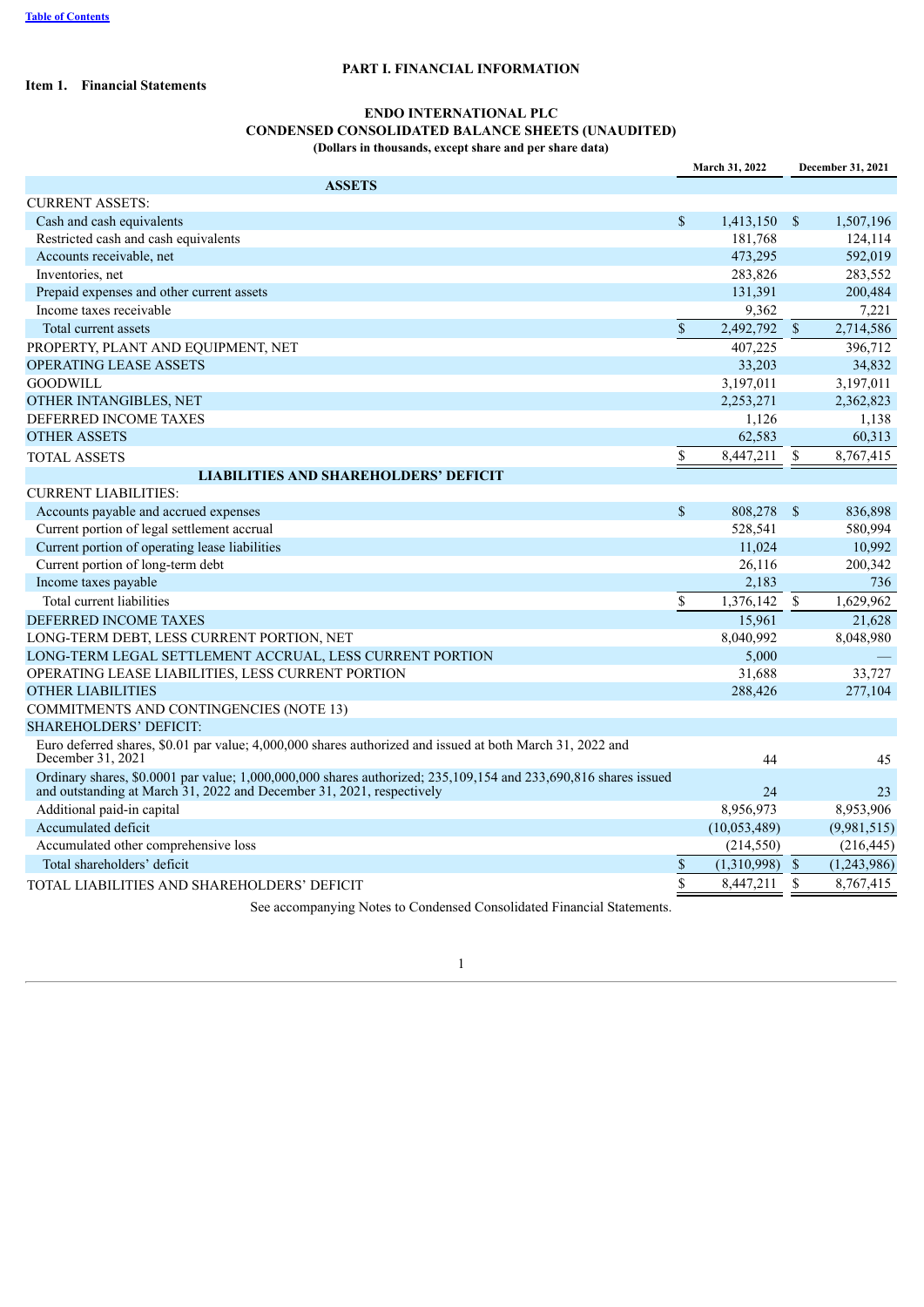# **ENDO INTERNATIONAL PLC**

# **CONDENSED CONSOLIDATED STATEMENTS OF OPERATIONS (UNAUDITED)**

**(Dollars and shares in thousands, except per share data)**

|                                                            | Three Months Ended March 31, |             |               |          |
|------------------------------------------------------------|------------------------------|-------------|---------------|----------|
|                                                            |                              | 2022        |               | 2021     |
| TOTAL REVENUES, NET                                        | $\mathbb{S}$                 | 652,259 \$  |               | 717,919  |
| <b>COSTS AND EXPENSES:</b>                                 |                              |             |               |          |
| Cost of revenues                                           |                              | 273,215     |               | 305,293  |
| Selling, general and administrative                        |                              | 227,161     |               | 187,174  |
| Research and development                                   |                              | 36,130      |               | 29,739   |
| Acquired in-process research and development               |                              | 2,900       |               |          |
| Litigation-related and other contingencies, net            |                              | 25,154      |               | 637      |
| Asset impairment charges                                   |                              | 19,953      |               | 3,309    |
| Acquisition-related and integration items, net             |                              | (1,377)     |               | (5,022)  |
| Interest expense, net                                      |                              | 134,949     |               | 134,341  |
| Loss on extinguishment of debt                             |                              |             |               | 13,753   |
| Other expense, net                                         |                              | 1,289       |               | 912      |
| (LOSS) INCOME FROM CONTINUING OPERATIONS BEFORE INCOME TAX | \$                           | (67, 115)   | $\mathbb{S}$  | 47,783   |
| <b>INCOME TAX (BENEFIT) EXPENSE</b>                        |                              | (1, 815)    |               | 724      |
| (LOSS) INCOME FROM CONTINUING OPERATIONS                   | $\mathbb{S}$                 | (65,300)    | $\mathsf{\$}$ | 47,059   |
| DISCONTINUED OPERATIONS, NET OF TAX (NOTE 3)               |                              | (6,674)     |               | (5, 535) |
| <b>NET (LOSS) INCOME</b>                                   | \$                           | (71, 974)   | \$            | 41,524   |
| NET (LOSS) INCOME PER SHARE-BASIC:                         |                              |             |               |          |
| Continuing operations                                      | $\mathbf S$                  | $(0.28)$ \$ |               | 0.20     |
| Discontinued operations                                    |                              | (0.03)      |               | (0.02)   |
| <b>Basic</b>                                               | \$                           | (0.31)      | $\mathbb{S}$  | 0.18     |
| NET (LOSS) INCOME PER SHARE-DILUTED:                       |                              |             |               |          |
| Continuing operations                                      | $\mathbf S$                  | $(0.28)$ \$ |               | 0.20     |
| Discontinued operations                                    |                              | (0.03)      |               | (0.03)   |
| Diluted                                                    | \$                           | (0.31)      | $\mathbb{S}$  | 0.17     |
| <b>WEIGHTED AVERAGE SHARES:</b>                            |                              |             |               |          |
| <b>Basic</b>                                               |                              | 233,879     |               | 230,551  |
| Diluted                                                    |                              | 233,879     |               | 238,671  |

<span id="page-5-0"></span>See accompanying Notes to Condensed Consolidated Financial Statements.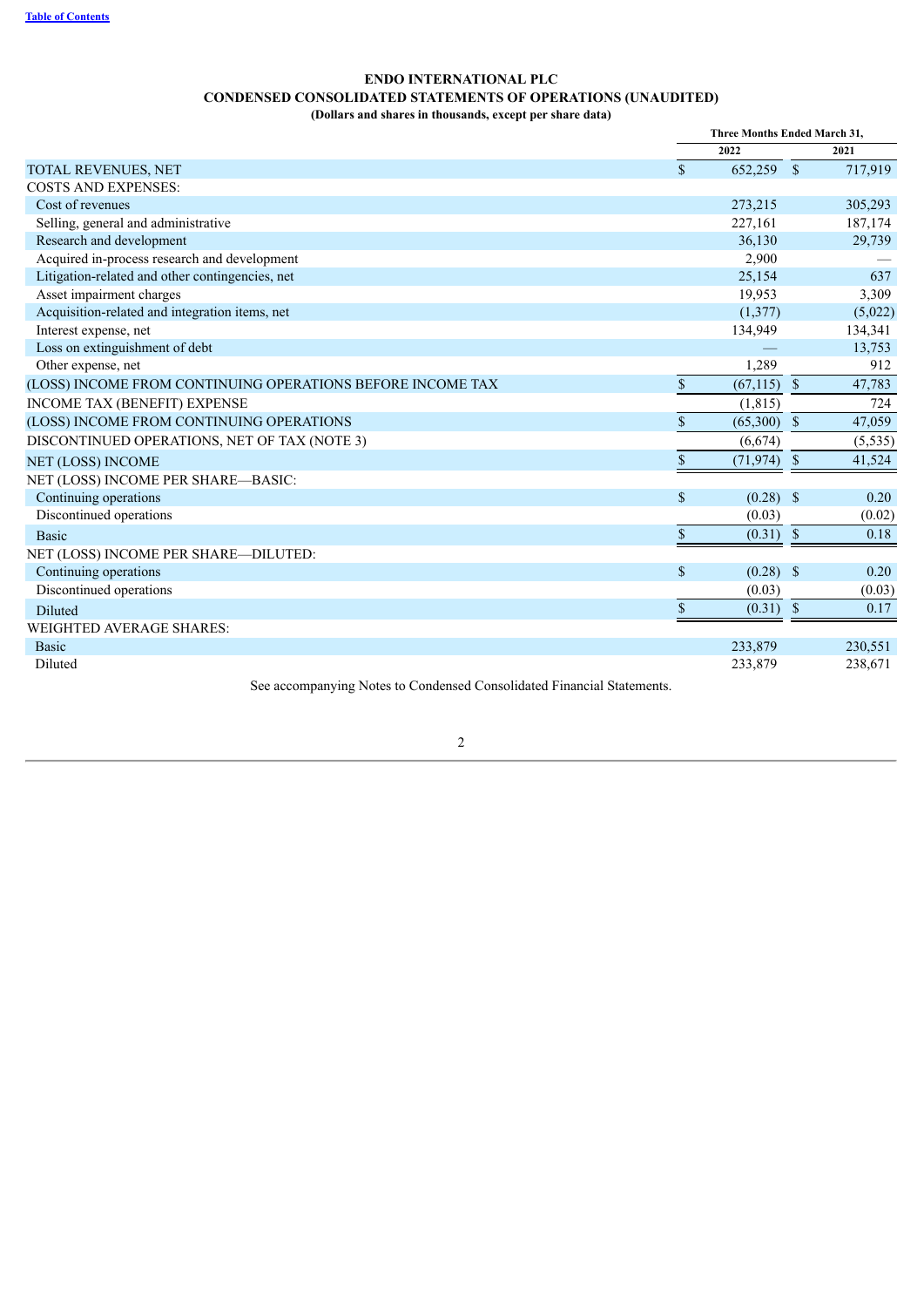# **ENDO INTERNATIONAL PLC CONDENSED CONSOLIDATED STATEMENTS OF COMPREHENSIVE (LOSS) INCOME (UNAUDITED) (Dollars in thousands)**

<span id="page-6-0"></span>

|                                         | Three Months Ended March 31. |  |        |  |
|-----------------------------------------|------------------------------|--|--------|--|
|                                         | 2022                         |  | 2021   |  |
| NET (LOSS) INCOME                       | $(71.974)$ \$                |  | 41,524 |  |
| OTHER COMPREHENSIVE INCOME:             |                              |  |        |  |
| Net unrealized gain on foreign currency | 1.895                        |  | 1.692  |  |
| Total other comprehensive income        | .895                         |  | 1.692  |  |
| <b>COMPREHENSIVE (LOSS) INCOME</b>      | (70,079)                     |  | 43,216 |  |

See accompanying Notes to Condensed Consolidated Financial Statements.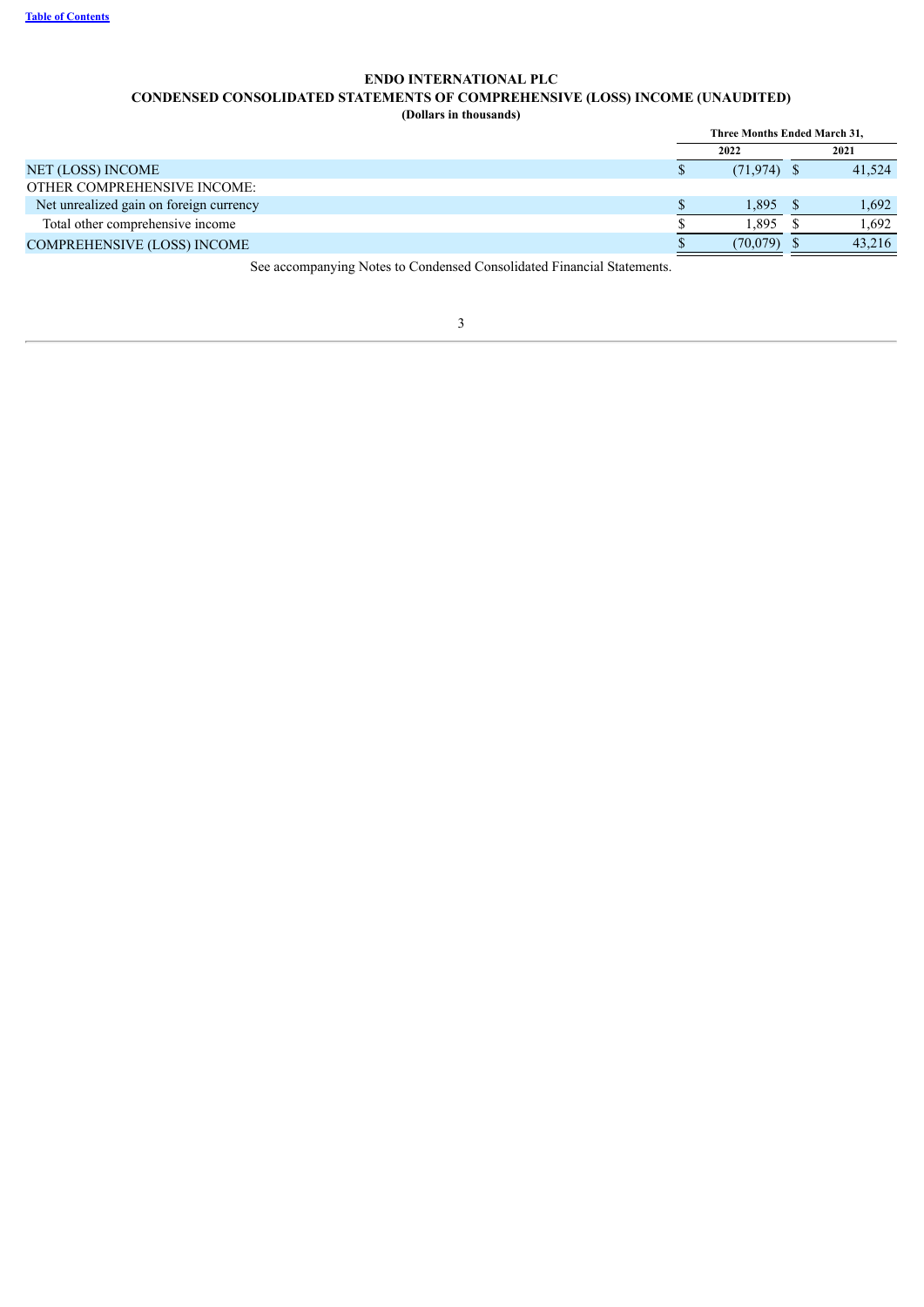# **ENDO INTERNATIONAL PLC CONDENSED CONSOLIDATED STATEMENTS OF CASH FLOWS (UNAUDITED)**

**(Dollars in thousands)**

| 2022<br>2021<br><b>OPERATING ACTIVITIES:</b><br>\$<br>Net (loss) income<br>$(71.974)$ \$<br>41,524<br>Adjustments to reconcile Net (loss) income to Net cash provided by operating activities:<br>Depreciation and amortization<br>106,315<br>118,485 |
|-------------------------------------------------------------------------------------------------------------------------------------------------------------------------------------------------------------------------------------------------------|
|                                                                                                                                                                                                                                                       |
|                                                                                                                                                                                                                                                       |
|                                                                                                                                                                                                                                                       |
|                                                                                                                                                                                                                                                       |
|                                                                                                                                                                                                                                                       |
| Share-based compensation<br>4,929<br>9,993                                                                                                                                                                                                            |
| Amortization of debt issuance costs and discount<br>3,705<br>3,551                                                                                                                                                                                    |
| Deferred income taxes<br>(5,731)<br>(1,719)                                                                                                                                                                                                           |
| Change in fair value of contingent consideration<br>(1,377)<br>(5, 453)                                                                                                                                                                               |
| Loss on extinguishment of debt<br>13,753                                                                                                                                                                                                              |
| Acquired in-process research and development charges<br>2,900                                                                                                                                                                                         |
| Asset impairment charges<br>3,309<br>19,953                                                                                                                                                                                                           |
| Loss on sale of business and other assets<br>135<br>355                                                                                                                                                                                               |
| Changes in assets and liabilities which provided (used) cash:                                                                                                                                                                                         |
| Accounts receivable<br>118,844<br>37,182                                                                                                                                                                                                              |
| <b>Inventories</b><br>(12,030)<br>(3,802)                                                                                                                                                                                                             |
| Prepaid and other assets<br>83,904<br>16,606                                                                                                                                                                                                          |
| Accounts payable, accrued expenses and other liabilities<br>(47, 597)<br>(44, 868)                                                                                                                                                                    |
| Income taxes payable/receivable, net<br>54,924<br>(657)                                                                                                                                                                                               |
| Net cash provided by operating activities<br>$\mathbf{s}$<br>201,319<br>$\mathbb{S}$<br>243,840                                                                                                                                                       |
| <b>INVESTING ACTIVITIES:</b>                                                                                                                                                                                                                          |
| Capital expenditures, excluding capitalized interest<br>(23, 025)<br>(16, 733)                                                                                                                                                                        |
| Capitalized interest payments<br>(1,840)<br>(1,133)                                                                                                                                                                                                   |
| Acquisitions, including in-process research and development, net of cash and restricted cash acquired<br>(24, 520)                                                                                                                                    |
| Proceeds from sale of business and other assets, net<br>541<br>818                                                                                                                                                                                    |
| $\mathbb{S}$<br>Net cash used in investing activities<br>(48, 844)<br>$\mathbb{S}$<br>(17,048)                                                                                                                                                        |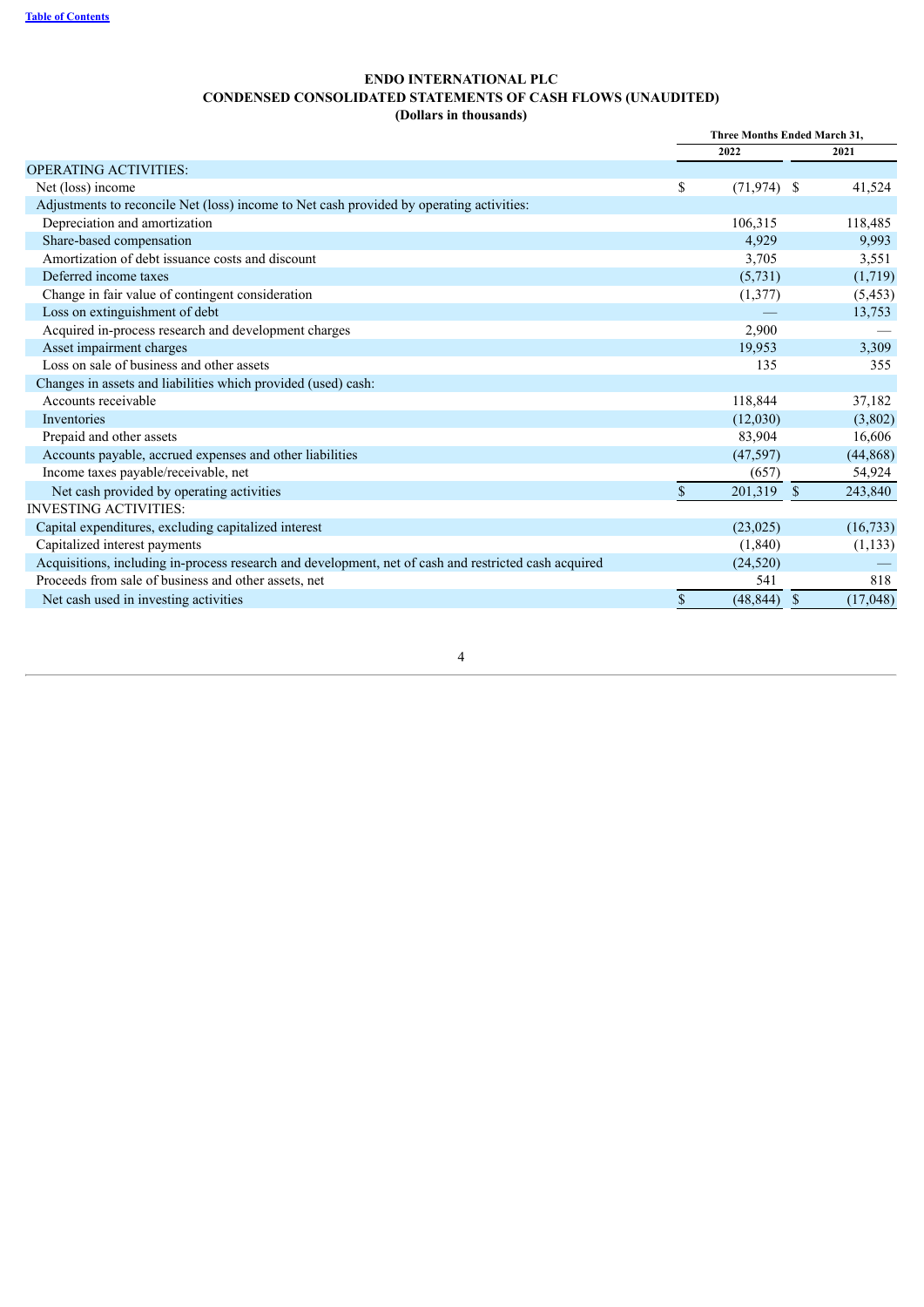# **ENDO INTERNATIONAL PLC CONDENSED CONSOLIDATED STATEMENTS OF CASH FLOWS (UNAUDITED) (Dollars in thousands)**

<span id="page-8-0"></span>

|                                                                                                        | Three Months Ended March 31, |               |    |             |
|--------------------------------------------------------------------------------------------------------|------------------------------|---------------|----|-------------|
|                                                                                                        |                              | 2022          |    | 2021        |
| <b>FINANCING ACTIVITIES:</b>                                                                           |                              |               |    |             |
| Proceeds from issuance of notes, net                                                                   |                              |               |    | 1,279,978   |
| Proceeds from issuance of term loans, net                                                              |                              |               |    | 1,980,000   |
| Repayments of notes                                                                                    |                              | (180, 342)    |    |             |
| Repayments of term loans                                                                               |                              | (5,000)       |    | (3,295,475) |
| Repayments of other indebtedness                                                                       |                              | (1, 470)      |    | (1,321)     |
| Payments for debt issuance and extinguishment costs                                                    |                              |               |    | (5,904)     |
| Payments for contingent consideration                                                                  |                              | (523)         |    | (387)       |
| Payments of tax withholding for restricted shares                                                      |                              | (1, 863)      |    | (4,863)     |
| Proceeds from exercise of options                                                                      |                              |               |    | 622         |
| Net cash used in financing activities                                                                  |                              | (189, 198)    | S. | (47,350)    |
| Effect of foreign exchange rate                                                                        |                              | 331           |    | 399         |
| NET (DECREASE) INCREASE IN CASH, CASH EOUIVALENTS, RESTRICTED CASH AND RESTRICTED<br>CASH EQUIVALENTS  |                              | $(36,392)$ \$ |    | 179,841     |
| CASH, CASH EQUIVALENTS, RESTRICTED CASH AND RESTRICTED CASH EQUIVALENTS,<br><b>BEGINNING OF PERIOD</b> |                              | 1,631,310     |    | 1,385,000   |
| CASH, CASH EQUIVALENTS, RESTRICTED CASH AND RESTRICTED CASH EQUIVALENTS, END OF<br><b>PERIOD</b>       | \$                           | 1,594,918     | \$ | 1,564,841   |
| See accompanying Notes to Condensed Consolidated Financial Statements.                                 |                              |               |    |             |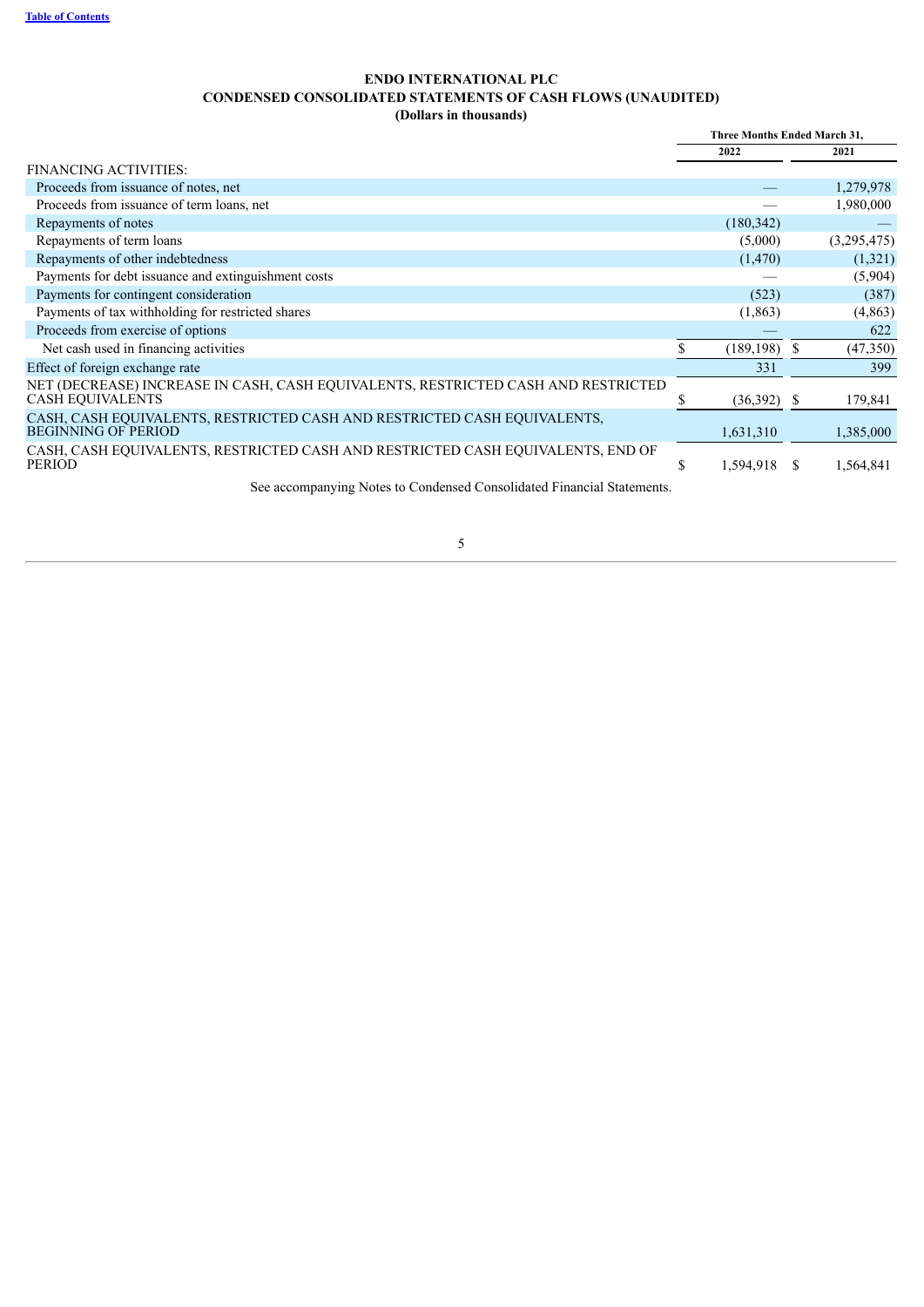## **ENDO INTERNATIONAL PLC NOTES TO CONDENSED CONSOLIDATED FINANCIAL STATEMENTS (UNAUDITED) FOR THE THREE MONTHS ENDED MARCH 31, 2022**

## **NOTE 1. BASIS OF PRESENTATION**

Endo International plc is an Ireland-domiciled specialty pharmaceutical company that conducts business through its operating subsidiaries. Unless otherwise indicated or required by the context, references throughout to "Endo," the "Company," "we," "our" or "us" refer to Endo International plc and its subsidiaries.

The accompanying unaudited Condensed Consolidated Financial Statements of Endo International plc and its subsidiaries have been prepared in accordance with U.S. generally accepted accounting principles (U.S. GAAP) for interim financial information and the instructions to Form 10-Q and Article 10 of Regulation S-X of the SEC for interim financial information. Accordingly, they do not include all of the information and footnotes required by U.S. GAAP for complete financial statements. In the opinion of management, the accompanying Condensed Consolidated Financial Statements of Endo International plc and its subsidiaries, which are unaudited, include all normal and recurring adjustments necessary for a fair statement of the Company's financial position as of March 31, 2022 and the results of its operations and its cash flows for the periods presented. Operating results for the three months ended March 31, 2022 are not necessarily indicative of the results that may be expected for the year ending December 31, 2022. The year-end Condensed Consolidated Balance Sheet data as of December 31, 2021 was derived from audited financial statements but does not include all disclosures required by U.S. GAAP.

The information included in this Quarterly Report on Form 10-Q should be read in conjunction with our Consolidated Financial Statements and accompanying Notes included in the Annual Report.

Certain prior period amounts have been reclassified to conform to the current period presentation. The reclassification adjustments primarily relate to changes to the presentation of certain costs and expenses in our Condensed Consolidated Statements of Operations. Specifically, effective with the Quarterly Report on Form 10-Q for the quarterly period ended March 31, 2022, the Company has added a new financial statement line item labeled Acquired in-process research and development. Any prior period amounts of acquired in-process research and development charges presented in this report have been reclassified to this line item from the existing financial statement line item labeled Research and development.

# **NOTE 2. SUMMARY OF SIGNIFICANT ACCOUNTING POLICIES**

#### **Use of Estimates**

The preparation of our Condensed Consolidated Financial Statements in conformity with U.S. GAAP requires us to make estimates and assumptions that affect the amounts and disclosures in our Condensed Consolidated Financial Statements, including the Notes thereto, and elsewhere in this report. For example, we are required to make significant estimates and assumptions related to revenue recognition, including sales deductions, long-lived assets, goodwill, other intangible assets, income taxes, contingencies, financial instruments and share-based compensation, among others. Some of these estimates can be subjective and complex. Uncertainties related to the continued magnitude and duration of the COVID-19 pandemic, the extent to which it will impact our estimated future financial results, worldwide macroeconomic conditions including interest rates, employment rates, consumer spending, health insurance coverage, the speed of the anticipated recovery and governmental and business reactions to the pandemic, including any possible re-initiation of shutdowns or renewed restrictions, have increased the complexity of developing these estimates, including the allowance for expected credit losses and the carrying amounts of long-lived assets, goodwill and other intangible assets. Furthermore, as a result of the possibility or occurrence of an unfavorable outcome with respect to any legal proceeding, we have engaged in and, at any given time, may further engage in strategic reviews of all or a portion of our business. Any such review or contingency planning could ultimately result in our pursuing one or more significant corporate transactions or other remedial measures, including on a preventative or proactive basis. These actions could include a bankruptcy filing which could ultimately result in, among other things, asset impairment charges that may be material. Although we believe that our estimates and assumptions are reasonable, there may be other reasonable estimates or assumptions that differ significantly from ours. Further, our estimates and assumptions are based upon information available at the time they were made. Actual results may differ significantly from our estimates, including as a result of the uncertainties described in this report, those described in our other reports filed with the SEC or other uncertainties.

#### **Significant Accounting Policies Added or Updated since December 31, 2021**

There have been no significant changes to our significant accounting policies since December 31, 2021. For additional discussion of the Company's significant accounting policies, see Note 2. Summary of Significant Accounting Policies in the Consolidated Financial Statements included in Part IV, Item 15 of the Annual Report.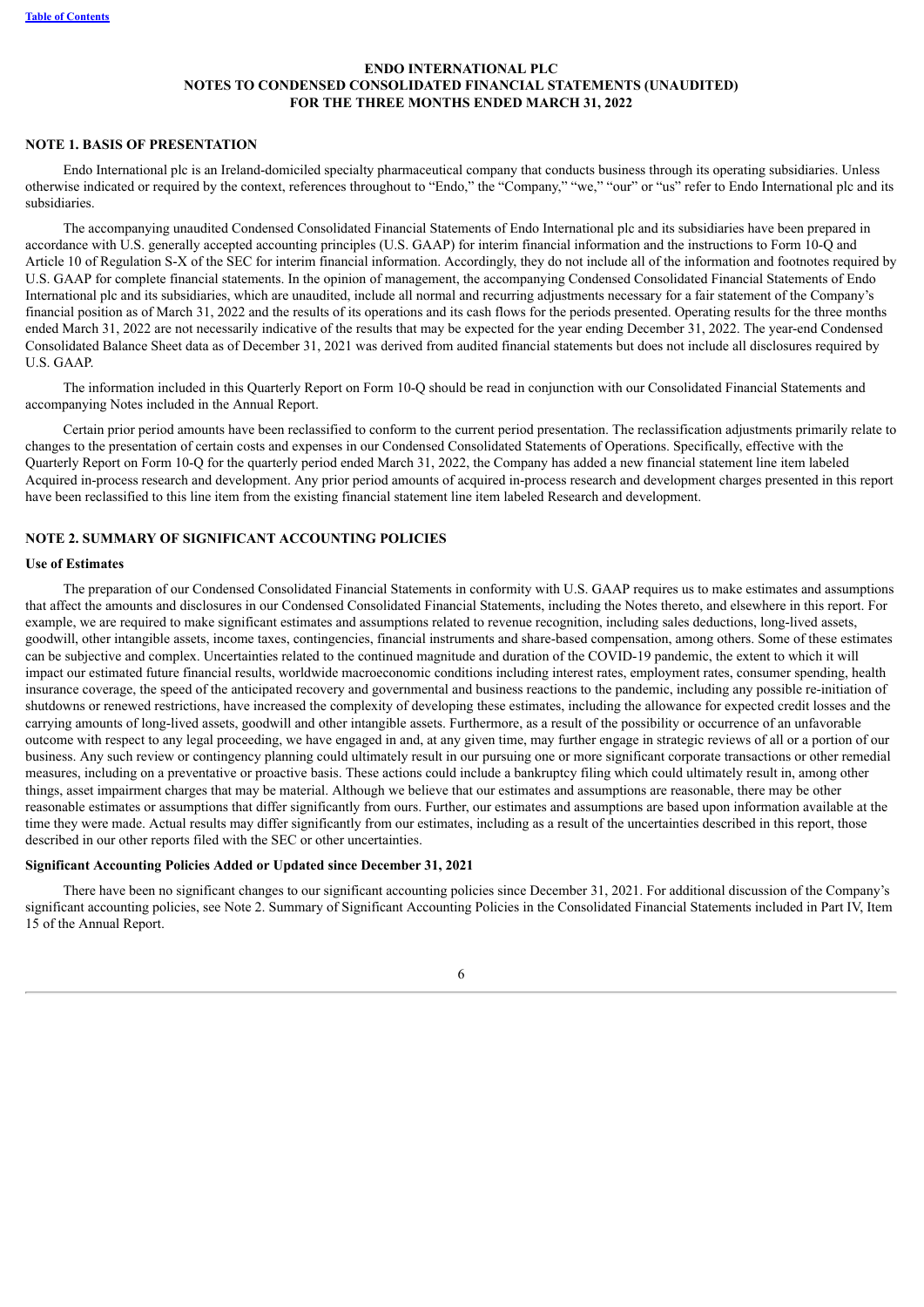## **NOTE 3. DISCONTINUED OPERATIONS**

#### **Astora**

The operating results of the Company's Astora business, which the Board of Directors (the Board) resolved to wind down in 2016, are reported as Discontinued operations, net of tax in the Condensed Consolidated Statements of Operations for all periods presented. The following table provides the operating results of Astora Discontinued operations, net of tax, for the three months ended March 31, 2022 and 2021 (in thousands):

|                                                       | Three Months Ended March 31. |  |          |  |
|-------------------------------------------------------|------------------------------|--|----------|--|
|                                                       | 2022                         |  | 2021     |  |
| Loss from discontinued operations before income taxes | (6.674)                      |  | (6,221)  |  |
| Income tax benefit                                    |                              |  | (686)    |  |
| Discontinued operations, net of tax                   | (6.674)                      |  | (5, 535) |  |

Loss from discontinued operations before income taxes includes mesh-related legal defense costs and certain other items.

The cash flows from discontinued operating activities related to Astora included the impact of net losses of \$6.7 million and \$5.5 million for the three months ended March 31, 2022 and 2021, respectively, and the impact of cash activity related to vaginal mesh cases. During the periods presented above, there were no material net cash flows related to Astora discontinued investing activities and there was no depreciation or amortization expense related to Astora.

# **NOTE 4. RESTRUCTURING**

#### **2020 Restructuring Initiative**

On November 5, 2020, the Company announced the initiation of several strategic actions to further optimize the Company's operations and increase overall efficiency (the 2020 Restructuring Initiative). These actions were initiated with the expectation of generating significant cost savings to be reinvested, among other things, to support the Company's key strategic priority to expand and enhance its product portfolio. These actions, which we have been progressing, include the following:

- Optimizing the Company's retail generics business cost structure by exiting manufacturing sites in Irvine, California and Chestnut Ridge, New York, as well as certain sites in India. Certain of the sites have already been exited and certain products historically manufactured at these sites have been transferred to other internal and external sites within the Company's manufacturing network.
- Improving operating flexibility and reducing general and administrative costs by transferring certain transaction processing activities to thirdparty global business process service providers.
- Increasing organizational effectiveness by further integrating the Company's commercial, operations and research and development functions, respectively, to support the Company's key strategic priorities.

As a result of the 2020 Restructuring Initiative, the Company's global workforce is ultimately expected to be reduced by up to approximately 500 net full-time positions. The Company expects to realize annualized pre-tax cash savings (without giving effect to the costs described below) of approximately \$85 million to \$95 million by the first half of 2023, primarily related to reductions in Cost of revenues of approximately \$65 million to \$70 million and other expenses, including Selling, general and administrative and Research and development expenses, of approximately \$20 million to \$25 million.

As a result of the 2020 Restructuring Initiative, the Company expects to incur total pre-tax restructuring-related expenses of approximately \$165 million to \$185 million, of which approximately \$140 million to \$155 million relates to the Generic Pharmaceuticals segment, with the remaining amounts relating to our other segments and certain corporate unallocated costs. These estimates consist of accelerated depreciation charges of approximately \$45 million to \$55 million, asset impairment charges of approximately \$50 million, employee separation, continuity and other benefitrelated costs of approximately \$55 million to \$60 million and certain other restructuring costs of approximately \$15 million to \$20 million. Cash outlays associated with the 2020 Restructuring Initiative are expected to be approximately \$75 million and consist primarily of employee separation, continuity and other benefit-related costs and certain other restructuring costs. By the end of 2022, the Company expects that substantially all of these costs will have been incurred and substantially all related cash payments will have been made.

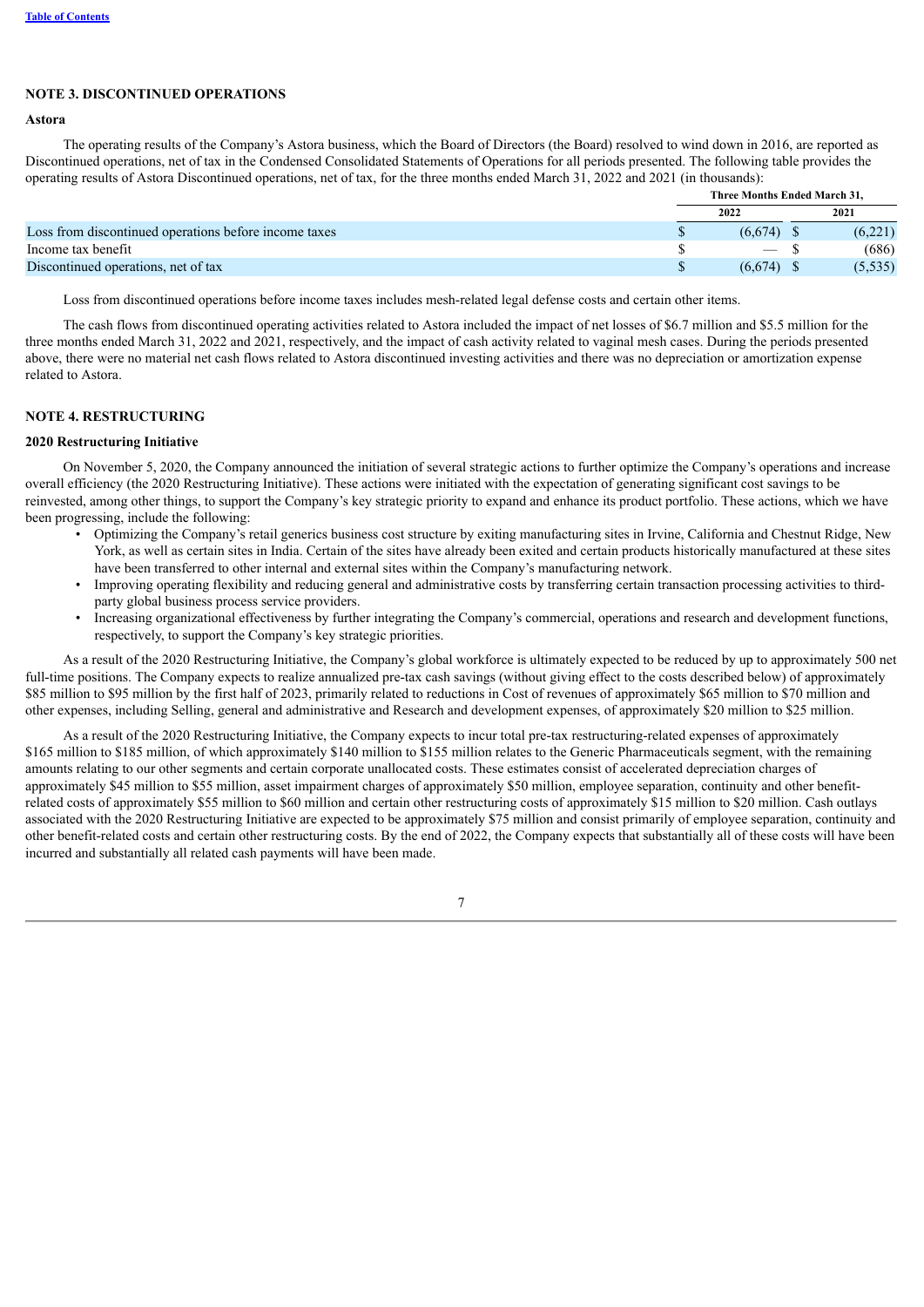The following pre-tax net amounts related to the 2020 Restructuring Initiative are included in the Company's Condensed Consolidated Statements of Operations during the three months ended March 31, 2022 and 2021 (in thousands):

|                                                                 | Three Months Ended March 31, |        |  |  |
|-----------------------------------------------------------------|------------------------------|--------|--|--|
|                                                                 | 2022                         | 2021   |  |  |
| Net restructuring charges related to:                           |                              |        |  |  |
| Accelerated depreciation                                        | \$<br>$3,677$ \$             | 6,907  |  |  |
| Inventory adjustments                                           | 766                          | 5,049  |  |  |
| Employee separation, continuity and other benefit-related costs | 2,378                        | 6,610  |  |  |
| Certain other restructuring costs                               | 574                          | 858    |  |  |
| Total                                                           | 7.395                        | 19.424 |  |  |
|                                                                 |                              |        |  |  |

These pre-tax net amounts were primarily attributable to our Generic Pharmaceuticals segment, which incurred \$5.0 million and \$14.9 million of pre-tax net charges during the three months ended March 31, 2022 and 2021, respectively. The remaining amounts related to our other segments and certain corporate unallocated costs.

As of March 31, 2022, cumulative amounts incurred to date include charges related to accelerated depreciation of approximately \$50.9 million, asset impairments related to certain identifiable intangible assets, operating lease assets and disposal groups totaling approximately \$49.5 million, inventory adjustments of approximately \$10.8 million, employee separation, continuity and other benefit-related costs, net of approximately \$55.0 million and certain other restructuring costs of approximately \$3.3 million. Of these amounts, approximately \$133.9 million was attributable to the Generic Pharmaceuticals segment, with the remaining amounts relating to our other segments and certain corporate unallocated costs.

The following pre-tax net amounts related to the 2020 Restructuring Initiative are included in the Company's Condensed Consolidated Statements of Operations during the three months ended March 31, 2022 and 2021 (in thousands):

|                                        |   | Three Months Ended March 31, |  |        |
|----------------------------------------|---|------------------------------|--|--------|
|                                        |   | 2022                         |  | 2021   |
| Net restructuring charges included in: |   |                              |  |        |
| Cost of revenues                       | S | 3,259                        |  | 15,296 |
| Selling, general and administrative    |   | 1,156                        |  | 3,542  |
| Research and development               |   | 2.980                        |  | 586    |
| Total                                  |   | 7.395                        |  | 19.424 |

Changes to the liability for the 2020 Restructuring Initiative during the three months ended March 31, 2022 were as follows (in thousands):

|                                           | Employee<br>Separation,<br><b>Continuity and</b><br><b>Other Benefit-</b><br><b>Related Costs</b> | <b>Certain Other</b><br><b>Restructuring Costs</b> | <b>Total</b> |
|-------------------------------------------|---------------------------------------------------------------------------------------------------|----------------------------------------------------|--------------|
| Liability balance as of December 31, 2021 | 10,979                                                                                            | 205                                                | 11,184       |
| Net charges                               | 2,378                                                                                             | 574                                                | 2,952        |
| Cash payments                             | (7, 785)                                                                                          | (779)                                              | (8, 564)     |
| Liability balance as of March 31, 2022    | 5,572                                                                                             | $\hspace{0.05cm}$                                  | 5,572        |

Of the liability at March 31, 2022, approximately \$5.1 million is classified as current and is included in Accounts payable and accrued expenses in the Condensed Consolidated Balance Sheets, with the remaining amount classified as noncurrent and included in Other liabilities.

### **2022 Restructuring Initiative**

On April 28, 2022, the Company communicated the initiation of actions to streamline and simplify certain functions, including its commercial organization, to increase its overall organizational effectiveness and better align with current and future needs (the 2022 Restructuring Initiative). These actions were initiated with the expectation of generating cost savings, a portion of which will be reinvested in 2022 to support the Company's key strategic priority to expand and enhance its product portfolio.

As a result of the 2022 Restructuring Initiative, the Company's global workforce is ultimately expected to be reduced by up to approximately 125 net full-time positions. The Company expects to realize annualized pre-tax cash savings (without giving effect to the costs described below) of approximately \$55 million to \$65 million by the second quarter of 2023, primarily related to reductions in Selling, general and administrative expenses.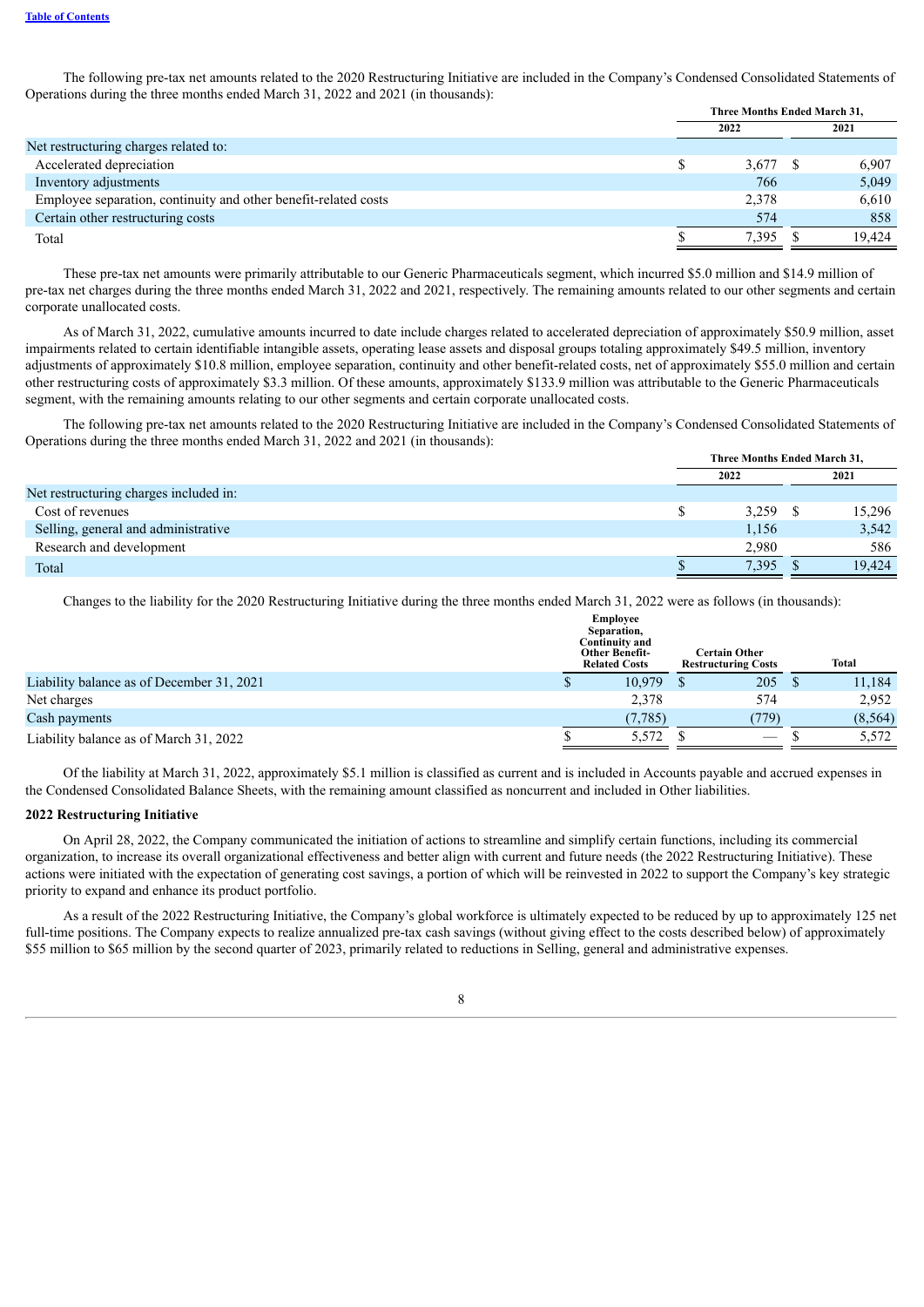As a result of the 2022 Restructuring Initiative, the Company expects to incur total pre-tax restructuring-related expenses of approximately \$40 million to \$55 million, the majority of which relates to the Branded Pharmaceuticals segment, with the remaining amounts relating to our other segments and certain corporate unallocated costs. These estimates consist of employee separation, continuity and other benefit-related costs of approximately \$25 million to \$35 million and certain other restructuring costs of approximately \$15 million to \$20 million. Cash outlays associated with the 2022 Restructuring Initiative are expected to be approximately \$30 million and consist primarily of employee separation, continuity and other benefitrelated costs. The Company anticipates these actions will be substantially completed by the second quarter of 2023, with substantially all cash payments made by then.

The following pre-tax net amounts related to the 2022 Restructuring Initiative are included in the Company's Condensed Consolidated Statements of Operations during the three months ended March 31, 2022 (in thousands):

|                                                                 | <b>Three Months Ended</b><br>March 31,<br>2022 |
|-----------------------------------------------------------------|------------------------------------------------|
| Net restructuring charges related to:                           |                                                |
| Inventory adjustments                                           | 1,557                                          |
| Employee separation, continuity and other benefit-related costs | 20,320                                         |
| Certain other restructuring costs                               | 7,555                                          |
| Total                                                           | 29,432                                         |

These pre-tax net amounts were primarily attributable to our Branded Pharmaceuticals segment, which incurred \$16.3 million of pre-tax net charges during the three months ended March 31, 2022. The remaining amounts related to our Generic Pharmaceuticals segment and certain corporate unallocated costs.

The following pre-tax net amounts related to the 2022 Restructuring Initiative are included in the Company's Condensed Consolidated Statements of Operations during the three months ended March 31, 2022 (in thousands):

|                                        | <b>Three Months Ended</b><br>March 31, |
|----------------------------------------|----------------------------------------|
|                                        | 2022                                   |
| Net restructuring charges included in: |                                        |
| Cost of revenues                       | 12,115                                 |
| Selling, general and administrative    | 13,626                                 |
| Research and development               | 3,691                                  |
| Total                                  | 29,432                                 |

Changes to the liability for the 2022 Restructuring Initiative during the three months ended March 31, 2022 were as follows (in thousands):

|                                           | <b>Employee</b><br>Separation,<br><b>Continuity and</b><br><b>Other Benefit-</b><br><b>Related Costs</b> |        |  |        |  |  |
|-------------------------------------------|----------------------------------------------------------------------------------------------------------|--------|--|--------|--|--|
| Liability balance as of December 31, 2021 |                                                                                                          |        |  |        |  |  |
| Net charges                               |                                                                                                          | 20,320 |  | 20,320 |  |  |
| Cash payments                             |                                                                                                          |        |  |        |  |  |
| Liability balance as of March 31, 2022    |                                                                                                          | 20,320 |  | 20,320 |  |  |

Of the liability at March 31, 2022, approximately \$16.0 million is classified as current and is included in Accounts payable and accrued expenses in the Condensed Consolidated Balance Sheets, with the remaining amount classified as noncurrent and included in Other liabilities.

### **NOTE 5. SEGMENT RESULTS**

The Company's four reportable business segments are Branded Pharmaceuticals, Sterile Injectables, Generic Pharmaceuticals and International Pharmaceuticals. These segments reflect the level at which the chief operating decision maker regularly reviews financial information to assess performance and to make decisions about resources to be allocated. Each segment derives revenue from the sales or licensing of its respective products and is discussed in more detail below.

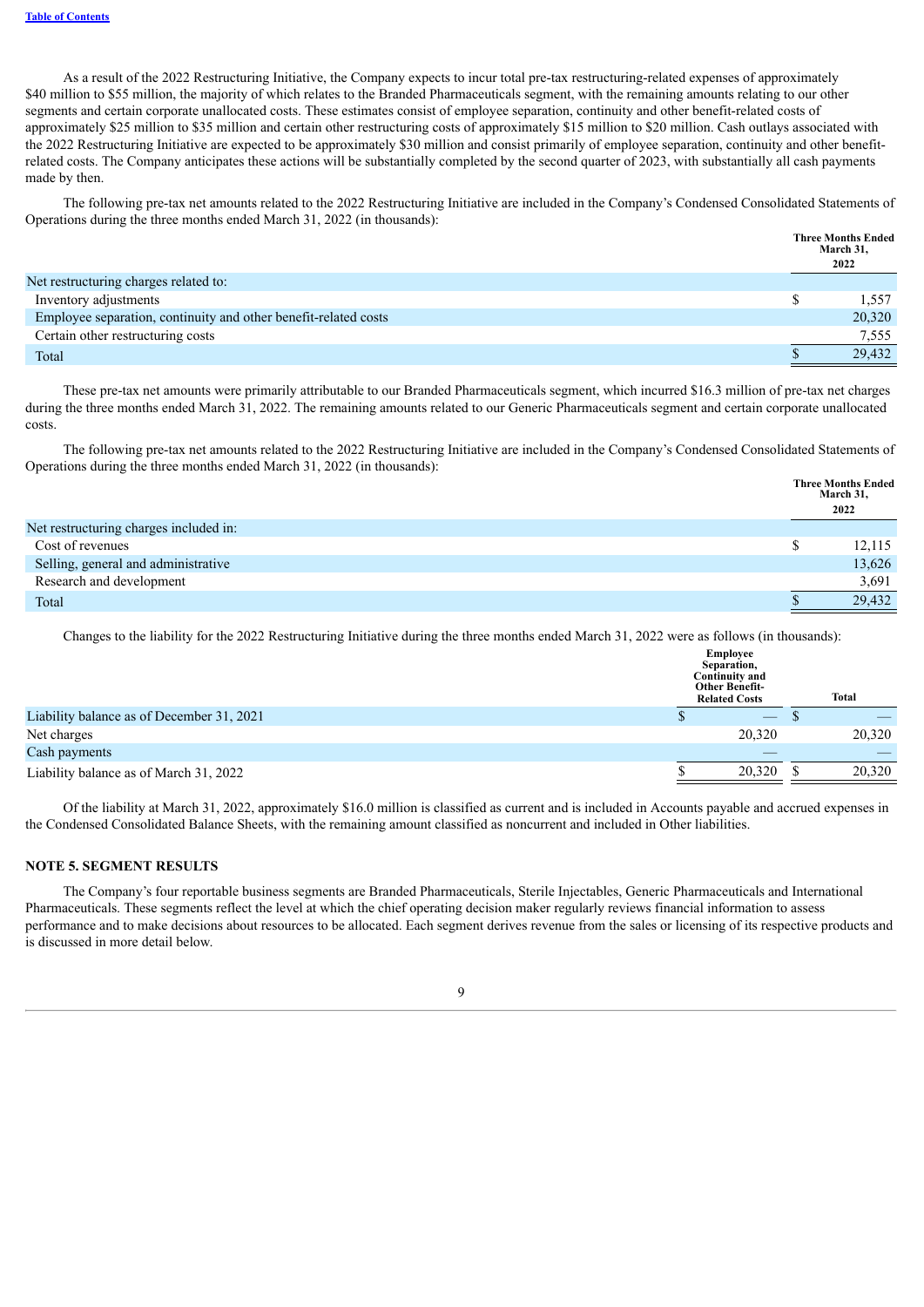We evaluate segment performance based on Segment adjusted income from continuing operations before income tax, which we define as (Loss) income from continuing operations before income tax and before acquired in-process research and development charges; acquisition-related and integration items, including transaction costs and changes in the fair value of contingent consideration; cost reduction and integration-related initiatives such as separation benefits, continuity payments, other exit costs and certain costs associated with integrating an acquired company's operations; certain amounts related to strategic review initiatives; asset impairment charges; amortization of intangible assets; inventory step-up recorded as part of our acquisitions; litigation-related and other contingent matters; certain legal costs; gains or losses from early termination of debt; debt modification costs; gains or losses from the sales of businesses and other assets; foreign currency gains or losses on intercompany financing arrangements; and certain other items.

Certain of the corporate expenses incurred by the Company are not directly attributable to any specific segment. Accordingly, these costs are not allocated to any of the Company's segments and are included in the results below as "Corporate unallocated costs." Interest income and expense are also considered corporate items and not allocated to any of the Company's segments. The Company's Total segment adjusted income from continuing operations before income tax is equal to the combined results of each of its segments.

#### **Branded Pharmaceuticals**

Our Branded Pharmaceuticals segment includes a variety of branded products in the areas of urology, orthopedics, endocrinology, medical aesthetics and bariatrics, among others. The products in this segment include XIAFLEX<sup>®</sup>, SUPPRELIN<sup>®</sup> LA, NASCOBAL<sup>®</sup> Nasal Spray, AVEED<sup>®</sup>, QWO<sup>®</sup>,  $PERCOCEPT^{\circ}$ , TESTOPEL<sup>®</sup>, EDEX<sup>®</sup> and LIDODERM<sup>®</sup>, among others.

#### **Sterile Injectables**

 $\frac{1}{2}$ 

Our Sterile Injectables segment consists primarily of branded sterile injectable products such as VASOSTRICT®, ADRENALIN® and APLISOL®, among others, and certain generic sterile injectable products, including ertapenem for injection (the authorized generic of Merck Sharp & Dohme Corp.'s  $(Merck) Invanz<sup>®</sup>$ ) and ephedrine sulfate injection, among others.

#### **Generic Pharmaceuticals**

Our Generic Pharmaceuticals segment consists of a product portfolio including solid oral extended-release, solid oral immediate-release, liquids, semi-solids, patches, powders, ophthalmics and sprays and includes products that treat and manage a wide variety of medical conditions.

#### **International Pharmaceuticals**

Our International Pharmaceuticals segment includes a variety of specialty pharmaceutical products sold outside the U.S., primarily in Canada through our operating company Paladin Labs Inc. (Paladin). The key products of this segment serve various therapeutic areas, including attention deficit hyperactivity disorder, pain, women's health, oncology and transplantation.

The following represents selected information for the Company's reportable segments for the three months ended March 31, 2022 and 2021 (in thousands):

|                                                                            | Three Months Ended March 31, |           |              |         |
|----------------------------------------------------------------------------|------------------------------|-----------|--------------|---------|
|                                                                            |                              | 2022      |              | 2021    |
| Net revenues from external customers:                                      |                              |           |              |         |
| <b>Branded Pharmaceuticals</b>                                             | \$                           | 204,861   | <sup>S</sup> | 206,635 |
| Sterile Injectables                                                        |                              | 240,028   |              | 308,745 |
| Generic Pharmaceuticals                                                    |                              | 185,944   |              | 180,873 |
| International Pharmaceuticals (1)                                          |                              | 21,426    |              | 21,666  |
| Total net revenues from external customers                                 |                              | 652,259   |              | 717,919 |
| Segment adjusted income from continuing operations before income tax:      |                              |           |              |         |
| <b>Branded Pharmaceuticals</b>                                             | \$                           | 77,666 \$ |              | 93,769  |
| Sterile Injectables                                                        |                              | 191.254   |              | 242,639 |
| Generic Pharmaceuticals                                                    |                              | 66,382    |              | 34,104  |
| International Pharmaceuticals                                              |                              | 4,381     |              | 7,471   |
| Total segment adjusted income from continuing operations before income tax |                              | 339,683   |              | 377,983 |

(1) Revenues generated by our International Pharmaceuticals segment are primarily attributable to external customers located in Canada.

There were no material revenues from external customers attributed to an individual country outside of the U.S. during any of the periods presented.

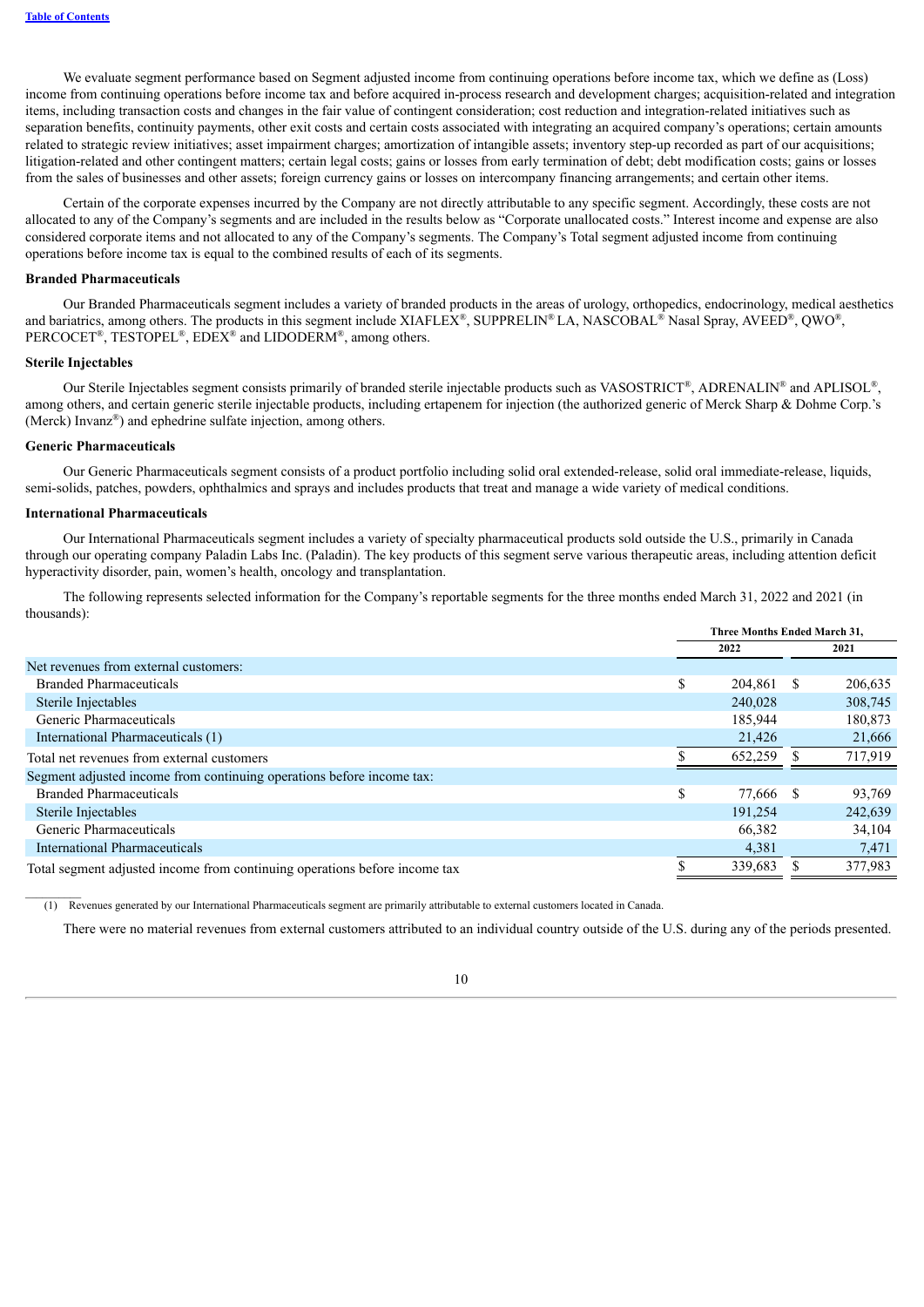$\mathcal{L}_\text{max}$ 

The table below provides reconciliations of our Total consolidated (loss) income from continuing operations before income tax, which is determined in accordance with U.S. GAAP, to our Total segment adjusted income from continuing operations before income tax for the three months ended March 31, 2022 and 2021 (in thousands):

|                                                                                                             | Three Months Ended March 31, |               |  |         |
|-------------------------------------------------------------------------------------------------------------|------------------------------|---------------|--|---------|
|                                                                                                             |                              | 2022          |  | 2021    |
| Total consolidated (loss) income from continuing operations before income tax                               | S.                           | $(67,115)$ \$ |  | 47,783  |
| Interest expense, net                                                                                       |                              | 134,949       |  | 134,341 |
| Corporate unallocated costs (1)                                                                             |                              | 43,281        |  | 39,474  |
| Amortization of intangible assets                                                                           |                              | 90,234        |  | 95,130  |
| Acquired in-process research and development charges                                                        |                              | 2,900         |  |         |
| Amounts related to continuity and separation benefits, cost reductions and strategic review initiatives (2) |                              | 57,649        |  | 23,720  |
| Certain litigation-related and other contingencies, net (3)                                                 |                              | 25,154        |  | 637     |
| Certain legal costs (4)                                                                                     |                              | 32,732        |  | 19,276  |
| Asset impairment charges (5)                                                                                |                              | 19,953        |  | 3,309   |
| Acquisition-related and integration items, net (6)                                                          |                              | (1,377)       |  | (5,022) |
| Loss on extinguishment of debt                                                                              |                              |               |  | 13,753  |
| Foreign currency impact related to the remeasurement of intercompany debt instruments                       |                              | 1,198         |  | 1,147   |
| Other, net $(7)$                                                                                            |                              | 125           |  | 4,435   |
| Total segment adjusted income from continuing operations before income tax                                  |                              | 339,683       |  | 377,983 |

(1) Amounts include certain corporate overhead costs, such as headcount, facility and corporate litigation expenses and certain other income and expenses.

(2) Amounts for the three months ended March 31, 2022 include net employee separation, continuity and other benefit-related charges of \$32.3 million, accelerated depreciation charges of \$3.7 million and other net charges, including those related to strategic review initiatives, of \$21.6 million. Amounts for the three months ended March 31, 2021 include net employee separation, continuity and other benefit-related charges of \$8.5 million, accelerated depreciation charges of \$6.9 million and other net charges, including those related to strategic review initiatives, of \$8.3 million. These amounts relate primarily to our restructuring activities as further described in Note 4. Restructuring, certain continuity and transitional compensation arrangements, certain other cost reduction initiatives and certain strategic review initiatives.

(3) Amounts include adjustments to our accruals for litigation-related settlement charges and certain settlement proceeds related to suits filed by our subsidiaries. Our material legal proceedings and other contingent matters are described in more detail in Note 13. Commitments and Contingencies.

(4) Amounts relate to opioid-related legal expenses.

(5) Amounts primarily relate to charges to impair intangible assets. For additional information, refer to Note 9. Goodwill and Other Intangibles.

(6) Amounts primarily relate to changes in the fair value of contingent consideration.

(7) Amounts for the three months ended March 31, 2021 primarily relate to \$3.9 million of third-party fees incurred in connection with the March 2021 Refinancing Transactions, which were accounted for as debt modification costs. Refer to Note 12. Debt for additional information. Other amounts in this row relate to gains and losses on sales of businesses and other assets and certain other items.

Asset information is not reviewed or included within our internal management reporting. Therefore, the Company has not disclosed asset information for each reportable segment.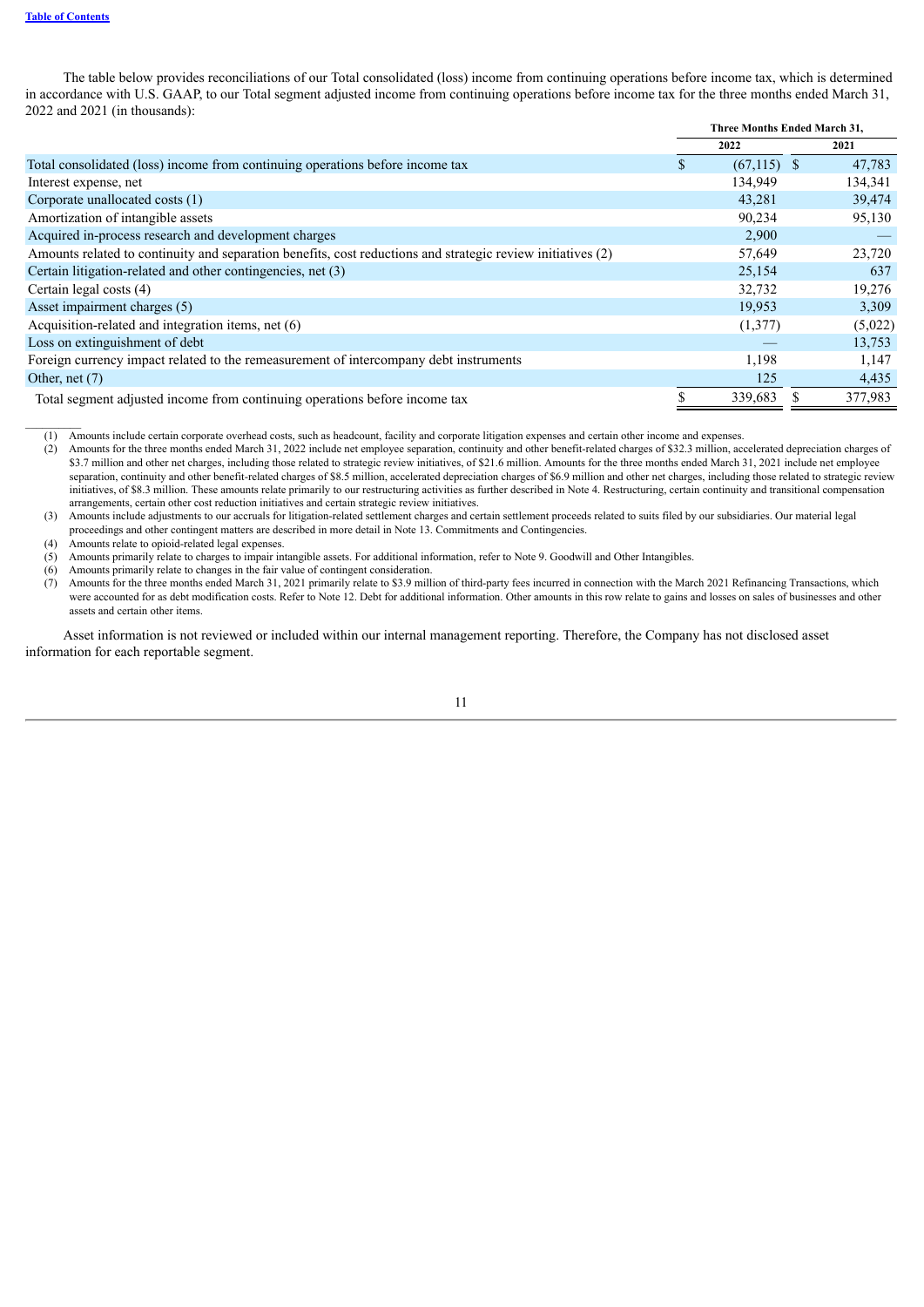During the three months ended March 31, 2022 and 2021, the Company disaggregated its revenue from contracts with customers into the categories included in the table below (in thousands). The Company believes these categories depict how the nature, timing and uncertainty of revenue and cash flows are affected by economic factors.

|                                         | <b>Three Months Ended March 31.</b> |              |         |
|-----------------------------------------|-------------------------------------|--------------|---------|
|                                         | 2022                                |              | 2021    |
| <b>Branded Pharmaceuticals:</b>         |                                     |              |         |
| Specialty Products:                     |                                     |              |         |
| <b>XIAFLEX®</b>                         | \$<br>99,484 \$                     |              | 95,270  |
| <b>SUPPRELIN® LA</b>                    | 28,830                              |              | 28,028  |
| Other Specialty (1)                     | 20,744                              |              | 20,032  |
| <b>Total Specialty Products</b>         | \$<br>149,058                       | \$           | 143,330 |
| Established Products:                   |                                     |              |         |
| PERCOCET®                               | \$<br>26,175                        | - \$         | 25,625  |
| <b>TESTOPEL®</b>                        | 8,880                               |              | 11,189  |
| Other Established (2)                   | 20,748                              |              | 26,491  |
| <b>Total Established Products</b>       | \$<br>55,803                        | $\mathbb{S}$ | 63,305  |
| Total Branded Pharmaceuticals (3)       | \$<br>204,861                       | S.           | 206,635 |
| Sterile Injectables:                    |                                     |              |         |
| <b>VASOSTRICT®</b>                      | \$<br>155,890 \$                    |              | 223,946 |
| <b>ADRENALIN®</b>                       | 33,823                              |              | 29,437  |
| Other Sterile Injectables (4)           | 50,315                              |              | 55,362  |
| Total Sterile Injectables (3)           | \$<br>240,028                       | $\mathbb{S}$ | 308,745 |
| Total Generic Pharmaceuticals (5)       | \$<br>185,944                       | S.           | 180,873 |
| Total International Pharmaceuticals (6) | \$<br>21,426                        | S.           | 21,666  |
| Total revenues, net                     | \$<br>652,259                       | \$           | 717,919 |

(1) Products included within Other Specialty include NASCOBAL<sup>®</sup> Nasal Spray, AVEED<sup>®</sup> and QWO<sup>®</sup>.

(2) Products included within Other Established include, but are not limited to,  $EDEX^{\otimes}$  and LIDODERM<sup>®</sup>.

(3) Individual products presented above represent the top two performing products in each product category for the three months ended March 31, 2022 and/or any product having revenues in excess of \$25 million during any quarterly period in 2022 or 2021.

(4) Products included within Other Sterile Injectables include ertapenem for injection, APLISOL® and others.

(5) The Generic Pharmaceuticals segment is comprised of a portfolio of products that are generic versions of branded products, are distributed primarily through the same wholesalers, generally have no intellectual property protection and are sold within the U.S. During the three months ended March 31, 2022, varenicline tablets (our generic version of Pfizer Inc.'s Chantix®), which launched in September 2021, made up 10% of consolidated total revenues. No other individual product within this segment has exceeded 5% of consolidated total revenues for the periods presented.

(6) The International Pharmaceuticals segment, which accounted for less than 5% of consolidated total revenues for each of the periods presented, includes a variety of specialty pharmaceutical products sold outside the U.S., primarily in Canada through our operating company Paladin.

### **NOTE 6. FAIR VALUE MEASUREMENTS**

Fair value guidance establishes a three-tier fair value hierarchy, which prioritizes the inputs used in measuring fair value. These tiers include:

- Level 1—Quoted prices in active markets for identical assets or liabilities.
- Level 2—Inputs other than Level 1 that are observable, either directly or indirectly, such as quoted prices for similar assets or liabilities; quoted prices in markets that are not active; or other inputs that are observable or can be corroborated by observable market data for substantially the full term of the assets or liabilities.
- Level 3—Unobservable inputs that are supported by little or no market activity and that are significant to the fair value of the assets or liabilities.

#### **Financial Instruments**

 $\frac{1}{2}$ 

The financial instruments recorded in our Condensed Consolidated Balance Sheets include cash and cash equivalents, restricted cash and cash equivalents, accounts receivable, accounts payable and accrued expenses, acquisition-related contingent consideration and debt obligations. Included in cash and cash equivalents and restricted cash and cash equivalents are money market funds representing a type of mutual fund required by law to invest in low-risk securities (for example, U.S. government bonds, U.S. Treasury Bills and commercial paper). Money market funds pay dividends that generally reflect short-term interest rates. Due to their initial maturities, the carrying amounts of non-restricted and restricted cash and cash equivalents (including money market funds), accounts receivable, accounts payable and accrued expenses approximate their fair values.

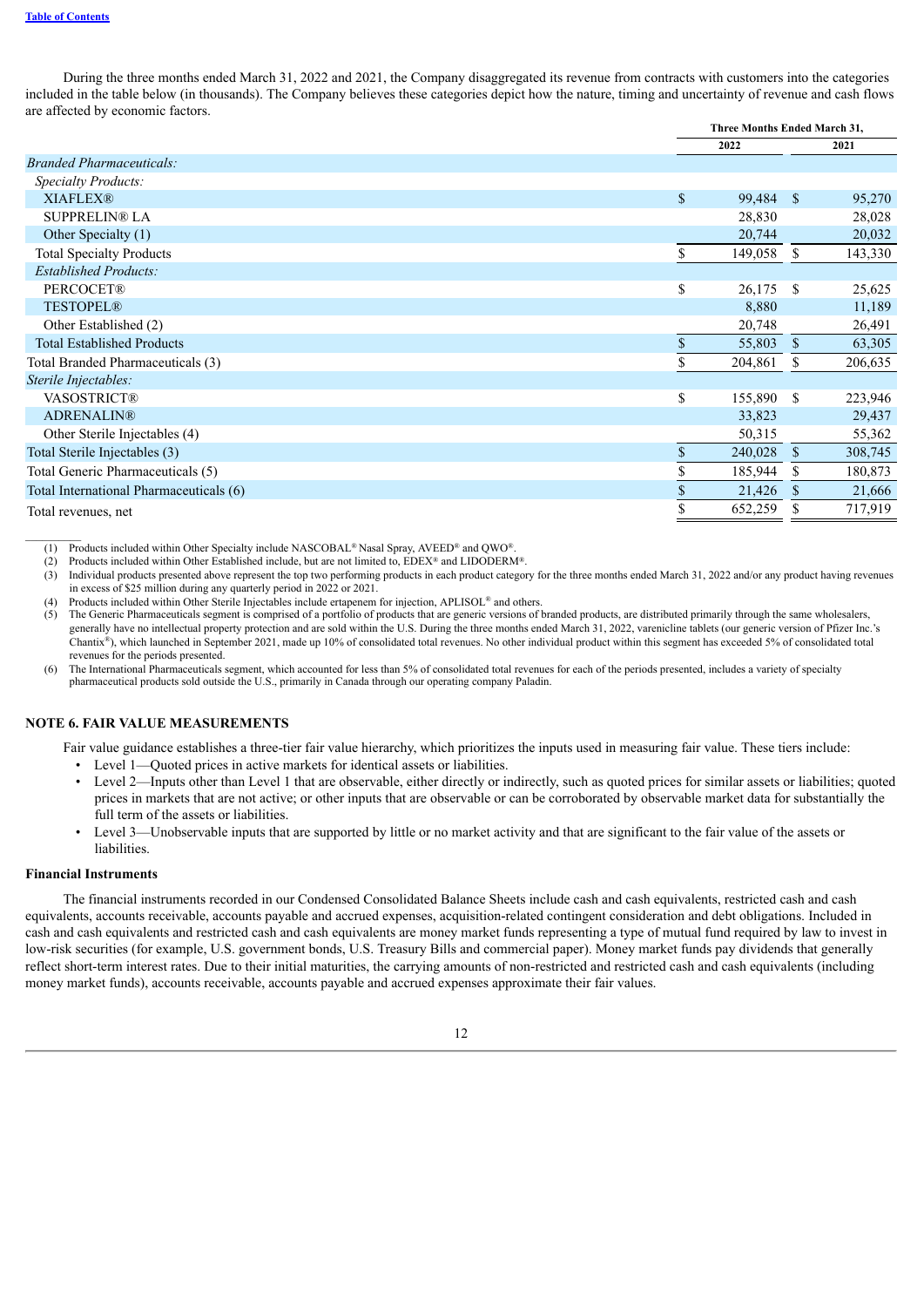#### *Restricted Cash and Cash Equivalents*

Amounts reported as Restricted cash and cash equivalents in our Condensed Consolidated Balance Sheets at March 31, 2022 and December 31, 2021 include restricted cash and cash equivalents associated with litigation-related matters, including \$136.4 million and \$78.4 million, respectively, held in Qualified Settlement Funds (QSFs) for mesh- and opioid-related matters. See Note 13. Commitments and Contingencies for further information about litigation-related matters. Additionally, at both March 31, 2022 and December 31, 2021, approximately \$45.0 million of restricted cash and cash equivalents related to certain insurance-related matters.

#### *Acquisition-Related Contingent Consideration*

The fair value of contingent consideration liabilities is determined using unobservable inputs; hence, these instruments represent Level 3 measurements within the above-defined fair value hierarchy. These inputs include the estimated amount and timing of projected cash flows, the probability of success (achievement of the contingent event) and the risk-adjusted discount rate used to present value the probability-weighted cash flows. Subsequent to the acquisition date, at each reporting period, the contingent consideration liability is remeasured at current fair value with changes recorded in earnings. The estimates of fair value are uncertain and changes in any of the estimated inputs used as of the date of this report could have resulted in significant adjustments to fair value. See the "Recurring Fair Value Measurements" section below for additional information on acquisition-related contingent consideration.

#### **Recurring Fair Value Measurements**

The Company's financial assets and liabilities measured at fair value on a recurring basis at March 31, 2022 and December 31, 2021 were as follows (in thousands):

|                                                         |     | Fair Value Measurements at March 31, 2022 using:    |      |                          |                |                |               |              |
|---------------------------------------------------------|-----|-----------------------------------------------------|------|--------------------------|----------------|----------------|---------------|--------------|
|                                                         |     | Level 1 Inputs                                      |      | <b>Level 2 Inputs</b>    |                | Level 3 Inputs |               | <b>Total</b> |
| Assets:                                                 |     |                                                     |      |                          |                |                |               |              |
| Money market funds                                      | аĐ. | 15,079                                              | - \$ |                          | \$             |                | S             | 15,079       |
| Liabilities:                                            |     |                                                     |      |                          |                |                |               |              |
| Acquisition-related contingent consideration—current    |     |                                                     |      |                          |                | 4.674          | <sup>\$</sup> | 4,674        |
| Acquisition-related contingent consideration—noncurrent | аĐ. |                                                     | -\$  | $\overline{\phantom{m}}$ | S              | 13,302         | <sup>S</sup>  | 13,302       |
|                                                         |     | Fair Value Measurements at December 31, 2021 using: |      |                          |                |                |               |              |
|                                                         |     | <b>Level 1 Inputs</b><br><b>Level 2 Inputs</b>      |      |                          | Level 3 Inputs |                |               | Total        |
| Assets:                                                 |     |                                                     |      |                          |                |                |               |              |
| Money market funds                                      | \$  | 134,847                                             | - S  |                          |                |                | <sup>\$</sup> | 134,847      |
| Liabilities:                                            |     |                                                     |      |                          |                |                |               |              |
| Acquisition-related contingent consideration-current    |     |                                                     | -S   |                          | \$             | 5,748          | -S            | 5,748        |
| Acquisition-related contingent consideration—noncurrent |     | $\overline{\phantom{0}}$                            |      |                          |                | 14,328         |               | 14.328       |

At March 31, 2022 and December 31, 2021, money market funds include \$15.1 million and \$16.2 million, respectively, in QSFs to be disbursed to litigation claimants. Amounts in QSFs are considered restricted cash equivalents. See Note 13. Commitments and Contingencies for further discussion of our litigation. At March 31, 2022 and December 31, 2021, the differences between the amortized cost and the fair value of our money market funds were not material, individually or in the aggregate.

### *Fair Value Measurements Using Significant Unobservable Inputs*

The following table presents changes to the Company's liability for acquisition-related contingent consideration, which is measured at fair value on a recurring basis using significant unobservable inputs (Level 3), for the three months ended March 31, 2022 and 2021 (in thousands):

| Three Months Ended March 31. |         |  |          |  |
|------------------------------|---------|--|----------|--|
|                              | 2022    |  | 2021     |  |
|                              | 20,076  |  | 36,249   |  |
|                              | (802)   |  | (1,151)  |  |
|                              | (1,377) |  | (5, 453) |  |
|                              | 79      |  | 118      |  |
|                              | 17.976  |  | 29,763   |  |
|                              |         |  |          |  |

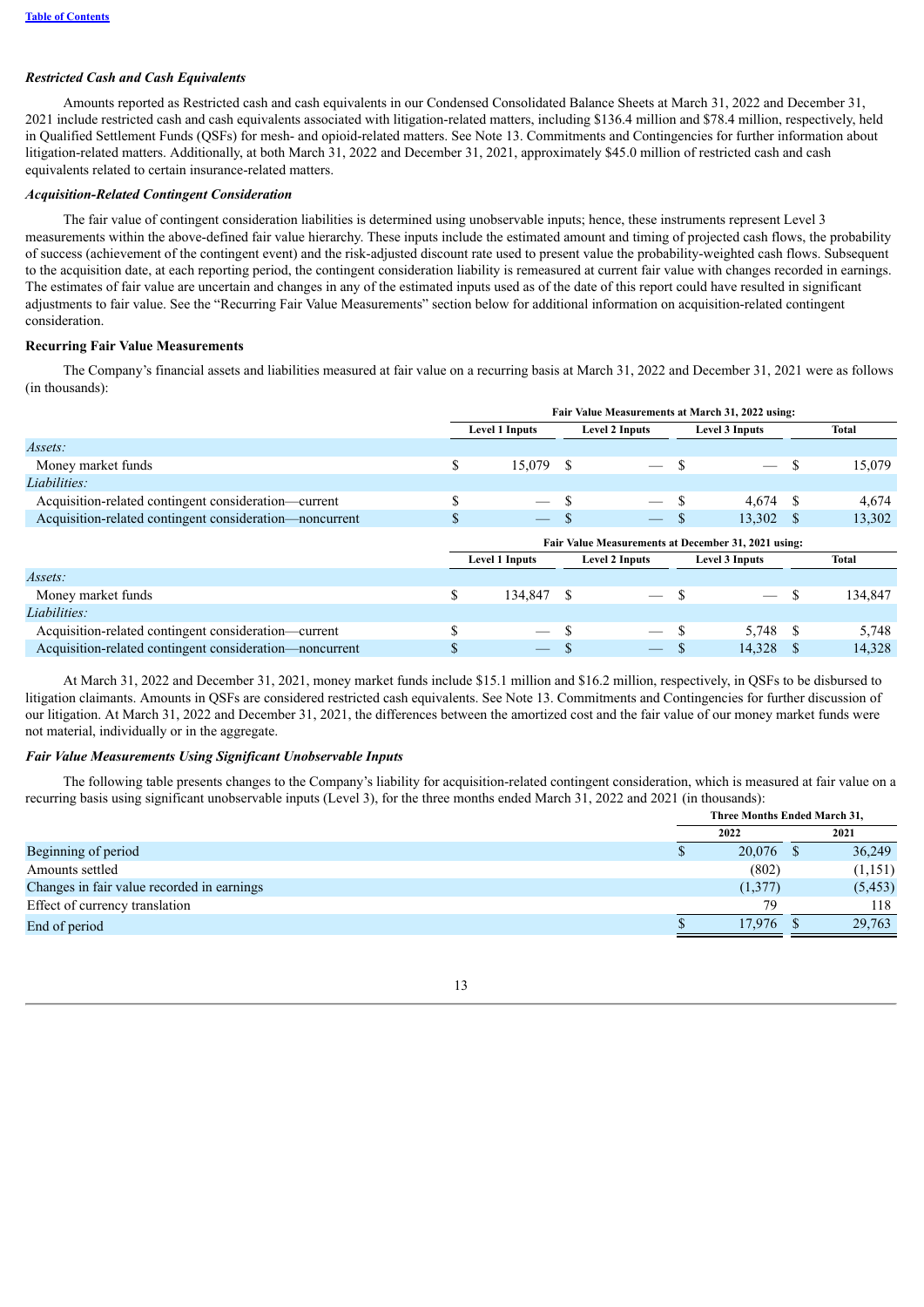At March 31, 2022, the fair value measurements of the contingent consideration obligations were determined using risk-adjusted discount rates ranging from 10.0% to 15.0% (weighted average rate of approximately 10.6%, weighted based on relative fair value). Changes in fair value recorded in earnings related to acquisition-related contingent consideration are included in our Condensed Consolidated Statements of Operations as Acquisitionrelated and integration items, net. Amounts recorded for the current and noncurrent portions of acquisition-related contingent consideration are included in Accounts payable and accrued expenses and Other liabilities, respectively, in our Condensed Consolidated Balance Sheets.

The following table presents changes to the Company's liability for acquisition-related contingent consideration during the three months ended March 31, 2022 by acquisition (in thousands):

|                                               | <b>Balance as of</b><br>December 31, 2021 |        | <b>Changes in Fair</b><br>Value Recorded in<br>Earnings |         | <b>Amounts Settled and</b><br>Other | <b>Balance as of March</b><br>31, 2022 |
|-----------------------------------------------|-------------------------------------------|--------|---------------------------------------------------------|---------|-------------------------------------|----------------------------------------|
| Auxilium acquisition                          |                                           | 9,038  |                                                         | (235)   |                                     | 8,803                                  |
| Lehigh Valley Technologies, Inc. acquisitions |                                           | 3,600  |                                                         | (1,221) | (279)                               | 2,100                                  |
| Other                                         |                                           | 7.438  |                                                         | 79      | (444)                               | 7.073                                  |
| Total                                         |                                           | 20.076 |                                                         |         | (723)                               | 17,976                                 |

#### **Nonrecurring Fair Value Measurements**

The Company's financial assets and liabilities measured at fair value on a nonrecurring basis during the three months ended March 31, 2022 were as follows (in thousands):

|                                           | Fair Value Measurements during the Three Months Ended March<br>$31, 2022(1)$ using: |                       |                       |  |                       |        | <b>Total Expense for the</b><br><b>Three Months Ended</b> |           |
|-------------------------------------------|-------------------------------------------------------------------------------------|-----------------------|-----------------------|--|-----------------------|--------|-----------------------------------------------------------|-----------|
|                                           |                                                                                     | <b>Level 1 Inputs</b> | <b>Level 2 Inputs</b> |  | <b>Level 3 Inputs</b> |        | <b>March 31, 2022</b>                                     |           |
| Intangible assets, excluding goodwill (2) |                                                                                     |                       |                       |  |                       | 14.207 |                                                           | (19, 953) |
| Total                                     |                                                                                     |                       |                       |  |                       | 4.207  |                                                           | 19,953)   |

(1) The fair value amounts are presented as of the date of the fair value measurement as these assets are not measured at fair value on a recurring basis. Such measurements generally occur in connection with our quarter-end financial reporting close procedures.

(2) These fair value measurements were determined using risk-adjusted discount rates ranging from 9.5% to 11.0% (weighted average rate of approximately 10.8%, weighted based on relative fair value).

### **NOTE 7. INVENTORIES**

 $\frac{1}{2}$ 

Inventories consist of the following at March 31, 2022 and December 31, 2021 (in thousands):

|                       | - March 31, 2022 |  | December 31, 2021 |
|-----------------------|------------------|--|-------------------|
| Raw materials (1)     | 96.832           |  | 90,453            |
| Work-in-process $(1)$ | 73,520           |  | 82,728            |
| Finished goods $(1)$  | 113.474          |  | 110.371           |
| Total                 | 283.826          |  | 283,552           |

**March 31, 2022 December 31, 2021**

 $\overline{(1)}$  The components of inventory shown in the table above are net of allowance for obsolescence.

Inventory that is in excess of the amount expected to be sold within one year is classified as noncurrent inventory and is not included in the table above. At March 31, 2022 and December 31, 2021, \$22.7 million and \$10.7 million, respectively, of noncurrent inventory was included in Other assets in the Condensed Consolidated Balance Sheets. As of March 31, 2022 and December 31, 2021, the Company's Condensed Consolidated Balance Sheets included approximately \$11.3 million and \$12.2 million, respectively, of capitalized pre-launch inventories related to products that were not yet available to be sold.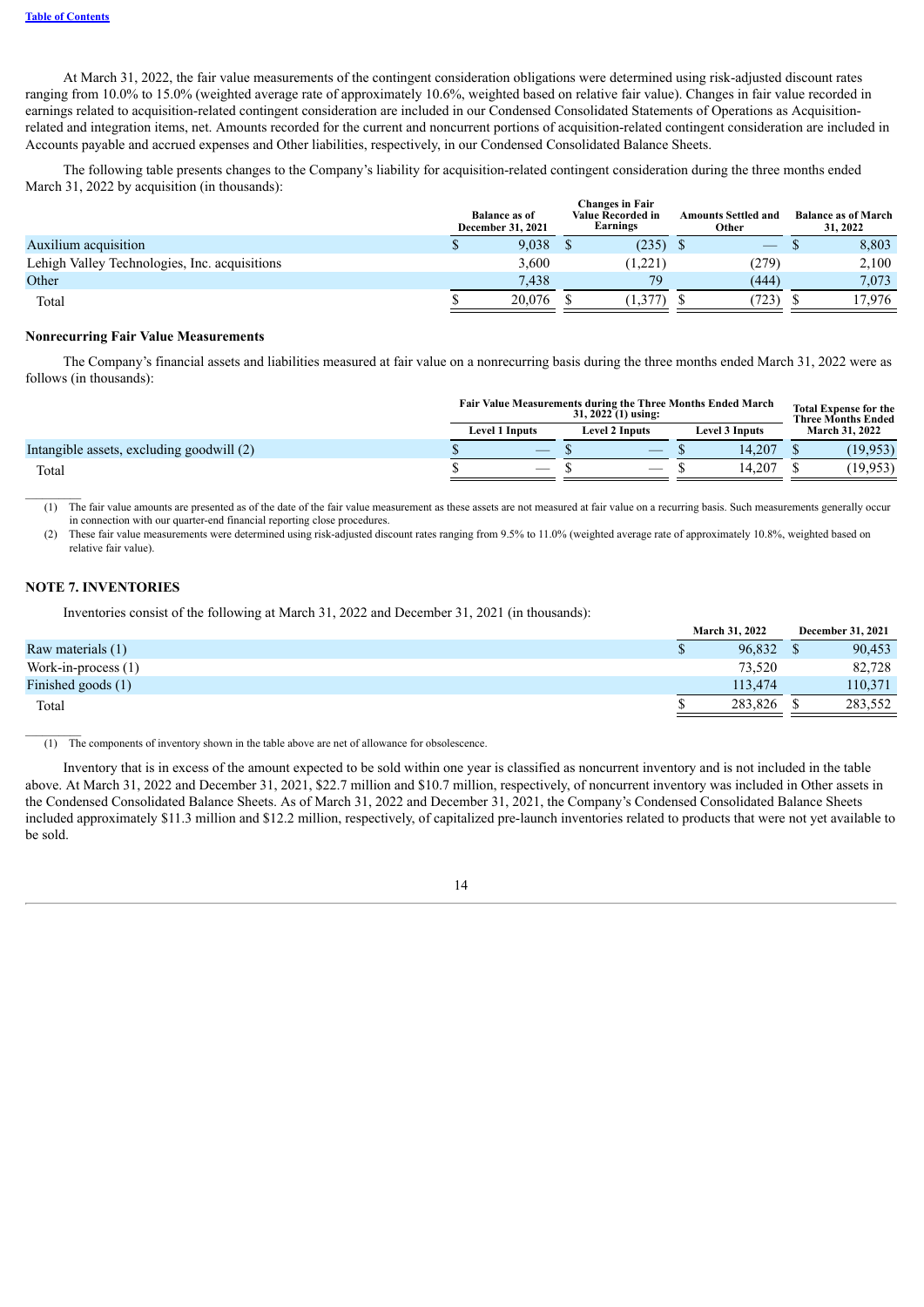# **NOTE 8. LEASES**

 $\mathcal{L}_\text{max}$ 

The following table presents information about the Company's right-of-use assets and lease liabilities at March 31, 2022 and December 31, 2021 (in thousands):

| <b>Balance Sheet Line Items</b>                   | March 31, 2022 |        |    |        |  | December 31, 2021 |
|---------------------------------------------------|----------------|--------|----|--------|--|-------------------|
|                                                   |                |        |    |        |  |                   |
| Operating lease assets                            | \$             | 33,203 | S  | 34,832 |  |                   |
| Property, plant and equipment, net                |                | 36,054 |    | 38,365 |  |                   |
|                                                   |                | 69,257 |    | 73,197 |  |                   |
|                                                   |                |        |    |        |  |                   |
| Current portion of operating lease liabilities    | S              | 11.024 | S  | 10,992 |  |                   |
| Operating lease liabilities, less current portion |                | 31,688 |    | 33,727 |  |                   |
|                                                   |                | 42,712 |    | 44,719 |  |                   |
|                                                   |                |        |    |        |  |                   |
| Accounts payable and accrued expenses             | S              | 7.004  | -S | 6.841  |  |                   |
| Other liabilities                                 |                | 16,510 |    | 18,374 |  |                   |
|                                                   |                | 23,514 |    | 25,215 |  |                   |
|                                                   |                |        |    |        |  |                   |

The following table presents information about lease costs and expenses and sublease income for the three months ended March 31, 2022 and 2021 (in thousands):

|                                     |                                           | Three Months Ended March 31, |              |  |       |  |  |
|-------------------------------------|-------------------------------------------|------------------------------|--------------|--|-------|--|--|
|                                     | <b>Statement of Operations Line Items</b> |                              | 2022         |  | 2021  |  |  |
| Operating lease cost                | Various (1)                               | D                            | 2,726        |  | 3,736 |  |  |
| Finance lease cost:                 |                                           |                              |              |  |       |  |  |
| Amortization of right-of-use assets | Various (1)                               |                              | 2,311 \$     |  | 2,311 |  |  |
| Interest on lease liabilities       | Interest expense, net                     | S                            | 253          |  | 367   |  |  |
| Other lease costs and income:       |                                           |                              |              |  |       |  |  |
| Variable lease costs (2)            | Various (1)                               |                              | 2.507 S      |  | 3,022 |  |  |
| Sublease income                     | Various (1)                               | S                            | $(1,840)$ \$ |  | (933) |  |  |
|                                     |                                           |                              |              |  |       |  |  |

(1) Amounts are included in the Condensed Consolidated Statements of Operations based on the function that the underlying leased asset supports. The following table presents the components of such aggregate amounts for the three months ended March 31, 2022 and 2021 (in thousands):

|                                     | Three Months Ended March 31. |  |       |  |  |
|-------------------------------------|------------------------------|--|-------|--|--|
|                                     | 2022                         |  | 2021  |  |  |
| Cost of revenues                    | 1,606                        |  | 3,058 |  |  |
| Selling, general and administrative | 4.044                        |  | 5,024 |  |  |
| Research and development            | 54                           |  | 54    |  |  |

(2) Amounts represent variable lease costs incurred that were not included in the initial measurement of the lease liability such as common area maintenance and utilities costs associated with leased real estate and certain costs associated with our automobile leases.

The following table provides certain cash flow and supplemental noncash information related to our lease liabilities for the three months ended March 31, 2022 and 2021 (in thousands):

|                                                                         | Three Months Ended March 31, |  |       |  |
|-------------------------------------------------------------------------|------------------------------|--|-------|--|
|                                                                         | 2022                         |  | 2021  |  |
| Cash paid for amounts included in the measurement of lease liabilities: |                              |  |       |  |
| Operating cash payments for operating leases                            | 2.943 S                      |  | 2.883 |  |
| Operating cash payments for finance leases                              | 437 \$                       |  | 548   |  |
| Financing cash payments for finance leases                              | .470                         |  | 1.321 |  |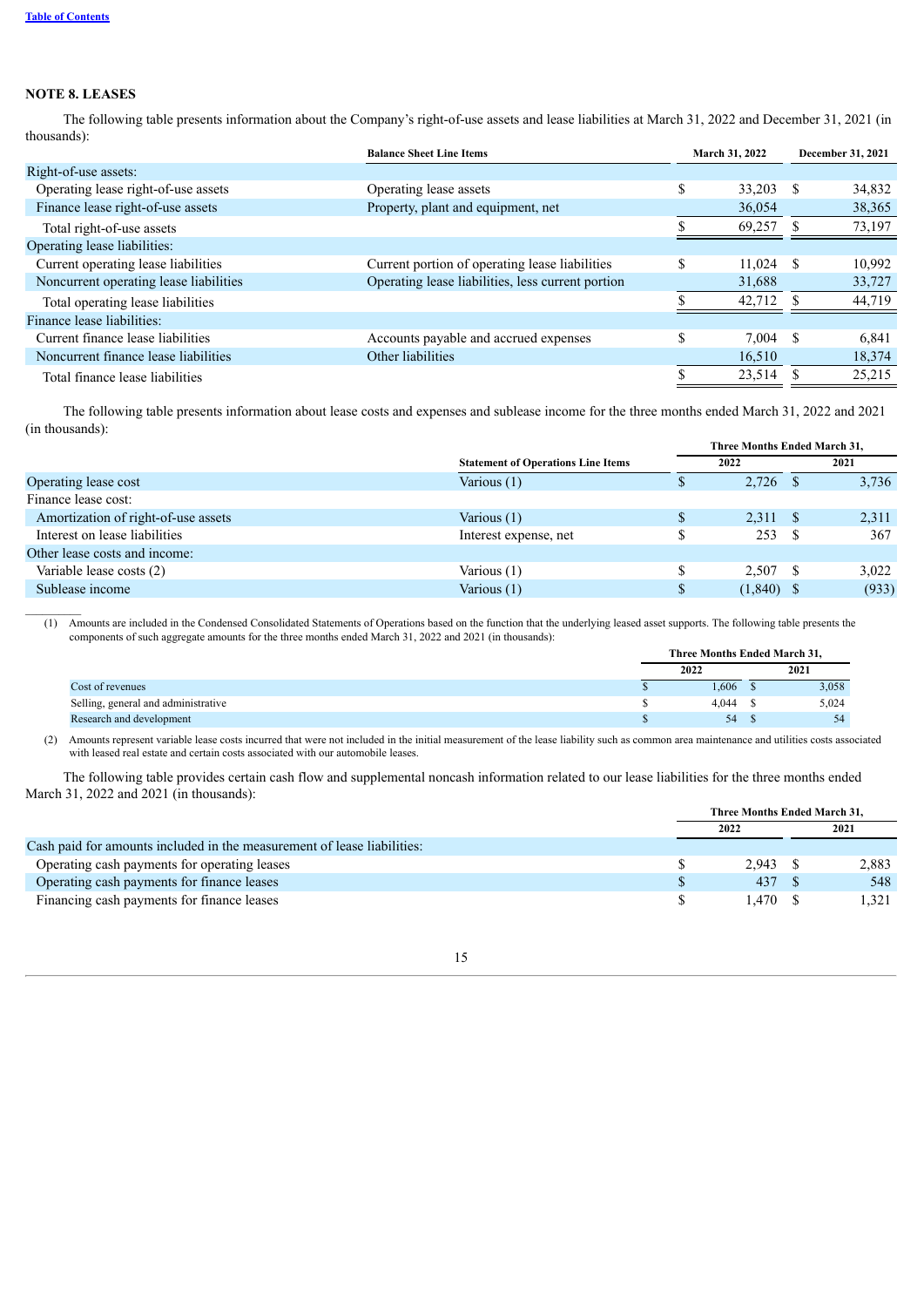# **NOTE 9. GOODWILL AND OTHER INTANGIBLES**

# **Goodwill**

The following table presents information about our goodwill at March 31, 2022 and December 31, 2021 (in thousands):

|                                  | <b>Branded</b><br><b>Pharmaceuticals</b> | <b>Sterile Injectables</b> | <b>Generic</b><br><b>Pharmaceuticals</b> | International<br><b>Pharmaceuticals</b> |                   | Total |           |
|----------------------------------|------------------------------------------|----------------------------|------------------------------------------|-----------------------------------------|-------------------|-------|-----------|
| Goodwill as of December 31, 2021 | 828.818                                  | 2.368.193                  |                                          |                                         |                   |       | 3,197,011 |
| Goodwill as of March 31, 2022    | 828.818                                  | 2.368.193                  | $\hspace{0.05cm}$                        |                                         | $\hspace{0.05cm}$ |       | 3.197.011 |
|                                  |                                          |                            |                                          |                                         |                   |       |           |

# The carrying amounts of goodwill at March 31, 2022 and December 31, 2021 are net of the following accumulated impairments (in thousands):

|                                                          | <b>Branded</b><br><b>Pharmaceuticals</b> | <b>Sterile Injectables</b> | Generic<br><b>Pharmaceuticals</b> |           | International<br><b>Pharmaceuticals</b> |         | Total |           |
|----------------------------------------------------------|------------------------------------------|----------------------------|-----------------------------------|-----------|-----------------------------------------|---------|-------|-----------|
| Accumulated impairment losses as of December 31.<br>2021 | 855.810                                  | 363,000                    |                                   | 3.142.657 |                                         | 550.355 |       | 4.911.822 |
| Accumulated impairment losses as of March 31, 2022 \$    | 855.810                                  | 363,000                    |                                   | 3.142.657 |                                         | 556.129 |       | 4.917.596 |

# **Other Intangible Assets**

Changes in the amounts of other intangible assets for the three months ended March 31, 2022 are set forth in the table below (in thousands).

| Cost basis:                                          |                                           | <b>Balance as of</b><br>December 31, 2021 |                     | <b>Acquisitions</b>      |                    | <b>Impairments</b> |                                                 | <b>Effect of Currency</b><br><b>Translation</b> |                                        | <b>Balance as of March</b><br>31, 2022 |
|------------------------------------------------------|-------------------------------------------|-------------------------------------------|---------------------|--------------------------|--------------------|--------------------|-------------------------------------------------|-------------------------------------------------|----------------------------------------|----------------------------------------|
| Licenses (weighted average life of 14 years)         |                                           | 442,107                                   |                     | $\overline{\phantom{0}}$ |                    |                    |                                                 |                                                 |                                        | 442,107                                |
| Tradenames                                           |                                           | 6,409                                     |                     |                          |                    |                    |                                                 |                                                 |                                        | 6,409                                  |
| Developed technology (weighted average life of 12    |                                           |                                           |                     |                          |                    |                    |                                                 |                                                 |                                        |                                        |
| years)                                               |                                           | 6,226,139                                 |                     |                          |                    | (19, 953)          |                                                 | 2,701                                           |                                        | 6,208,887                              |
| Total other intangibles (weighted average life of 12 |                                           |                                           |                     |                          |                    |                    |                                                 |                                                 |                                        |                                        |
| years years)                                         |                                           | 6,674,655                                 |                     |                          |                    | (19, 953)          |                                                 | 2,701                                           | S                                      | 6,657,403                              |
| <b>Accumulated amortization:</b>                     | <b>Balance as of</b><br>December 31, 2021 |                                           | <b>Amortization</b> |                          | <b>Impairments</b> |                    | <b>Effect of Currency</b><br><b>Translation</b> |                                                 | <b>Balance as of March</b><br>31, 2022 |                                        |
|                                                      |                                           |                                           |                     |                          |                    |                    |                                                 |                                                 |                                        |                                        |
| Licenses                                             |                                           | (419, 932)                                |                     | $(1,144)$ \$             |                    |                    |                                                 |                                                 |                                        | (421,076)                              |
| Tradenames                                           |                                           | (6, 409)                                  |                     |                          |                    |                    |                                                 |                                                 |                                        | (6,409)                                |
| Developed technology                                 |                                           | (3,885,491)                               |                     | (89,090)                 |                    |                    |                                                 | (2,066)                                         |                                        | (3,976,647)                            |
| Total other intangibles                              |                                           | (4,311,832)                               |                     | $(90, 234)$ \$           |                    |                    |                                                 | (2,066)                                         |                                        | (4,404,132)                            |
| Net other intangibles                                |                                           | 2,362,823                                 |                     |                          |                    |                    |                                                 |                                                 |                                        | 2,253,271                              |

Amortization expense for the three months ended March 31, 2022 and 2021 totaled \$90.2 million and \$95.1 million, respectively. Amortization expense is included in Cost of revenues in the Condensed Consolidated Statements of Operations.

### **Impairments**

Goodwill and, if applicable, indefinite-lived intangible assets are tested for impairment annually and when events or changes in circumstances indicate that the asset might be impaired. Our annual assessment is performed as of October 1.

As part of our goodwill and intangible asset impairment assessments, we estimate the fair values of our reporting units and our intangible assets using an income approach that utilizes a discounted cash flow model or, where appropriate, a market approach.

The discounted cash flow models are dependent upon our estimates of future cash flows and other factors including estimates of (i) future operating performance, including future sales, long-term growth rates, gross margins, operating expenses, discount rate and the probability of achieving the estimated cash flows and (ii) future economic conditions. These assumptions are based on significant inputs not observable in the market and thus represent Level 3 measurements within the fair value hierarchy. The discount rates applied to the estimated cash flows are determined depending on the overall risk associated with the particular assets and other market factors. We believe the discount rates and other inputs and assumptions are consistent with those that a market participant would use. Any impairment charges resulting from annual or interim goodwill and intangible asset impairment assessments are recorded to Asset impairment charges in our Condensed Consolidated Statements of Operations.

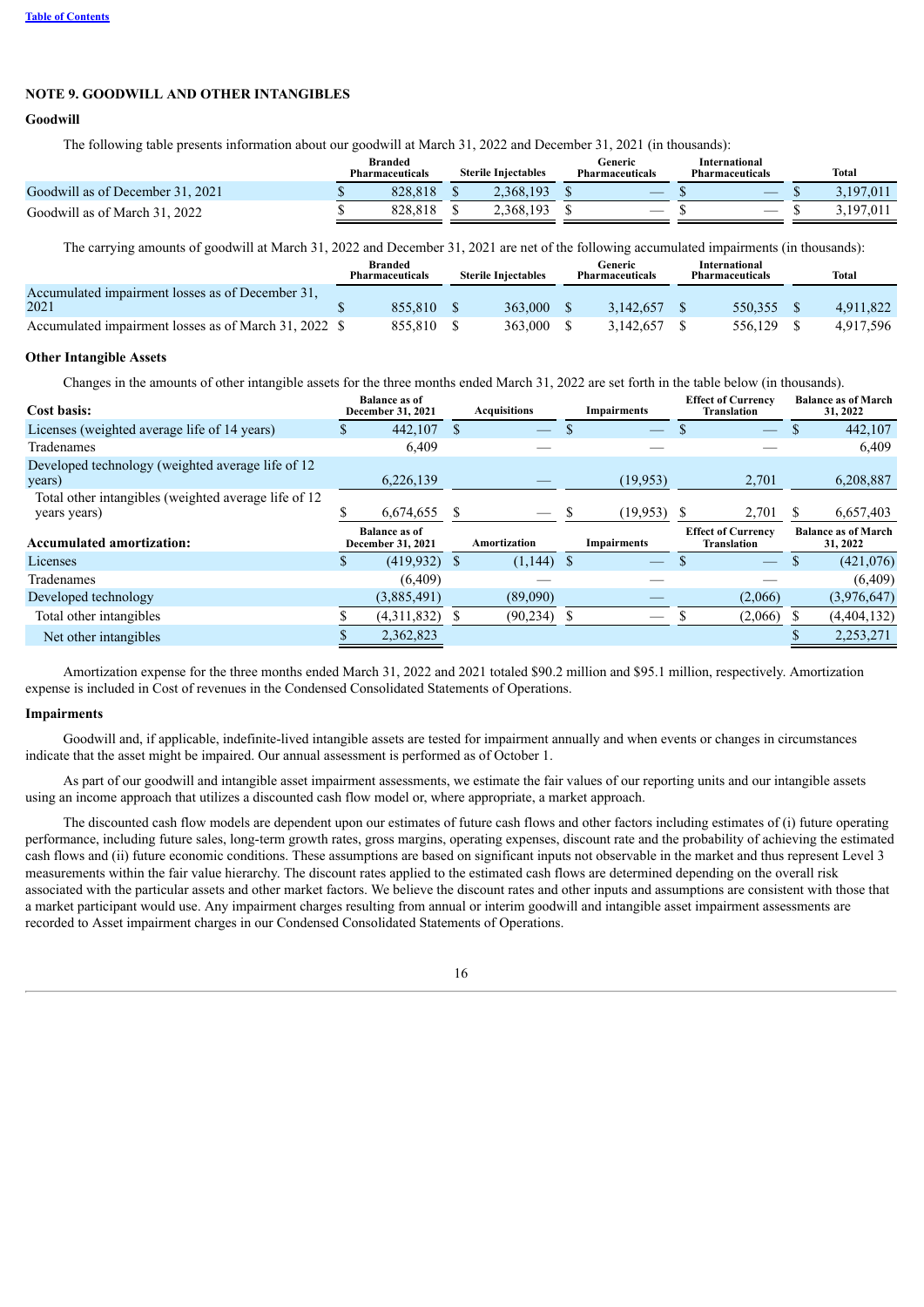During the three months ended March 31, 2022 and 2021, we incurred asset impairment charges of \$20.0 million and \$2.9 million, respectively, associated with other intangible assets and we did not record any goodwill impairment charges. These pre-tax non-cash asset impairment charges related primarily to certain developed technology intangible assets that were tested for impairment following changes in market conditions and certain other factors impacting recoverability.

### **NOTE 10. CONTRACT ASSETS AND LIABILITIES**

Our revenue consists almost entirely of sales of our products to customers, whereby we ship products to a customer pursuant to a purchase order. Revenue contracts such as these do not generally give rise to contract assets or contract liabilities because: (i) the underlying contracts generally have only a single performance obligation and (ii) we do not generally receive consideration until the performance obligation is fully satisfied. At March 31, 2022, the unfulfilled performance obligations for these types of contracts relate to ordered but undelivered products. We generally expect to fulfill the performance obligations and recognize revenue within one week of entering into the underlying contract. Based on the short-term initial contract duration, additional disclosure about the remaining performance obligations is not required.

Certain of our other revenue-generating contracts, including license and collaboration agreements, may result in contract assets and/or contract liabilities. For example, we may recognize contract liabilities upon receipt of certain upfront and milestone payments from customers when there are remaining performance obligations.

The following table shows the opening and closing balances of contract assets and contract liabilities from contracts with customers (dollars in thousands):

|                               | March 31, 2022 | <b>December 31, 2021</b> | <b>S Change</b>    | % Change |  |
|-------------------------------|----------------|--------------------------|--------------------|----------|--|
| Contract assets, net $(1)$    | 12.925         | 13.005                   | (80                | (1)%     |  |
| Contract liabilities, net (2) |                | 4,663                    | $\left[141\right]$ | $(3)\%$  |  |

 $\frac{1}{2}$ (1) At March 31, 2022 and December 31, 2021, approximately \$3.0 million and \$2.8 million, respectively, of these contract asset amounts are classified as current and are included in Prepaid expenses and other current assets in the Company's Condensed Consolidated Balance Sheets. The remaining amounts are classified as noncurrent and are included in Other assets.

(2) At March 31, 2022 and December 31, 2021, approximately \$0.6 million and \$0.6 million, respectively, of these contract liability amounts are classified as current and are included in Accounts payable and accrued expenses in the Company's Condensed Consolidated Balance Sheets. The remaining amounts are classified as noncurrent and are included in Other liabilities. During the three months ended March 31, 2022, approximately \$0.1 million of revenue was recognized that was included in the contract liability balance at December 31, 2021.

During the three months ended March 31, 2022, we recognized revenue of \$1.3 million relating to performance obligations satisfied, or partially satisfied, in prior periods. Such revenue generally relates to changes in estimates with respect to our variable consideration.

#### **NOTE 11. ACCOUNTS PAYABLE AND ACCRUED EXPENSES**

Accounts payable and accrued expenses include the following at March 31, 2022 and December 31, 2021 (in thousands):

|                                                           |   | March 31, 2022 |               | December 31, 2021 |
|-----------------------------------------------------------|---|----------------|---------------|-------------------|
| Trade accounts payable                                    | S | 101,007        | <sup>\$</sup> | 123,129           |
| Returns and allowances                                    |   | 179,649        |               | 183,116           |
| Rebates                                                   |   | 135,115        |               | 150,039           |
| Chargebacks                                               |   | 2,516          |               | 2,617             |
| Other sales deductions                                    |   | 2,358          |               | 2,500             |
| Accrued interest                                          |   | 159,363        |               | 106,735           |
| Accrued payroll and related benefits                      |   | 81.252         |               | 90,029            |
| Accrued royalties and other distribution partner payables |   | 34,176         |               | 58,422            |
| Acquisition-related contingent consideration—current      |   | 4.674          |               | 5,748             |
| Other                                                     |   | 108,168        |               | 114,563           |
| Total                                                     |   | 808,278        |               | 836,898           |
|                                                           |   |                |               |                   |

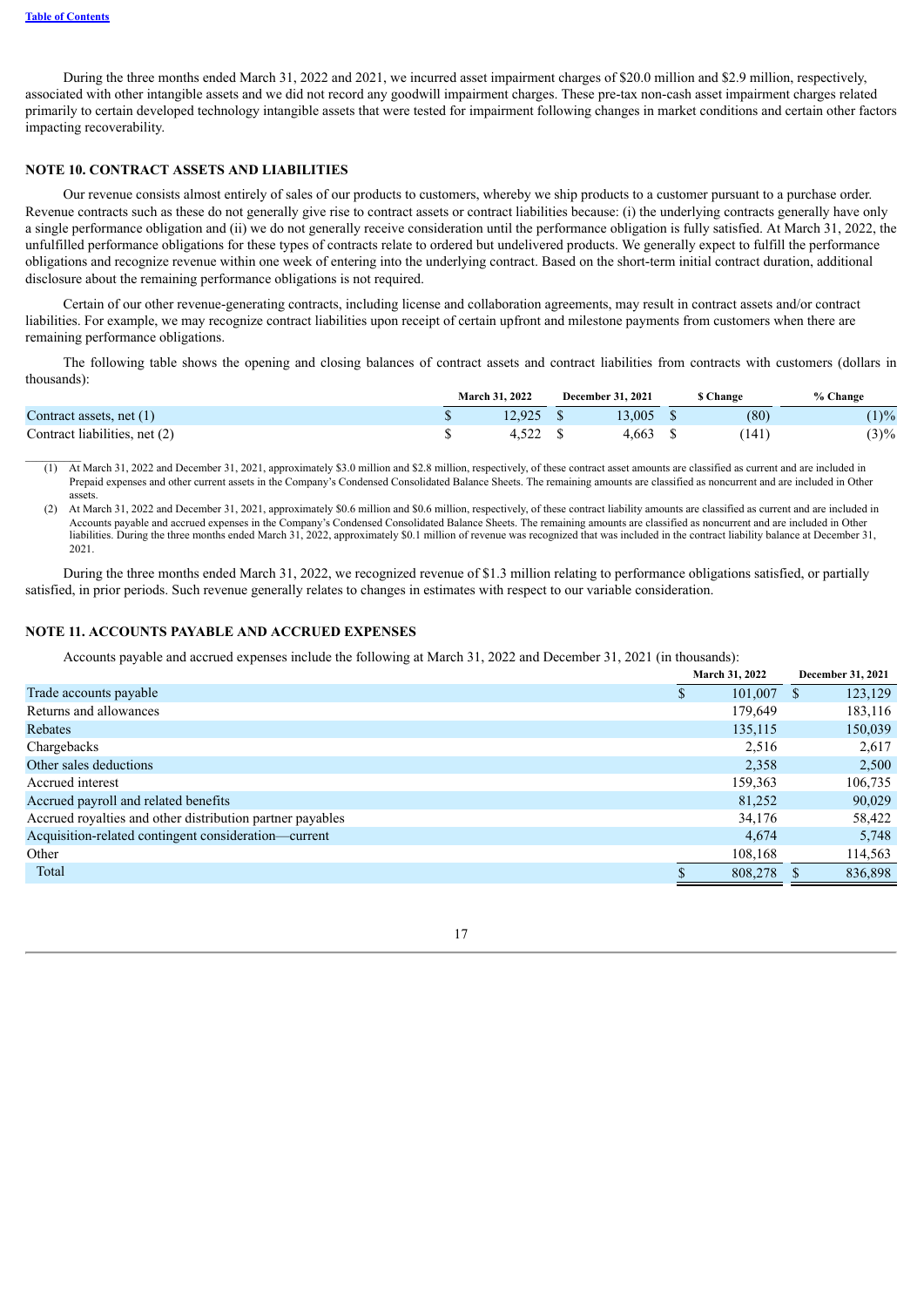# **NOTE 12. DEBT**

The following table presents information about the Company's total indebtedness at March 31, 2022 and December 31, 2021 (dollars in thousands): **March 31, 2022 December 31, 2021**

|                                                    |                                          |   | <b>MARILIE JA, 2022</b>  |                        | December 91, 2021                        |  |                         |               |                        |
|----------------------------------------------------|------------------------------------------|---|--------------------------|------------------------|------------------------------------------|--|-------------------------|---------------|------------------------|
|                                                    | <b>Effective</b><br><b>Interest Rate</b> |   | <b>Principal Amount</b>  | <b>Carrying Amount</b> | <b>Effective</b><br><b>Interest Rate</b> |  | <b>Principal Amount</b> |               | <b>Carrying Amount</b> |
| 7.25% Senior Notes due 2022                        |                                          | S | $\overline{\phantom{0}}$ |                        | $7.25 \%$ \$                             |  | 8,294                   | <sup>\$</sup> | 8,294                  |
| 5.75% Senior Notes due 2022                        |                                          |   |                          |                        | 5.75 %                                   |  | 172,048                 |               | 172,048                |
| 5.375% Senior Notes due 2023                       | 5.62 $%$                                 |   | 6,127                    | 6,116                  | $5.62\%$                                 |  | 6,127                   |               | 6,111                  |
| 6.00% Senior Notes due 2023                        | $6.28 \%$                                |   | 56,436                   | 56,239                 | $6.28 \%$                                |  | 56,436                  |               | 56,203                 |
| 5.875% Senior Secured Notes due 2024               | 6.14%                                    |   | 300,000                  | 298,099                | 6.14%                                    |  | 300,000                 |               | 297,928                |
| 6.00% Senior Notes due 2025                        | $6.27\%$                                 |   | 21,578                   | 21,425                 | 6.27%                                    |  | 21,578                  |               | 21,413                 |
| 7.50% Senior Secured Notes due 2027                | 7.70%                                    |   | 2,015,479                | 1,998,469              | 7.70%                                    |  | 2,015,479               |               | 1,997,777              |
| 9.50% Senior Secured Second Lien Notes due<br>2027 | 9.68%                                    |   | 940,590                  | 933,579                | 9.68%                                    |  | 940,590                 |               | 933,330                |
| 6.00% Senior Notes due 2028                        | 6.11%                                    |   | 1,260,416                | 1,252,911              | 6.11%                                    |  | 1,260,416               |               | 1,252,667              |
| 6.125% Senior Secured Notes due 2029               | 6.34%                                    |   | 1,295,000                | 1,279,165              | 6.34%                                    |  | 1,295,000               |               | 1,278,718              |
| Term Loan Facility                                 | 6.12 $%$                                 |   | 1,980,000                | 1,943,905              | $6.12\%$                                 |  | 1,985,000               |               | 1,947,633              |
| Revolving Credit Facility                          | 2.75%                                    |   | 277,200                  | 277,200                | $2.63\%$                                 |  | 277,200                 |               | 277,200                |
| Total long-term debt, net                          |                                          |   | 8,152,826                | 8,067,108              |                                          |  | 8,338,168               | \$.           | 8,249,322              |
| Less: current portion, net                         |                                          |   | 26,127                   | 26,116                 |                                          |  | 200,342                 |               | 200,342                |
| Total long-term debt, less current portion, net    |                                          |   | 8,126,699                | 8,040,992              |                                          |  | 8,137,826               |               | 8,048,980              |
|                                                    |                                          |   |                          |                        |                                          |  |                         |               |                        |

The Company and its subsidiaries, with certain customary exceptions, guarantee or serve as issuers or borrowers of the debt instruments representing substantially all of the Company's indebtedness at March 31, 2022. The obligations under (i) the 5.875% Senior Secured Notes due 2024, (ii) the 7.50% Senior Secured Notes due 2027, (iii) the 6.125% Senior Secured Notes due 2029 and (iv) the Credit Agreement (as defined below) and related loan documents are secured on a *pari passu* basis by a first priority lien (subject to certain permitted liens) on the collateral securing such instruments, which collateral represents substantially all of the assets of the issuers or borrowers and the guarantors party thereto (subject to customary exceptions). The obligations under the 9.50% Senior Secured Second Lien Notes due 2027 are secured by a second priority lien (subject to certain permitted liens) on, and on a junior basis with respect to, the collateral securing the obligations under the Credit Agreement, the 5.875% Senior Secured Notes due 2024, the 7.50% Senior Secured Notes due 2027 and the 6.125% Senior Secured Notes due 2029 and the related guarantees. Our senior unsecured notes are unsecured and effectively subordinated in right of priority to the obligations under the Credit Agreement, the 5.875% Senior Secured Notes due 2024, the 7.50% Senior Secured Notes due 2027, the 9.50% Senior Secured Second Lien Notes due 2027 and the 6.125% Senior Secured Notes due 2029, in each case to the extent of the value of the collateral securing such instruments.

The aggregate estimated fair value of the Company's long-term debt, which was estimated using inputs based on quoted market prices for the same or similar debt issuances, was \$7.1 billion and \$8.0 billion at March 31, 2022 and December 31, 2021, respectively. Based on this valuation methodology, we determined these debt instruments represent Level 2 measurements within the fair value hierarchy.

### **Credit Facilities**

The Company and certain of its subsidiaries are party to the Credit Agreement, which, immediately following the March 2021 Refinancing Transactions (as defined and further described below) provided for (i) a \$1,000.0 million senior secured revolving credit facility (the Revolving Credit Facility) and (ii) a \$2,000.0 million senior secured term loan facility (the Term Loan Facility and, together with the Revolving Credit Facility, the Credit Facilities). Current amounts outstanding as of March 31, 2022 under the Credit Facilities are set forth in the table above. As of March 31, 2022, \$76.0 million of commitments under the Revolving Credit Facility have matured and \$924.0 million of commitments remain outstanding under the Revolving Credit Facility. After giving effect to net borrowings under the Revolving Credit Facility and issued and outstanding letters of credit, approximately \$639.9 million of remaining credit is available under the Revolving Credit Facility as of March 31, 2022. Additionally, the Company's outstanding debt agreements contain a number of restrictive covenants, including certain limitations on the Company's ability to incur additional indebtedness.

As of March 31, 2022 and December 31, 2021, we were in compliance with all covenants contained in the Credit Agreement.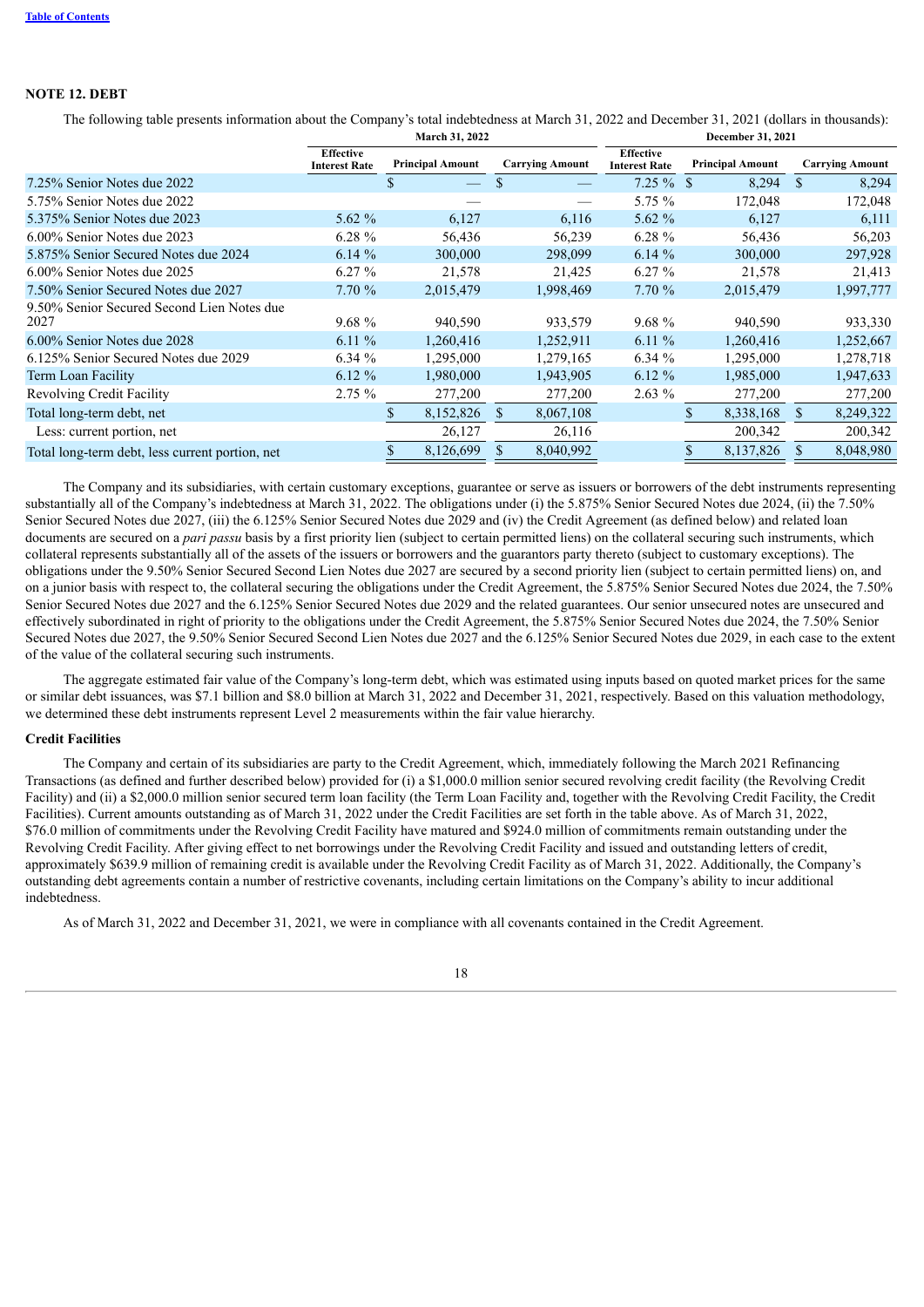### **Senior Notes and Senior Secured Notes**

As of March 31, 2022 and December 31, 2021, we were in compliance with all covenants contained in the indentures governing our various senior notes and senior secured notes.

### **Debt Financing Transactions**

Set forth below are certain disclosures relating to debt financing transactions that occurred during the three months ended March 31, 2022 or the year ended December 31, 2021. For additional disclosures relating to debt financing transactions that occurred during the year ended December 31, 2021, refer to Note 15. Debt in the Consolidated Financial Statements included in Part IV, Item 15 of the Annual Report.

### *March 2021 Refinancing*

In March 2021, the Company executed certain transactions (the March 2021 Refinancing Transactions) that included:

- refinancing in full its previously-existing term loans, which had approximately \$3,295.5 million of principal outstanding immediately before refinancing (the Existing Term Loans), with the proceeds from: (i) a new \$2,000.0 million term loan (the Term Loan Facility) and (ii) \$1,295.0 million of newly issued 6.125% Senior Secured Notes due 2029 (collectively, the Term Loan Refinancing);
- extending the maturity of approximately \$675.3 million of existing revolving commitments under the Revolving Credit Facility to March 2026; and
- making certain other modifications to the credit agreement that was in effect immediately prior to the March 2021 Refinancing Transactions (the Prior Credit Agreement).

The changes to the Credit Facilities and the Prior Credit Agreement were effected pursuant to an amendment and restatement agreement entered into by the Company in March 2021 (the Restatement Agreement), which amended and restated the Prior Credit Agreement (as amended and restated by the Restatement Agreement, the Credit Agreement), among Endo International plc, certain of its subsidiaries, the lenders party thereto and JPMorgan Chase Bank, N.A., as administrative agent, issuing bank and swingline lender.

The \$2,000.0 million portion of the Term Loan Refinancing associated with the new term loan was accounted for as a debt modification, while the \$1,295.0 million portion associated with the new notes issued was accounted for as an extinguishment. During the first quarter of 2021, in connection with the Term Loan Refinancing, \$7.8 million of deferred and unamortized costs associated with the Existing Term Loans, representing the portion associated with the extinguishment, was charged to expense and is included in the Loss on extinguishment of debt line item in the Condensed Consolidated Statements of Operations. The Company also incurred an additional \$56.7 million of new costs and fees, of which: (i) \$29.2 million and \$17.6 million have been deferred to be amortized as interest expense over the terms of the Term Loan Facility and the newly issued 6.125% Senior Secured Notes due 2029, respectively; (ii) \$6.0 million was considered debt extinguishment costs and was charged to expense in the first quarter of 2021 and is included in the Loss on extinguishment of debt line item in the Condensed Consolidated Statements of Operations; and (iii) \$3.9 million was considered debt modification costs and was charged to expense in the first quarter of 2021 and is included in the Selling, general and administrative expense line item in the Condensed Consolidated Statements of Operations.

During the first quarter of 2021, the Company also incurred \$2.1 million of new costs and fees associated with the extension of the Revolving Credit Facility, which have been deferred and are being amortized as interest expense over the new term of the Revolving Credit Facility.

# *October 2021 Revolving Credit Facility Repayment and January 2022 Senior Notes Repayments*

In October 2021, commitments under the Revolving Credit Facility of approximately \$76.0 million matured, thereby reducing the remaining commitments outstanding under the Revolving Credit Facility. This maturity, which reduced the remaining credit available under the Revolving Credit Facility, occurred because the 7.25% Senior Notes due 2022 and the 5.75% Senior Notes due 2022 were not refinanced or repaid in full prior to the date that was 91 days prior to their January 15, 2022 maturity dates. As a result of this maturity, the Company repaid approximately \$22.8 million of borrowings in October 2021, representing the amount that had been borrowed pursuant to these matured commitments. The 7.25% Senior Notes due 2022 and the 5.75% Senior Notes due 2022 were repaid in January 2022.

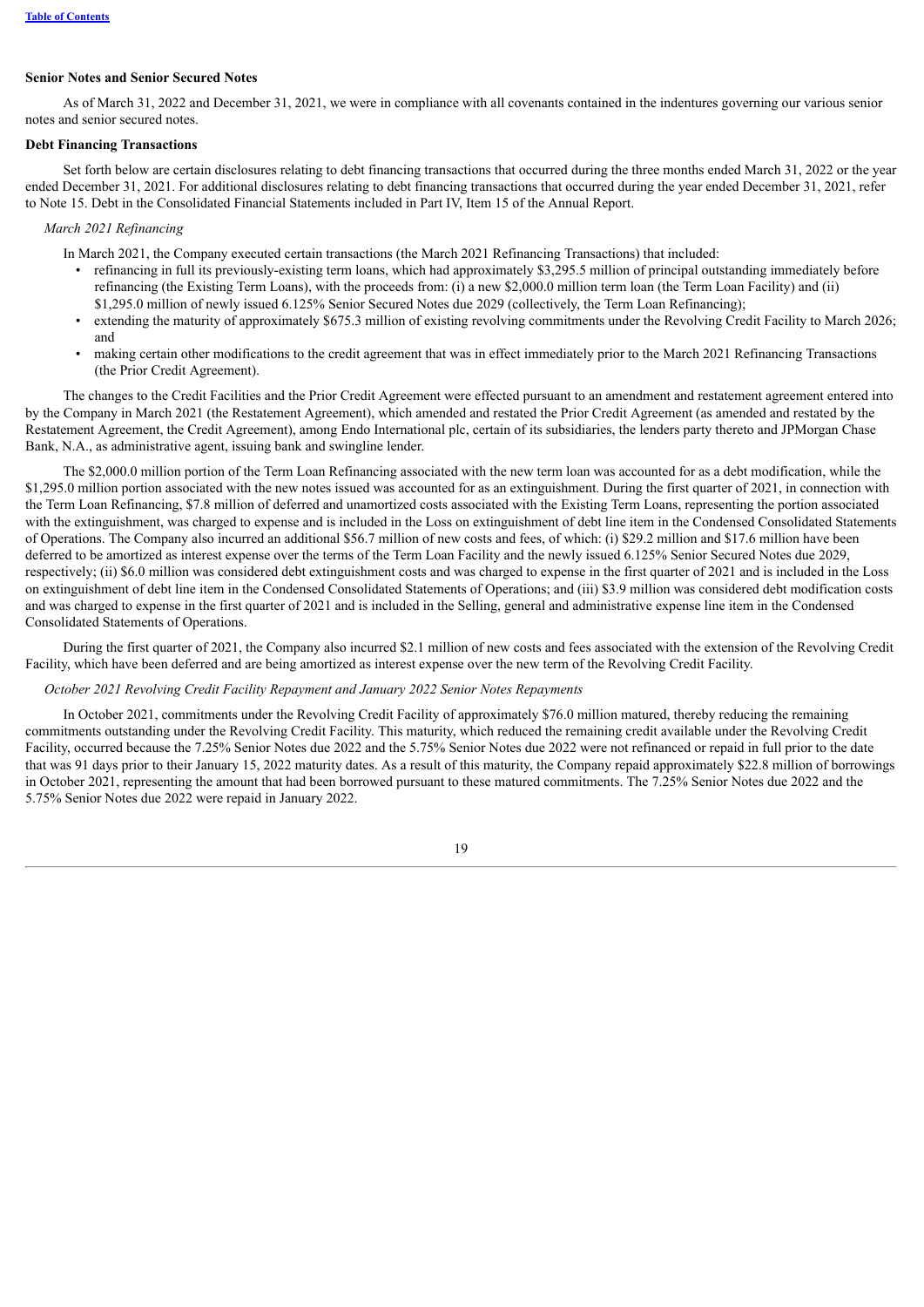# **NOTE 13. COMMITMENTS AND CONTINGENCIES**

#### **Legal Proceedings and Investigations**

We and certain of our subsidiaries are involved in various claims, legal proceedings and internal and governmental investigations (collectively, proceedings) arising from time to time, including, among others, those relating to product liability, intellectual property, regulatory compliance, consumer protection, tax and commercial matters. While we cannot predict the outcome of these proceedings and we intend to vigorously prosecute or defend our position as appropriate, there can be no assurance that we will be successful or obtain any requested relief. An adverse outcome in any of these proceedings could have a material adverse effect on our business, financial condition, results of operations and cash flows. We are subject to a number of matters that are not being disclosed herein because, in the opinion of our management, these matters are immaterial both individually and in the aggregate with respect to our financial position, results of operations and cash flows.

We believe that certain settlements and judgments, as well as legal defense costs, relating to certain product liability or other matters are or may be covered in whole or in part under our insurance policies with a number of insurance carriers. In certain circumstances, insurance carriers reserve their rights to contest or deny coverage. We intend to contest vigorously any disputes with our insurance carriers and to enforce our rights under the terms of our insurance policies. Accordingly, we will record receivables with respect to amounts due under these policies only when the realization of the potential claim for recovery is considered probable.

Notwithstanding the foregoing, amounts recovered under our insurance policies could be materially less than stated coverage limits and may not be adequate to cover damages, other relief and/or costs relating to claims. In addition, there is no guarantee that insurers will pay claims in the amounts we expect or that coverage will otherwise be available. We may not have and may be unable to obtain or maintain insurance on acceptable terms or with adequate coverage against potential liabilities or other losses, including costs, judgments, settlements and other liabilities incurred in connection with current or future legal proceedings, regardless of the success or failure of the claim. For example, we do not have insurance sufficient to satisfy all of the opioid claims that have been made against us and, should we suffer an adverse judgment, appeal and similar bonds may not be available in such amounts as may be necessary to further challenge all or part of such judgment. We also generally no longer have product liability insurance to cover claims in connection with the mesh-related litigation described herein. Additionally, we may be limited by the surviving insurance policies of acquired entities, which may not be adequate to cover potential liabilities or other losses. Even where claims are submitted to insurance carriers for defense and indemnity, there can be no assurance that the claims will be covered by insurance or that the indemnitors or insurers will remain financially viable or will not challenge our right to reimbursement in whole or in part. The failure to generate sufficient cash flow or to obtain other financing could affect our ability to pay the amounts due under those liabilities not covered by insurance. Additionally, the nature of our business, the legal proceedings to which we are exposed and any losses we suffer may increase the cost of insurance, which could impact our decisions regarding our insurance programs.

As a result of the possibility or occurrence of an unfavorable outcome with respect to any legal proceeding, we have engaged in and, at any given time, may further engage in strategic reviews of all or a portion of our business. Any such review or contingency planning could ultimately result in our pursuing one or more significant corporate transactions or other remedial measures, including on a preventative or proactive basis. Actions that may be evaluated or pursued could include reorganization or restructuring activities of all or a portion of our business, asset sales or other divestitures, cost-saving initiatives or other corporate realignments, seeking strategic partnerships and exiting certain product or geographic markets. Some of these actions could take significant time to implement and others may require judicial or other third-party approval. As further described below, thousands of governmental persons and entities and private plaintiffs have filed suit against us and/or certain of our subsidiaries alleging opioid-related claims. We have not been able to settle most of the opioid claims made against us and, as a result, we are exploring a wide array of potential actions as part of our contingency planning. These actions could include a bankruptcy filing which, if it were to occur, would subject us to additional risks and uncertainties that could adversely affect our business prospects and ability to continue as a going concern, including, but not limited to, by causing increased difficulty obtaining and maintaining commercial relationships on competitive terms with customers, suppliers and other counterparts; increased difficulty retaining and motivating key employees, as well as attracting new employees; diversion of management's time and attention to dealing with bankruptcy and restructuring activities rather than focusing exclusively on business operations; incurrence of substantial costs, fees and other expenses associated with bankruptcy proceedings; and loss of ability to maintain or obtain sufficient financing sources for operations or to fund any reorganization plan and meet future obligations. We would, in that event, also be subject to risks and uncertainties caused by the actions of creditors and other third parties with interests that may be inconsistent with our plans. Certain of these risks and uncertainties could also occur if our suppliers or other third parties believe that we may pursue one or more significant corporate transactions or other remedial measures.

As of March 31, 2022, our accrual for loss contingencies totaled \$533.5 million, the most significant components of which relate to: (i) product liability and related matters associated with transvaginal surgical mesh products, which we have not sold since March 2016 and (ii) various opioid-related matters as further described herein. Although we believe there is a possibility that a loss in excess of the amount recognized exists, we are unable to estimate the possible loss or range of loss in excess of the amount recognized at this time. As of March 31, 2022, \$528.5 million of our accrual for loss contingencies is classified in the Current portion of legal settlement accrual in the Condensed Consolidated Balance Sheets, with the remainder classified as Long-term legal settlement accrual, less current portion. The timing of the resolution of certain of these matters remains uncertain.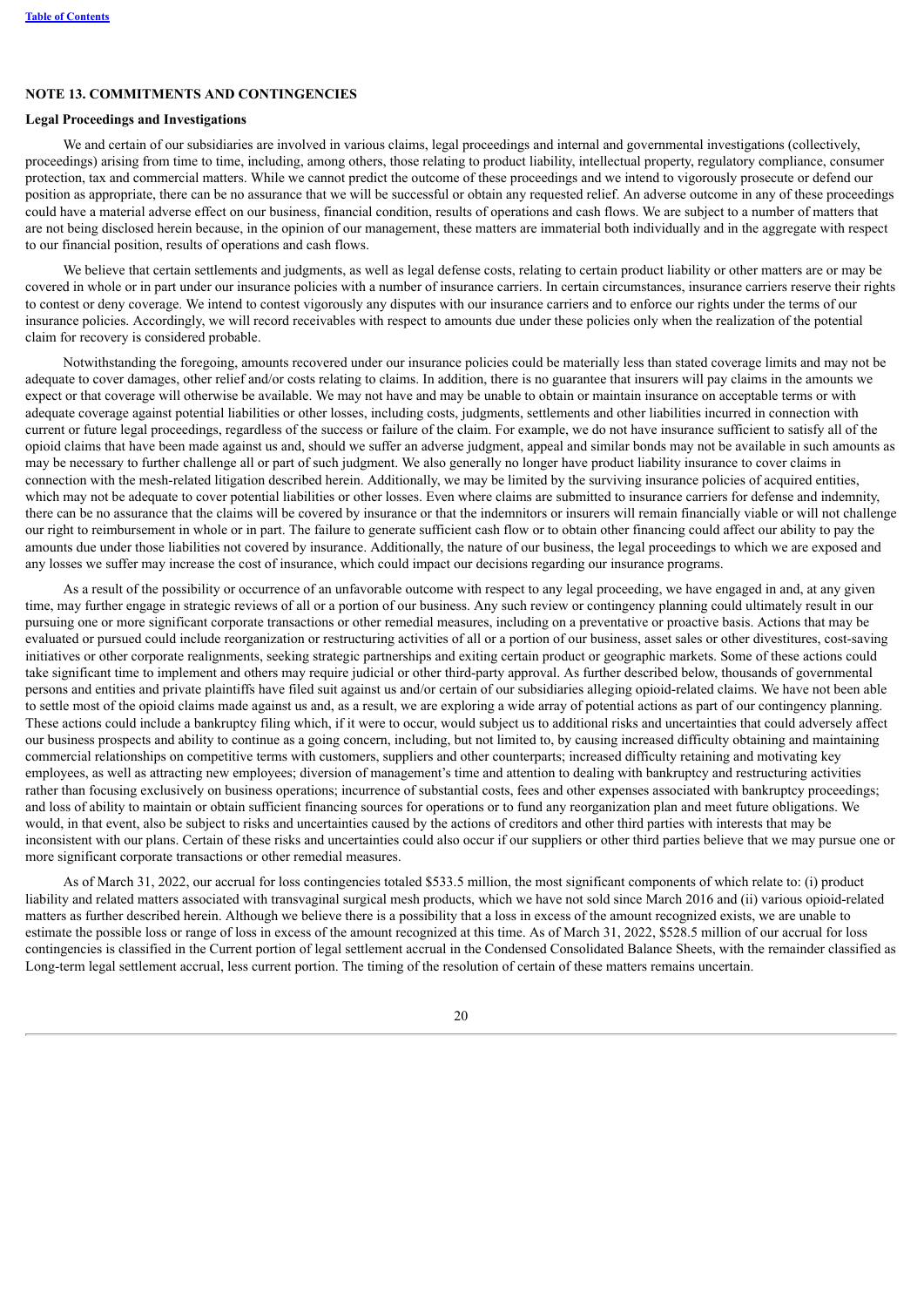$\mathcal{L}_\text{max}$ 

#### *Vaginal Mesh Matters*

Since 2008, we and certain of our subsidiaries, including American Medical Systems Holdings, Inc. (AMS) (subsequently converted to Astora Women's Health Holding LLC and merged into Astora Women's Health LLC and referred to herein as AMS and/or Astora), have been named as defendants in multiple lawsuits in various state and federal courts in the U.S., Canada, Australia and other countries, alleging personal injury resulting from the use of transvaginal surgical mesh products designed to treat pelvic organ prolapse (POP) and stress urinary incontinence (SUI). We have not sold such products since March 2016. Plaintiffs claim a variety of personal injuries, including chronic pain, incontinence, inability to control bowel function and permanent deformities, and seek compensatory and punitive damages, where available.

Various Master Settlement Agreements (MSAs) and other agreements have resolved approximately 71,000 filed and unfiled U.S. mesh claims as of March 31, 2022. These MSAs and other agreements were entered into at various times between June 2013 and the present, were solely by way of compromise and settlement and were not an admission of liability or fault by us or any of our subsidiaries. All MSAs are subject to a process that includes guidelines and procedures for administering the settlements and the release of funds. In certain cases, the MSAs provide for the creation of QSFs into which the settlement funds will be deposited, establish participation requirements and allow for a reduction of the total settlement payment in the event participation thresholds are not met. Funds deposited in QSFs are considered restricted cash and/or restricted cash equivalents. Distribution of funds to any individual claimant is conditioned upon the receipt of documentation substantiating product use, the dismissal of any lawsuit and the release of the claim as to us and all affiliates. Prior to receiving funds, an individual claimant must represent and warrant that liens, assignment rights or other claims identified in the claims administration process have been or will be satisfied by the individual claimant. Confidentiality provisions apply to the settlement funds, amounts allocated to individual claimants and other terms of the agreements.

The following table presents the changes in the mesh-related QSFs and liability accrual balances during the three months ended March 31, 2022 (in thousands):

|                                                                       | <b>Mesh Qualified</b><br><b>Settlement Funds</b> | <b>Mesh Liability</b><br>Accrual |
|-----------------------------------------------------------------------|--------------------------------------------------|----------------------------------|
| Balance as of December 31, 2021                                       | 78,402                                           | 258,137                          |
| Additional charges                                                    |                                                  |                                  |
| Cash contributions to Qualified Settlement Funds, net                 |                                                  |                                  |
| Cash distributions to settle disputes from Qualified Settlement Funds | (4,978)                                          | (4,978)                          |
| Other cash distributions to settle disputes                           |                                                  | (2,674)                          |
| Other $(1)$                                                           |                                                  | 590                              |
| Balance as of March 31, 2022                                          | 73.425                                           | 251,075                          |

(1) Amounts deposited in the QSFs may earn interest, which is generally used to pay administrative costs of the funds and is reflected in the table above as an increase to the QSF and Mesh Liability Accrual balances. Any interest remaining after all claims have been paid will generally be distributed to the claimants who participated in that settlement. Also included within this line are foreign currency adjustments for settlements not denominated in U.S. dollars.

Charges related to vaginal mesh liability and associated legal fees and other expenses for all periods presented are reported in Discontinued operations, net of tax in our Condensed Consolidated Statements of Operations.

As of March 31, 2022, the Company has made total cumulative mesh liability payments of approximately \$3.6 billion, \$73.4 million of which remains in the QSFs as of March 31, 2022. We currently expect to fund all of the remaining payments under all previously executed mesh settlement agreements within the next 12 months. As funds are disbursed out of the QSFs from time to time, the liability accrual will be reduced accordingly with a corresponding reduction to restricted cash and cash equivalents.

In addition, we may pay cash distributions to settle disputes separate from the QSFs, which will also decrease the liability accrual and decrease cash and cash equivalents.

We were contacted in October 2012 regarding a civil investigation initiated by various U.S. state attorneys general into mesh products, including transvaginal surgical mesh products designed to treat POP and SUI. In November 2013, we received a subpoena relating to this investigation from the state of California, and we subsequently received additional subpoenas from California and other states. We are cooperating with the investigations.

We will continue to vigorously defend any unresolved claims and to explore other options as appropriate in our best interests. The next trial is currently scheduled to begin in September 2022. Trials may occur earlier or later than currently scheduled, as timing remains uncertain due to the impact of COVID-19 and other factors.

Similar matters may be brought by others or the foregoing matters may be expanded. We are unable to predict the outcome of these matters or to estimate the possible range of any additional losses that could be incurred.

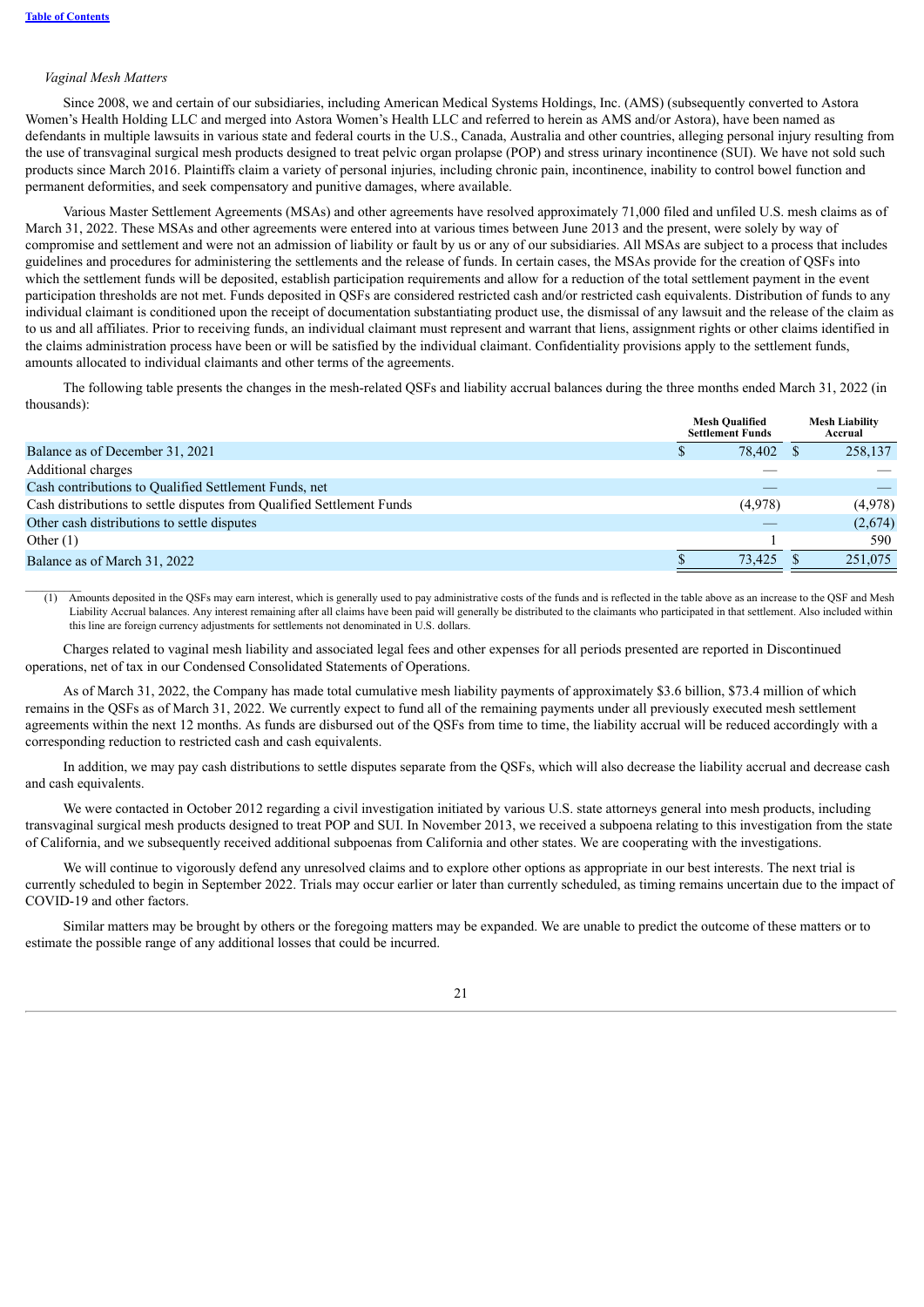Although the Company believes it has appropriately estimated the probable total amount of loss associated with all mesh-related matters as of the date of this report, litigation is ongoing in certain cases that have not settled, and it is reasonably possible that further claims may be filed or asserted and that adjustments to our overall liability accrual may be required. This could have a material adverse effect on our business, financial condition, results of operations and cash flows.

### *Opioid-Related Matters*

Since 2014, multiple U.S. states as well as other governmental persons or entities and private plaintiffs in the U.S. and Canada have filed suit against us and/or certain of our subsidiaries, including Endo Health Solutions Inc. (EHSI), Endo Pharmaceuticals Inc. (EPI), Par Pharmaceutical, Inc. (PPI), Par Pharmaceutical Companies, Inc. (PPCI), Endo Generics Holdings, Inc. (EGHI), Vintage Pharmaceuticals, LLC, Generics Bidco I, LLC, DAVA Pharmaceuticals, LLC, Par Sterile Products, LLC (PSP LLC) and in Canada, Paladin and Endo Ventures Limited, as well as various other manufacturers, distributors, pharmacies and/or others, asserting claims relating to the defendants' alleged sales, marketing and/or distribution practices with respect to prescription opioid medications, including certain of our products. As of April 28, 2022, filed cases in the U.S. of which we were aware include, but are not limited to, approximately 20 cases filed by or on behalf of states; approximately 2,925 cases filed by counties, cities, Native American tribes and/or other government-related persons or entities; approximately 310 cases filed by hospitals, health systems, unions, health and welfare funds or other third-party payers and approximately 215 cases filed by individuals, including but not limited to legal guardians of children born with neonatal abstinence syndrome. Certain of the U.S. cases have been filed as putative class actions; to date, however, no court has certified a litigation class. The Canadian cases include an action filed by British Columbia on behalf of a proposed class of all federal, provincial and territorial governments and agencies in Canada that paid healthcare, pharmaceutical and treatment costs related to opioids; an action filed in Alberta by the City of Grand Prairie, Alberta, and The Corporation of the City of Brantford, Ontario, on behalf of a proposed class of all local or municipal governments in Canada; an action filed in Saskatchewan by the Peter Ballantyne Cree Nation and the Lac La Ronge Indian Band, on behalf of a proposed class of all First Nations communities and local or municipal governments in Canada; and five additional putative class actions, filed in British Columbia, Manitoba, Ontario and Quebec, seeking relief on behalf of Canadian residents who were prescribed and/or consumed opioid medications.

The complaints in the cases assert a variety of claims, including but not limited to statutory claims asserting violations of public nuisance, consumer protection, unfair trade practices, racketeering, Medicaid fraud and/or drug dealer liability laws and/or common law claims for public nuisance, fraud/misrepresentation, strict liability, negligence and/or unjust enrichment. The claims are generally based on alleged misrepresentations and/or omissions in connection with the sale and marketing of prescription opioid medications and/or alleged failures to take adequate steps to identify and report suspicious orders and to prevent abuse and diversion. Plaintiffs have sought various remedies including, without limitation, declaratory and/or injunctive relief; compensatory, punitive and/or treble damages; restitution, disgorgement, civil penalties, abatement, attorneys' fees, costs and/or other relief. The damages sought exceed our applicable insurance.

Many of the U.S. cases have been coordinated in a federal multidistrict litigation (MDL) pending in the U.S. District Court for the Northern District of Ohio; however, in April 2022, the Judicial Panel on Multidistrict Litigation issued an order suggesting that, based on the progress of the MDL, it would no longer transfer new cases filed in or removed to federal court to the MDL. Other cases are pending in various federal or state courts. A case in Superior Court in Orange County, California, People of the State of California v. Purdue Pharma L.P., et al., has been tried to verdict. The plaintiffs in the case, Orange, Santa Clara and Los Angeles Counties and the City of Oakland, asserted claims against EPI and EHSI, among others, for public nuisance, alleged violations of California's Unfair Competition Law and alleged violations of California's False Advertising Law. Following a bench trial on liability, the court issued a final decision in defendants' favor on all counts in December 2021. The plaintiffs filed a notice of appeal in February 2022. Other opioidrelated cases are at various stages in the litigation process. Some cases are at the pleading or discovery stage; others are approaching the trial stage. Certain cases have been stayed pending settlement discussions; excluding such cases the next trial is currently set to begin in early 2023. Trials may occur earlier or later than currently scheduled, as timing remains uncertain due to the impact of COVID-19 and other factors.

In September 2019, EPI, EHSI, PPI and PPCI received subpoenas from the New York State Department of Financial Services (DFS) seeking documents and information regarding the marketing, sale and distribution of opioid medications in New York. In June 2020, DFS commenced an administrative action against the Company, EPI, EHSI, PPI and PPCI alleging violations of the New York Insurance Law and New York Financial Services Law. In July 2021, DFS filed an amended statement of charges. The amended statement of charges alleges that fraudulent or otherwise wrongful conduct in the marketing, sale and/or distribution of opioid medications caused false claims to be submitted to insurers and seeks civil penalties for each allegedly fraudulent prescription as well as injunctive relief. In July 2021, EPI, EHSI, PPI and PPCI, among others, filed a petition for judgment in New York state court seeking to prohibit DFS from proceeding with its administrative enforcement action. In December 2021, DFS filed a motion to dismiss that proceeding, which remains pending.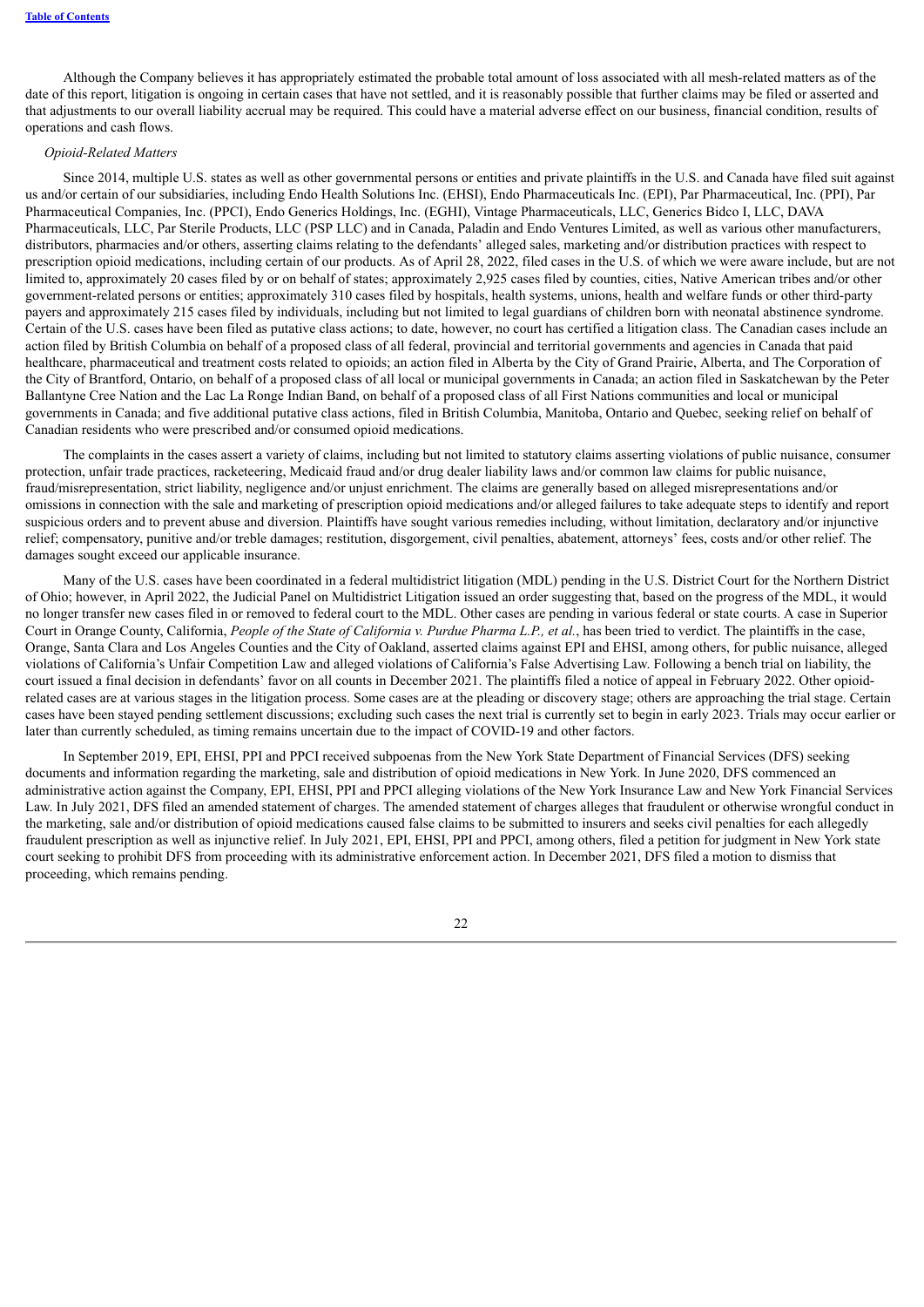In February 2022, the court in Dunaway, et al. v. Purdue Pharma, L.P., et al. (now known as Bedford County, et al. v. AmerisourceBergen Drug *Corp., et al.*), a case pending in the Circuit Court for Cumberland County, Tennessee, entered an order imposing certain sanctions, including a default judgment on liability, against EPI and EHSI based on alleged discovery improprieties in a different case which EPI and EHSI had settled in August 2021. Because discovery in the earlier case had also been provided to the *Dunaway* plaintiffs, the *Dunaway* court deemed the alleged discovery improprieties to have occurred in *Dunaway* as well. The sanctions order also severed EPI and EHSI from the remaining defendants and set a damages trial to begin in April 2023. In a separate order, the *Dunaway* court denied a motion by EPI and EHSI to disqualify the judge based on, among other things, statements he made about the lawsuit to the press and on Facebook. In March 2022, EPI and EHSI appealed both orders. In April 2022, the Tennessee Court of Appeals, ruling on the appeal of the disqualification order, reversed the trial court's order denying disqualification, vacated the sanctions order and remanded the case for reassignment to a different judge. It also denied the separate appeal of the sanctions order as moot.

Since 2019, the Company and/or certain of its subsidiaries have executed a number of settlement agreements to resolve governmental opioid claims brought by certain states, counties, cities and/or other governmental entities. Certain related developments include but are not limited the following:

- In September 2019, EPI, EHSI, PPI and PPCI executed a settlement agreement with two Ohio counties providing for payments totaling \$10 million and up to \$1 million of VASOSTRICT® and/or ADRENALIN®.
- In January 2020, EPI and PPI executed a settlement agreement with the state of Oklahoma providing for a payment of \$8.75 million.
- In August 2021, EPI, EHSI, nine counties in eastern Tennessee, eighteen municipalities within those counties and a minor individual executed a settlement agreement providing for a payment of \$35 million.
- In September 2021, Endo International plc, EPI, EHSI, PPI and PPCI executed a settlement agreement with the state of New York and two of its counties providing for a payment of \$50 million.
- In October 2021, EPI and EHSI executed a settlement agreement with the Alabama Attorney General's office intended to resolve opioidrelated cases and claims of the state and other Alabama governmental persons and entities in exchange for a total payment of \$25 million.
- In December 2021, Endo International plc, EPI, EHSI, PPI and PPCI executed a settlement agreement with the Texas Attorney General's office and four Texas counties intended to resolve opioid-related cases and claims of the state and other Texas governmental persons and entities in exchange for a total payment of \$63 million.
- In January 2022, EPI and EHSI executed a settlement agreement with the Florida Attorney General's office intended to resolve opioid-related cases and claims of the state and other Florida governmental persons and entities in exchange for a total payment of up to \$65 million.
- In February 2022, EPI and EHSI executed a settlement agreement with the Louisiana Attorney General's office intended to resolve opioidrelated cases and claims of the state and other Louisiana governmental persons and entities in exchange for a total payment of \$7.5 million.
- In March 2022, EPI, EHSI and PPI executed a settlement agreement with the West Virginia Attorney General's office intended to resolve opioid-related cases and claims of the state and other West Virginia governmental persons and entities in exchange for a total payment of \$26 million.

Each agreement was solely by way of compromise and settlement and was not in any way an admission of wrongdoing, fault or liability of any kind by us or any of our subsidiaries.

While the specific terms of the agreements vary, the Alabama, Florida, Louisiana, Texas and West Virginia settlements are each subject to participation by the state's political subdivisions. Certain agreements also provide for injunctive relief. Some agreements provide for additional payments in the event certain conditions, such as a comprehensive resolution of government-related opioid claims, are met; Florida may also be entitled to additional payments in the event we enter into a settlement with the attorney general of a state with a smaller population than Florida for an amount greater than \$65 million prior to November 15, 2022.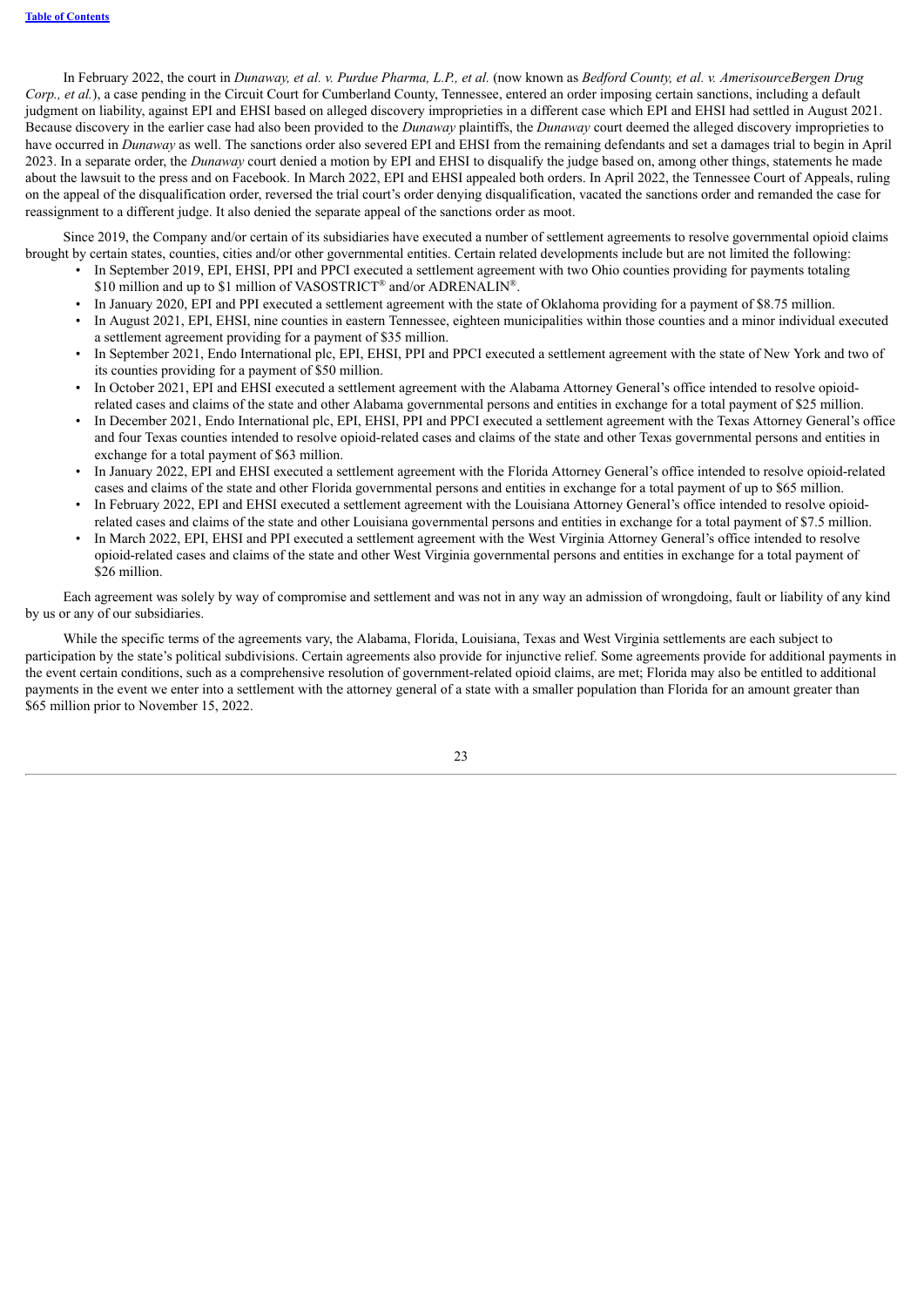To date, Florida and Texas have met the required participation thresholds. In some states, certain governmental entities have declined to participate in the settlements and/or actively taken steps to try to challenge the release of their claims. For example:

- The plaintiffs in *Mobile County Board of Health, et al. v. Richard Sackler, et al*., a case pending in the Circuit Court of Mobile County, Alabama, have to date refused to dismiss their claims against our subsidiaries. In April 2022, EPI and EHSI filed a motion in *State of Alabama v. Endo Health Solutions Inc., et al.*, which is pending in the Circuit Court of Montgomery County, Alabama, seeking an order enjoining the *Mobile County Board of Health* plaintiffs from continuing their case and directing their compliance with the Alabama settlement. The Alabama Attorney General filed a brief supporting this motion, which remains pending. Meanwhile, the *Mobile County Board of Health* plaintiffs filed a separate motion in their own lawsuit, seeking a declaration that they are not bound by the Alabama settlement; the Mobile County court denied that motion in April 2022.
- In March 2022, two public hospitals in Florida filed an emergency motion to intervene in *State of Florida v. Walgreen Co*. to stay court approval of our subsidiaries' settlement in Florida. In April 2022, the court denied the motion to intervene and entered a final consent judgment dismissing the state's claims against EPI and EHSI with prejudice. Meanwhile, the Florida Attorney General commenced a separate declaratory judgment action against those same public hospitals, as well as additional public hospitals and a school board, in a different Florida state court, seeking a judicial declaration that their claims were released by the Florida Attorney General's settlements with EPI, EHSI and other companies. The declaratory judgment action remains pending.

It is reasonably possible that other governmental persons or entities in states where we have reached settlements will bring similar challenges or otherwise continue to bring and/or litigate claims against us and our subsidiaries notwithstanding the settlements. We are unable to predict the outcome of these matters or to estimate the possible range of any losses that could be incurred. Adjustments to our overall liability accrual may be required in the future, which could have a material adverse effect on our business, financial condition, results of operations and cash flows.

Certain settlement agreements provide for the creation of QSFs into which settlement funds will be deposited and/or provide for the repayment of some or all of the settlement amount under certain conditions. Depending on the terms of the respective agreements, funds deposited in QSFs have been and may continue to be considered restricted cash and/or restricted cash equivalents for a period of time subsequent to the initial funding. Distribution of funds from the QSF is conditioned upon certain criteria that vary by agreement.

We recorded total charges for opioid-related matters of \$10.0 million during the three months ended March 31, 2022 and, as of March 31, 2022, our corresponding accrual totaled \$268.7 million. In addition to the developments described above, our accrual for opioid-related matters as of March 31, 2022 includes amounts relating to certain unresolved matters for which, based on the progress of ongoing settlement negotiations and/or certain other factors, the Company believes a loss is probable and can reasonably be estimated. As further described below, the Company may be exposed to additional losses in excess of the amounts currently accrued, which could be material.

To the extent unresolved, we will continue to vigorously defend the foregoing matters and to explore other options as appropriate in our best interests, including entering into settlement negotiations and settlements even in circumstances where we believe we have meritorious defenses. Similar matters may be brought by others or the foregoing matters may be expanded. We are unable to predict the outcome of these matters or to estimate the possible range of any losses that could be incurred. Adjustments to our overall liability accrual may be required in the future, which could have a material adverse effect on our business, financial condition, results of operations and cash flows.

In addition to the lawsuits and administrative matters described above, the Company and/or its subsidiaries have received certain subpoenas, civil investigative demands (CIDs) and informal requests for information concerning the sale, marketing and/or distribution of prescription opioid medications, including but not limited to the following:

Various state attorneys general have served subpoenas and/or CIDs on EHSI and/or EPI. We are cooperating with the investigations.

In January 2018, EPI received a federal grand jury subpoena from the U.S. District Court for the Southern District of Florida seeking documents and information related to OPANA® ER, other oxymorphone products and marketing of opioid medications. We are cooperating with the investigation.

In December 2020, the Company received an administrative subpoena issued by the U.S. Attorney's Office for the Western District of Virginia seeking documents related to McKinsey & Company. The Company received a related subpoena in May 2021, also issued by the U.S. Attorney's Office for the Western District of Virginia. We are cooperating with the investigation.

Similar investigations may be brought by others or the foregoing matters may be expanded or result in litigation. We are unable to predict the outcome of these matters or to estimate the possible range of any losses that could be incurred. Adjustments to our overall liability accrual may be required in the future, which could have a material adverse effect on our business, financial condition, results of operations and cash flows.

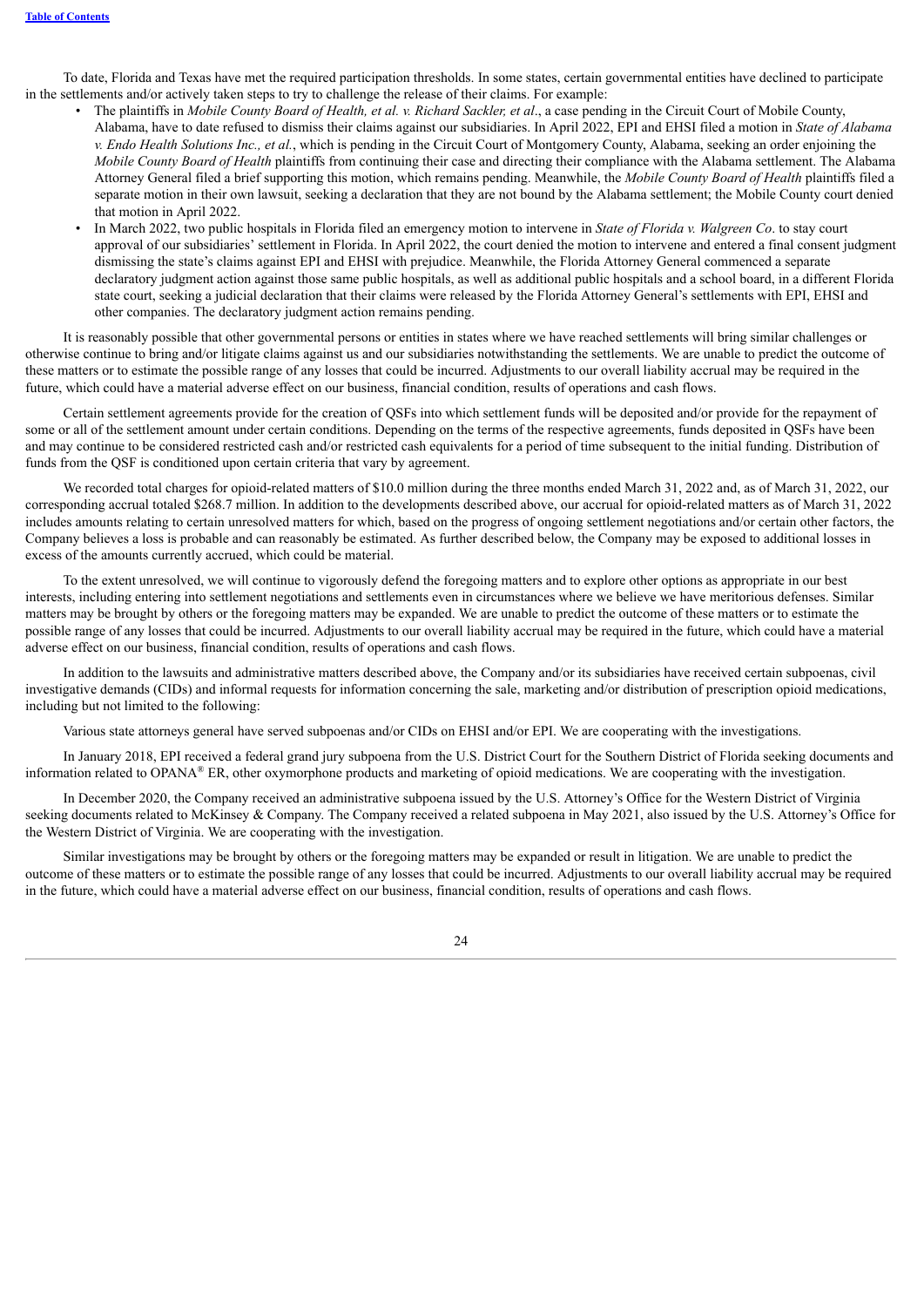#### *Ranitidine Matters*

In June 2020, an MDL pending in the U.S. District Court for the Southern District of Florida, *In re Zantac (Ranitidine) Products Liability Litigation*, was expanded to add PPI and numerous other manufacturers and distributors of generic ranitidine as defendants. The claims are generally based on allegations that under certain conditions the active ingredient in Zantac<sup>®</sup> and generic ranitidine medications can break down to form an alleged carcinogen known as N-Nitrosodimethylamine (NDMA). The complaints assert a variety of claims, including but not limited to various product liability, breach of warranty, fraud, negligence, statutory and unjust enrichment claims. Plaintiffs generally seek various remedies including, without limitation, compensatory, punitive and/or treble damages; restitution, disgorgement, civil penalties, abatement, attorneys' fees and costs as well as injunctive and/or other relief. Similar complaints against various defendants, in some instances including PPI, have also been filed in certain state courts, including California, Pennsylvania and Illinois. PPI and its subsidiaries have not manufactured or sold ranitidine since 2016.

The MDL court has issued various case management orders, including orders directing the filing of "master" and short-form complaints, establishing a census registry process for potential claimants and addressing various discovery issues. In December 2020, the court dismissed the master complaints as to PPI and other defendants with leave to amend certain claims. Certain plaintiffs, including third-party payers pursuing class action claims, have appealed the dismissal orders to the U.S. Court of Appeals for the Eleventh Circuit. In February 2021, various other plaintiffs filed an amended master personal injury complaint, a consolidated amended consumer economic loss class action complaint and a consolidated medical monitoring class action complaint. PPI was not named as a defendant in the consumer economic loss complaint or the medical monitoring complaint. In July 2021, the MDL court dismissed all claims in the master complaints as to PPI and other generic defendants with prejudice on federal preemption grounds. In November 2021, the MDL court issued a final judgment as to PPI and other generic defendants. Certain MDL plaintiffs have appealed the July 2021 dismissal order and/or the November 2021 judgment.

We will continue to vigorously defend the foregoing matters and to explore other options as appropriate in our best interests. Similar matters may be brought by others or the foregoing matters may be expanded. We are unable to predict the outcome of these matters or to estimate the possible range of any losses that could be incurred. Adjustments to our overall liability accrual may be required in the future, which could have a material adverse effect on our business, financial condition, results of operations and cash flows.

#### *Generic Drug Pricing Matters*

Since March 2016, various private plaintiffs, state attorneys general and other governmental entities have filed cases against our subsidiary PPI and/or, in some instances, the Company, Generics Bidco I, LLC, DAVA Pharmaceuticals, LLC, DAVA International, LLC, EPI, EHSI and/or PPCI, as well as other pharmaceutical manufacturers and, in some instances, other corporate and/or individual defendants, alleging price-fixing and other anticompetitive conduct with respect to generic pharmaceutical products. These cases, which include proposed class actions filed on behalf of direct purchasers, end-payers and indirect purchaser resellers, as well as non-class action suits, have generally been consolidated and/or coordinated for pretrial proceedings in a federal MDL pending in the U.S. District Court for the Eastern District of Pennsylvania. There is also a proposed class action filed in the Federal Court of Canada on behalf of a proposed class of Canadian purchasers.

The various complaints and amended complaints generally assert claims under federal and/or state antitrust law, state consumer protection statutes and/or state common law, and seek damages, treble damages, civil penalties, disgorgement, declaratory and injunctive relief, costs and attorneys' fees. Some claims are based on alleged product-specific conspiracies and other claims allege broader, multiple-product conspiracies. Under these overarching conspiracy theories, plaintiffs generally seek to hold all alleged participants in a particular conspiracy jointly and severally liable for all harms caused by the alleged conspiracy, not just harms related to the products manufactured and/or sold by a particular defendant.

The MDL court has issued various case management and substantive orders, including orders denying certain motions to dismiss, and discovery is ongoing.

We will continue to vigorously defend the foregoing matters and to explore other options as appropriate in our best interests. Similar matters may be brought by others or the foregoing matters may be expanded. We are unable to predict the outcome of these matters or to estimate the possible range of any losses that could be incurred. Adjustments to our overall liability accrual may be required in the future, which could have a material adverse effect on our business, financial condition, results of operations and cash flows.

In December 2014, our subsidiary PPI received from the Antitrust Division of the U.S. Department of Justice (DOJ) a federal grand jury subpoena issued by the U.S. District Court for the Eastern District of Pennsylvania addressed to "Par Pharmaceuticals." The subpoena requested documents and information focused primarily on product and pricing information relating to the authorized generic version of Lanoxin<sup>®</sup> (digoxin) oral tablets and generic doxycycline products, and on communications with competitors and others regarding those products. We are cooperating with the investigation.

In May 2018, we and our subsidiary PPCI each received a CID from the DOJ in relation to a False Claims Act investigation concerning whether generic pharmaceutical manufacturers engaged in price-fixing and market allocation agreements, paid illegal remuneration and caused the submission of false claims. We are cooperating with the investigation.

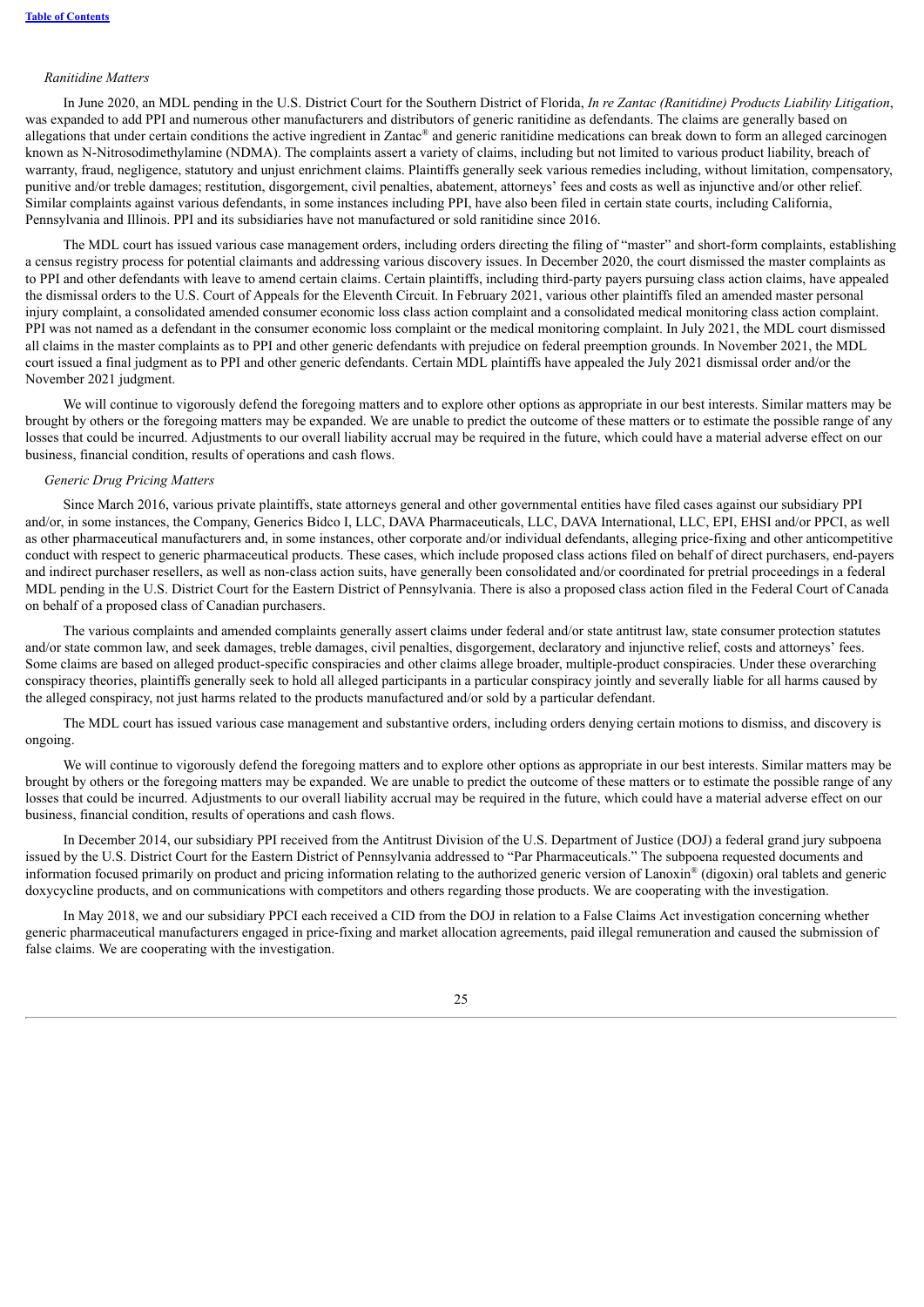Similar investigations may be brought by others or the foregoing matters may be expanded or result in litigation. We are unable to predict the outcome of these matters or to estimate the possible range of any losses that could be incurred. Adjustments to our overall liability accrual may be required in the future, which could have a material adverse effect on our business, financial condition, results of operations and cash flows.

#### *Other Antitrust Matters*

Beginning in June 2014, multiple alleged purchasers of OPANA® ER sued our subsidiaries EHSI and EPI and other pharmaceutical companies, including Impax Laboratories, LLC (formerly Impax Laboratories, Inc. and referred to herein as Impax) and Penwest Pharmaceuticals Co., which our subsidiary EPI had acquired, alleging violations of antitrust law arising out of an agreement between EPI and Impax to settle certain patent infringement litigation and EPI's introduction of reformulated OPANA® ER. Some cases were filed on behalf of putative classes of direct and indirect purchasers, while others were filed on behalf of individual retailers or health care benefit plans. The cases have been consolidated and/or coordinated for pretrial proceedings in a federal MDL pending in the U.S. District Court for the Northern District of Illinois. The various complaints assert claims under Sections 1 and 2 of the Sherman Act, state antitrust and consumer protection statutes and/or state common law. Plaintiffs generally seek damages, treble damages, disgorgement of profits, restitution, injunctive relief and attorneys' fees. In June 2021, the court denied defendants' motions for summary judgment, granted in part and denied in part certain evidentiary motions filed by defendants and granted direct and indirect purchaser plaintiffs' motions for class certification. In August 2021, following an appeal and remand from the U.S. Court of Appeals for the Seventh Circuit, the district court amended its class certification order to certify a narrower end-payer class. A bifurcated liability and damages trial is currently scheduled to begin in June 2022; however, the timing of trials is uncertain due to the impact of COVID-19 and other factors.

Beginning in February 2009, the U.S. Federal Trade Commission (FTC) and certain private plaintiffs sued our subsidiaries PPCI (since June 2016, EGHI) and/or PPI as well as other pharmaceutical companies alleging violations of antitrust law arising out of the settlement of certain patent litigation concerning the generic version of AndroGel® and seeking damages, treble damages, equitable relief and attorneys' fees and costs. The cases were consolidated and/or coordinated for pretrial proceedings in a federal MDL pending in the U.S. District Court for the Northern District of Georgia. In May 2016, plaintiffs representing a putative class of indirect purchasers voluntarily dismissed their claims with prejudice. In February 2017, the FTC voluntarily dismissed its claims against EGHI with prejudice. In June 2018, the MDL court granted in part and denied in part various summary judgment and evidentiary motions filed by defendants. In particular, among other things, the court rejected two of the remaining plaintiffs' causation theories and rejected damages claims related to AndroGel® 1.62%. In July 2018, the court denied certain plaintiffs' motion for certification of a direct purchaser class. In November 2019, PPI and PPCI entered into settlement agreements with all but one of the plaintiffs remaining in the MDL; a settlement with the remaining plaintiff was reached in April 2021. The settlement agreements were solely by way of compromise and settlement and were not in any way an admission of wrongdoing, fault or liability of any kind. Separately, in August 2019, several alleged direct purchasers filed suit in the U.S. District Court for the Eastern District of Pennsylvania asserting claims substantially similar to those asserted in the MDL, as well as additional claims against other defendants relating to other alleged conduct. In January 2020, the U.S. District Court for the Eastern District of Pennsylvania denied defendants' motion to transfer venue to the Northern District of Georgia. The case is currently in discovery.

Beginning in May 2018, multiple complaints were filed in the U.S. District Court for the Southern District of New York against PPI, EPI and/or us, as well as other pharmaceutical companies, alleging violations of antitrust law arising out of the settlement of certain patent litigation concerning the generic version of Exforge® (amlodipine/valsartan). Some cases were filed on behalf of putative classes of direct and indirect purchasers; others are nonclass action suits. The various complaints assert claims under Sections 1 and 2 of the Sherman Act, state antitrust and consumer protection statutes and/or state common law. Plaintiffs generally seek damages, treble damages, equitable relief and attorneys' fees and costs. In September 2018, the putative class plaintiffs stipulated to the dismissal without prejudice of their claims against EPI and us, and the retailer plaintiffs later did the same. PPI filed a partial motion to dismiss certain claims in September 2018, which was granted in August 2019. In March 2022, the putative class plaintiffs filed motions for class certification. The court has ordered that the cases be trial-ready by January 2023; however, the timing of trials is uncertain due to the impact of COVID-19 and other factors.

Beginning in August 2019, multiple complaints were filed in the U.S. District Court for the Southern District of New York against PPI and other pharmaceutical companies alleging violations of antitrust law arising out the settlement of certain patent litigation concerning generic versions of Seroquel  $XR^{\circledast}$  (extended-release quetiapine fumarate). The claims against PPI are based on allegations that PPI entered into an exclusive acquisition and license agreement with Handa Pharmaceuticals, LLC (Handa) in 2012 pursuant to which Handa assigned to PPI certain rights under a prior settlement agreement between Handa and AstraZeneca resolving certain patent litigation. Some cases were filed on behalf of putative classes of direct and indirect purchasers; others are non-class action suits. The various complaints assert claims under Sections 1 and 2 of the Sherman Act, state antitrust and consumer protection statutes and/or state common law. Plaintiffs generally seek damages, treble damages, equitable relief and attorneys' fees and costs. In October 2019, the defendants filed various motions to dismiss and, in the alternative, moved to transfer the litigation to the U.S. District Court for the District of Delaware. In August 2020, the Southern District of New York granted the motion to transfer without ruling on the motions to dismiss. In January 2021, the defendants filed motions to dismiss in the District of Delaware, which remain pending.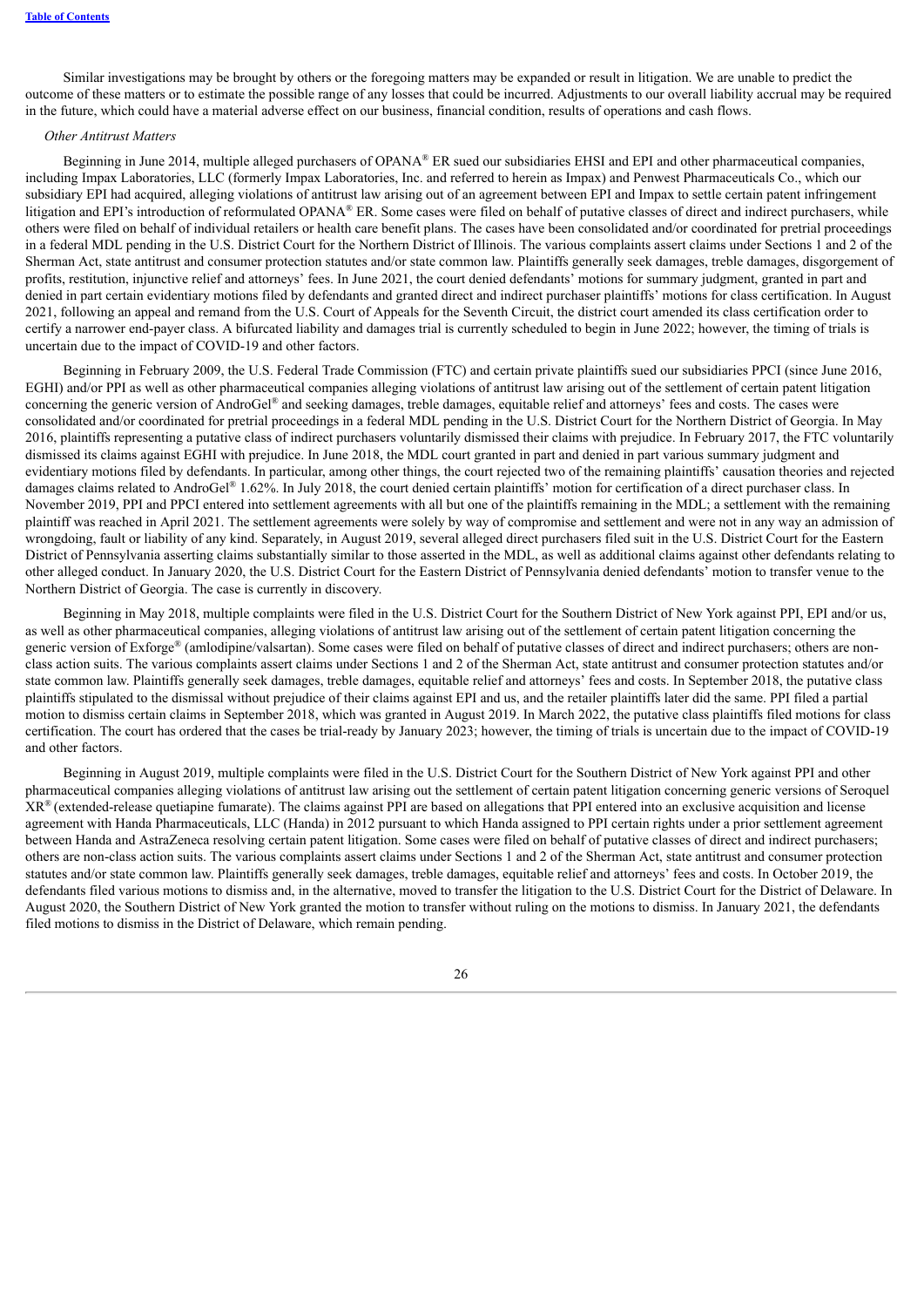Beginning in June 2020, multiple complaints were filed against Jazz Pharmaceuticals and other pharmaceutical companies, including PPI, alleging violations of state and federal antitrust laws in connection with the settlement of certain patent litigation concerning generic versions of Xyrem<sup>®</sup> (sodium oxybate). Some cases were filed on behalf of putative classes of indirect purchasers; others are non-class action suits. The cases have been consolidated and/or coordinated for pretrial proceedings in a federal MDL pending in the U.S. District Court for the Northern District of California. The various complaints allege that Jazz entered into a series of "reverse-payment" settlements, including with PPI, to delay generic competition for Xyrem® and assert claims under Sections 1 and 2 of the Sherman Act, Section 16 of the Clayton Act, state antitrust and consumer protection statutes and/or state common law. Plaintiffs generally seek damages, treble damages, equitable relief and attorneys' fees and costs. In April 2021, the defendants moved to dismiss the complaints that had been filed as of that time. In August 2021, the court issued an order dismissing certain aspects of the plaintiffs' claims but otherwise denying the motions to dismiss. The cases are currently in discovery.

Beginning in June 2021, multiple complaints were filed on behalf of a putative class of direct purchasers in the U.S. District Court for the District of Massachusetts against Takeda Pharmaceuticals, PPI and us, alleging violations of federal antitrust law in connection with the settlement of certain patent litigation related to generic versions of Amitiza® (lubiprostone). The complaints allege that Takeda and PPI entered into a settlement agreement that delayed the entry of generic Amitiza® and assert claims under Section 1 and Section 2 of the Sherman Act. Plaintiffs seek damages, treble damages and attorneys' fees and costs. In September 2021, the plaintiffs voluntarily dismissed all claims against Endo International plc. In December 2021, PPI filed a motion to dismiss, which remains pending.

In August 2021, a putative class action complaint was filed in the U.S. District Court for the Eastern District of Pennsylvania against Takeda Pharmaceuticals, EPI, PPI and others, alleging violations of federal antitrust law in connection with the settlement of certain patent litigation related to generic versions of Colcrys® (colchicine). The complaint alleged, among other things, that a distribution agreement between Takeda and PPI with respect to an authorized generic was in effect an output restriction conspiracy. The plaintiff asserts claims under Section 1 and Section 2 of the Sherman Act and seeks damages, treble damages and attorneys' fees and costs. In December 2021, the court dismissed the complaint for failure to state a claim (the plaintiff had already voluntarily dismissed all claims against EPI in November 2021). In January 2022, the plaintiff filed an amended complaint. In February 2022, the defendants filed a motion to dismiss the amended complaint, which the court granted in part and denied in part in March 2022. The case is currently in discovery.

In January 2021, the FTC filed a lawsuit in the U.S. District Court for the District of Columbia against us, EPI, Impax Laboratories, LLC and Amneal Pharmaceuticals, Inc., generally alleging that the 2017 settlement of a contract dispute between EPI and Impax (now Amneal) constituted unfair competition in violation of Section 5(a) of the FTC Act. The complaint generally sought injunctive and equitable monetary relief. In April 2021, the defendants filed motions to dismiss, which the court granted in March 2022.

To the extent unresolved, we will continue to vigorously defend the foregoing matters and to explore other options as appropriate in our best interests. Similar matters may be brought by others or the foregoing matters may be expanded. We are unable to predict the outcome of these matters or to estimate the possible range of any losses that could be incurred. Adjustments to our overall liability accrual may be required in the future, which could have a material adverse effect on our business, financial condition, results of operations and cash flows.

#### *Securities Litigation*

In June 2020, a putative class action entitled Benoit Albiges v. Endo International plc, Paul V. Campanelli, Blaise Coleman, and Mark T. Bradley was filed in the U.S. District Court for the District of New Jersey by an individual shareholder on behalf of himself and all similarly situated shareholders. The lawsuit alleges violations of Section 10(b) and 20(a) of the Exchange Act and Rule 10b-5 promulgated thereunder relating to the marketing and sale of opioid medications and the New York Department of Financial Services' administrative action against the Company, EPI, EHSI, PPI and PPCI. In September 2020, the court appointed Curtis Laakso lead plaintiff in the action. The plaintiffs filed an amended complaint in November 2020. In January 2021, the defendants filed a motion to dismiss, which the court granted in August 2021. In November 2021, the plaintiffs filed a second amended complaint, which among other things added allegations about discovery issues in certain opioid-related lawsuits. In January 2022, the defendants moved to dismiss the second amended complaint.

To the extent unresolved, we will continue to vigorously defend the foregoing matter and to explore other options as appropriate in our best interests. Similar matters may be brought by others or the foregoing matter may be expanded. We are unable to predict the outcome of this matter or to estimate the possible range of any losses that could be incurred. Adjustments to our overall liability accrual may be required in the future, which could have a material adverse effect on our business, financial condition, results of operations and cash flows.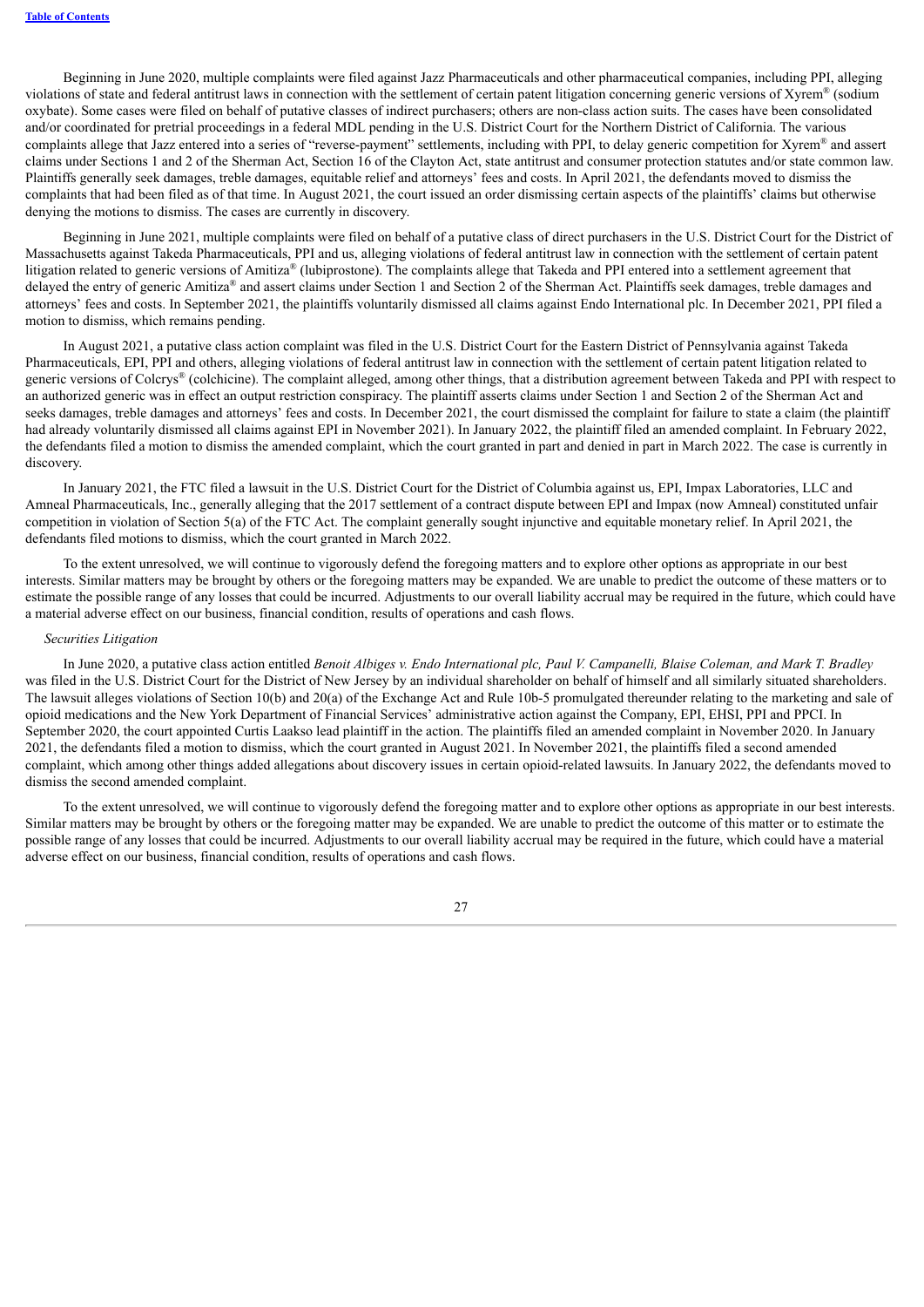#### *Other Government Investigations*

In March 2022, EPI received a CID from the Texas Attorney General's office seeking documents and information related to hormone blocker products. This followed the Texas Attorney General's December 2021 announcement of an investigation into whether EPI and AbbVie Inc. had advertised or promoted such products, including SUPPRELIN® LA and VANTAS<sup>®</sup>, for unapproved uses. We are cooperating with the investigation.

Similar investigations may be brought by others or the foregoing matter may be expanded or result in litigation. We are unable to predict the outcome of this matter or to estimate the possible range of any losses that could be incurred. Adjustments to our overall liability accrual may be required in the future, which could have a material adverse effect on our business, financial condition, results of operations and cash flows.

#### $VASOSTRICT^{\circledast}$  *Related Matters*

Beginning in April 2018, PSP LLC and PPI received notice letters from Eagle Pharmaceuticals, Inc. (Eagle), Sandoz, Inc., Amphastar Pharmaceuticals, Inc., Amneal Pharmaceuticals LLC, American Regent, Fresenius Kabi USA, LLC (Fresenius), Dr. Reddy's Laboratories, Inc., Aurobindo Pharma Limited and Gland Pharma Limited advising of the filing by such companies of Abbreviated New Drug Applications (ANDAs)/New Drug Applications (NDAs) for generic versions of VASOSTRICT<sup>®</sup> (vasopressin IV solution (infusion)) 20 units/ml and/or 200 units/10 ml. Beginning in May 2018, PSP LLC, PPI and Endo Par Innovation Company, LLC filed lawsuits against Eagle, Sandoz, Inc., Amphastar Pharmaceuticals, Inc., Amneal Pharmaceuticals LLC, American Regent and Fresenius in the U.S. District Court for the District of Delaware or New Jersey within the 45-day deadline to invoke a 30-month stay of U.S. Food and Drug Administration (FDA) approval pursuant to the Hatch-Waxman legislative scheme. In December 2020, we separately filed suit against Eagle, Amneal Pharmaceuticals LLC, Dr. Reddy's Laboratories, Inc. and Aurobindo Pharma Limited in the U.S. District Court for the District of New Jersey in connection with a newly issued VASOSTRICT® genotyping patent. Beginning in May 2020 through January 2021, we reached settlements with American Regent, Sandoz, Inc., Amphastar Pharmaceuticals, Inc., Fresenius, Aurobindo Pharma Limited and Dr. Reddy's Laboratories, Inc. We have voluntarily dismissed all cases pending against those defendants. The remaining Delaware cases against Eagle and Amneal Pharmaceuticals LLC have been consolidated and a trial was held in July 2021. In August 2021, the court issued an opinion holding that Eagle's proposed generic product will not infringe PPI's asserted patent claims. We have appealed the ruling. The court made no finding regarding the validity of the patents. During the first quarter of 2022, multiple competitive generic alternatives to VASOSTRICT® were launched, beginning with Eagle's generic that was launched at risk and began shipping toward the end of January 2022. Since then, additional competitive alternatives have entered the market, including an authorized generic. These launches began to significantly impact both Endo's market share and product price toward the middle of the first quarter of 2022, and the effects of competition have since increased and are likely to continue to increase throughout 2022 and beyond. This competition could have a material adverse effect on our business, financial condition, results of operations and cash flows.

#### *Other Proceedings and Investigations*

Proceedings similar to those described above may also be brought in the future. Additionally, we are involved in, or have been involved in, arbitrations or various other proceedings that arise from the normal course of our business. We cannot predict the timing or outcome of these other proceedings. Currently, neither we nor our subsidiaries are involved in any other proceedings that we expect to have a material effect on our business, financial condition, results of operations and cash flows.

## **NOTE 14. OTHER COMPREHENSIVE INCOME**

During the three months ended March 31, 2022 and 2021, there were no tax effects allocated to any component of Other comprehensive income and there were no reclassifications out of Accumulated other comprehensive loss. Substantially all of the Company's Accumulated other comprehensive loss balances at March 31, 2022 and December 31, 2021 consist of Foreign currency translation loss.

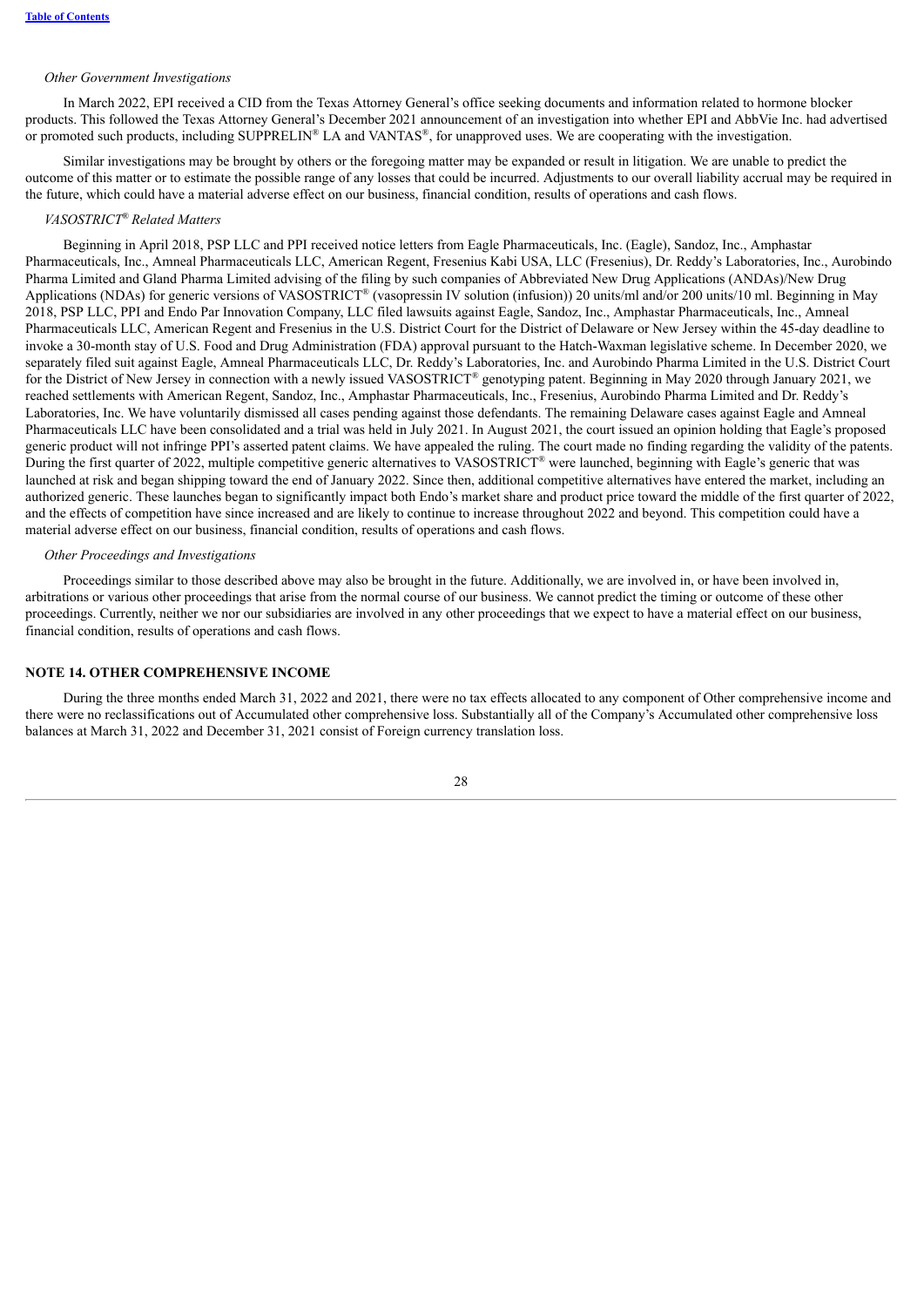# **NOTE 15. SHAREHOLDERS' DEFICIT**

The following table presents a reconciliation of the beginning and ending balances in Total shareholders' deficit for the three months ended March 31, 2022 (in thousands):

|                                                | <b>Euro Deferred</b><br><b>Shares</b> | <b>Ordinary Shares</b> | <b>Additional Paid-in</b><br>Capital | <b>Accumulated Other</b><br><b>Accumulated Deficit</b><br><b>Comprehensive Loss</b> |            | <b>Total Shareholders'</b><br>Deficit |
|------------------------------------------------|---------------------------------------|------------------------|--------------------------------------|-------------------------------------------------------------------------------------|------------|---------------------------------------|
| BALANCE, DECEMBER 31,<br>2021                  | 45                                    | 23<br><sup>S</sup>     | 8,953,906 \$                         | $(9,981,515)$ \$                                                                    | (216, 445) | (1,243,986)<br><sup>S</sup>           |
| Net loss                                       |                                       |                        |                                      | (71, 974)                                                                           |            | (71, 974)                             |
| Other comprehensive income                     |                                       |                        |                                      |                                                                                     | 1,895      | 1,895                                 |
| Compensation related to share-<br>based awards |                                       |                        | 4,929                                |                                                                                     |            | 4,929                                 |
| Tax withholding for restricted<br>shares       |                                       |                        | (1, 863)                             |                                                                                     |            | (1, 863)                              |
| Other                                          |                                       |                        |                                      |                                                                                     |            |                                       |
| BALANCE, MARCH 31, 2022                        | 44                                    | 24                     | 8,956,973                            | (10.053, 489)                                                                       | (214, 550) | (1,310,998)                           |

The following table presents a reconciliation of the beginning and ending balances in Total shareholders' deficit for the three months ended March 31, 2021 (in thousands):

|                                                | <b>Euro Deferred</b><br><b>Shares</b> | <b>Ordinary Shares</b> | <b>Additional Paid-in</b><br>Capital<br><b>Accumulated Deficit</b> |                  | <b>Accumulated Other</b><br><b>Comprehensive Loss</b> | <b>Total Shareholders'</b><br>Deficit |
|------------------------------------------------|---------------------------------------|------------------------|--------------------------------------------------------------------|------------------|-------------------------------------------------------|---------------------------------------|
| <b>BALANCE, DECEMBER 31,</b><br>2020           | 49                                    | -S<br>23               | 8,938,012 \$<br>\$.                                                | $(9,368,270)$ \$ | $(217,753)$ \$                                        | (647,939)                             |
| Net income                                     |                                       |                        |                                                                    | 41,524           |                                                       | 41,524                                |
| Other comprehensive income                     |                                       |                        |                                                                    |                  | 1,692                                                 | 1,692                                 |
| Compensation related to share-<br>based awards |                                       |                        | 9,993                                                              |                  |                                                       | 9,993                                 |
| Exercise of options                            |                                       |                        | 622                                                                |                  |                                                       | 622                                   |
| Tax withholding for restricted<br>shares       |                                       |                        | (4,863)                                                            |                  |                                                       | (4, 863)                              |
| Other                                          | (2)                                   |                        |                                                                    |                  |                                                       | (2)                                   |
| BALANCE, MARCH 31, 2021                        | 47                                    | 23                     | 8,943,764                                                          | (9,326,746)      | (216,061)                                             | (598, 973)                            |

#### **Share-Based Compensation**

The Company recognized share-based compensation expense of \$4.9 million and \$10.0 million during the three months ended March 31, 2022 and 2021, respectively. As of March 31, 2022, the total remaining unrecognized compensation cost related to non-vested share-based compensation awards amounted to \$20.2 million.

As of March 31, 2022, the weighted average remaining requisite service period for non-vested restricted stock units and performance share units was 1.6 years.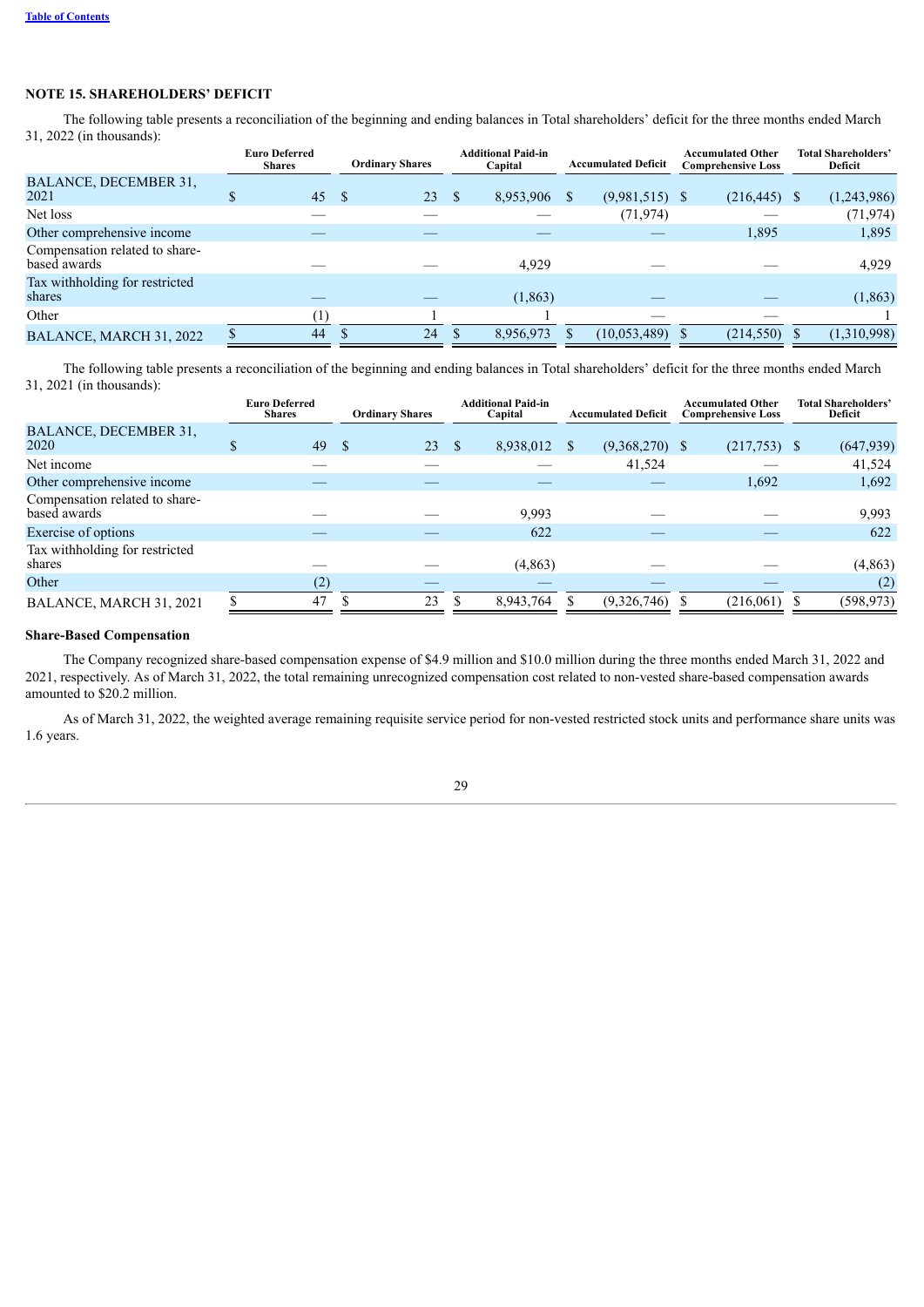$\frac{1}{2}$ 

### **NOTE 16. OTHER EXPENSE, NET**

The components of Other expense, net for the three months ended March 31, 2022 and 2021 are as follows (in thousands):

|                                                                    | Three Months Ended March 31, |  |       |  |
|--------------------------------------------------------------------|------------------------------|--|-------|--|
|                                                                    | 2022                         |  | 2021  |  |
| Net loss on sale of business and other assets $(1)$                | 135                          |  | 355   |  |
| Foreign currency loss, net (2)                                     | 1.712                        |  | 1,385 |  |
| Net loss from our investments in the equity of other companies (3) | 86                           |  | 151   |  |
| Other miscellaneous, net                                           | (644)                        |  | (979) |  |
| Other expense, net                                                 | .289                         |  | 912   |  |

 $(1)$  Amounts primarily relate to the sales of certain intellectual property rights and certain other assets.

(2) Amounts relate to the remeasurement of the Company's foreign currency denominated assets and liabilities.

(3) Amounts relate to the income statement impacts of our investments in the equity of other companies, including investments accounted for under the equity method.

#### **NOTE 17. INCOME TAXES**

The following table displays our (Loss) income from continuing operations before income tax, Income tax (benefit) expense and Effective tax rate for the three months ended March 31, 2022 and 2021 (dollars in thousands):

|                                                            | Three Months Ended March 31. |  |        |  |  |  |
|------------------------------------------------------------|------------------------------|--|--------|--|--|--|
|                                                            | 2022                         |  | 2021   |  |  |  |
| (Loss) income from continuing operations before income tax | (67.115)                     |  | 47,783 |  |  |  |
| Income tax (benefit) expense                               | (1.815)                      |  | 724    |  |  |  |
| <i>Effective tax rate</i>                                  | $2.7\%$                      |  | $.5\%$ |  |  |  |

The change in Income tax (benefit) expense for the three months ended March 31, 2022 compared to the prior year period primarily relates to the decrease in pre-tax earnings.

The Company maintains a full valuation allowance against the net deferred tax assets in the U.S., Luxembourg and certain other foreign tax jurisdictions as of March 31, 2022. It is possible that within the next 12 months there may be sufficient positive evidence to release a portion or all of the valuation allowance. Release of these valuation allowances would result in a benefit to income tax expense for the period the release is recorded, which could have a material impact on net earnings. The timing and amount of the potential valuation allowance release are subject to significant management judgment and prospective earnings.

On June 3, 2020, in connection with the IRS's examination of our U.S. income tax return for the fiscal year ended December 31, 2015 (2015 Return), we received an acknowledgement of facts (AoF) from the IRS related to transfer pricing positions taken by Endo U.S., Inc. and its subsidiaries (Endo U.S.). The AoF asserted that Endo U.S. overpaid for certain pharmaceutical products that it purchased from certain non-U.S. related parties and proposed a specific adjustment to our 2015 U.S. income tax return position. On September 4, 2020, we received a Form 5701 Notice of Proposed Adjustment (NOPA) that is consistent with the previously disclosed AoF. We believe that the terms of the subject transactions are consistent with comparable transactions for similarly situated unrelated parties, and we intend to contest the proposed adjustment. While the NOPA is not material to our business, financial condition, results of operations or cash flows, the IRS could seek to apply its position to subsequent tax periods and propose similar adjustments. The aggregate impact of these adjustments, if sustained, could have a material adverse effect on our business, financial condition, results of operations and cash flows. Although the timing of the outcome of this matter is uncertain, it is possible any final resolution of the matter could take a number of years.

In connection with the IRS's examination of our 2015 Return, on December 31, 2020, the IRS issued a Technical Advice Memorandum (TAM) that we previously disclosed regarding the portion of our 2015 NOL that we believe qualifies as a specified product liability loss (SLL). The TAM concurred in part with our positions on the 2015 Return but disagreed with our position that the AMS worthless stock loss qualifies as an SLL. On April 23, 2021, we received draft NOPAs from the IRS consistent with the TAM. We continue to disagree with the IRS's position and the draft NOPAs received and, if necessary, intend to contest any additional tax determined to be owed with respect to the NOPAs. However, if we were unsuccessful in contesting the IRS's position, we have preliminarily estimated that we would have additional cash taxes payable to the IRS of between \$70 million and \$250 million excluding interest. We continue to discuss this position with the IRS and the actual amount that may be owed to the IRS if we are unsuccessful may be different than our preliminary estimate. Although the timing of the outcome of this matter is uncertain, it is possible any final resolution of the matter could take a number of years.

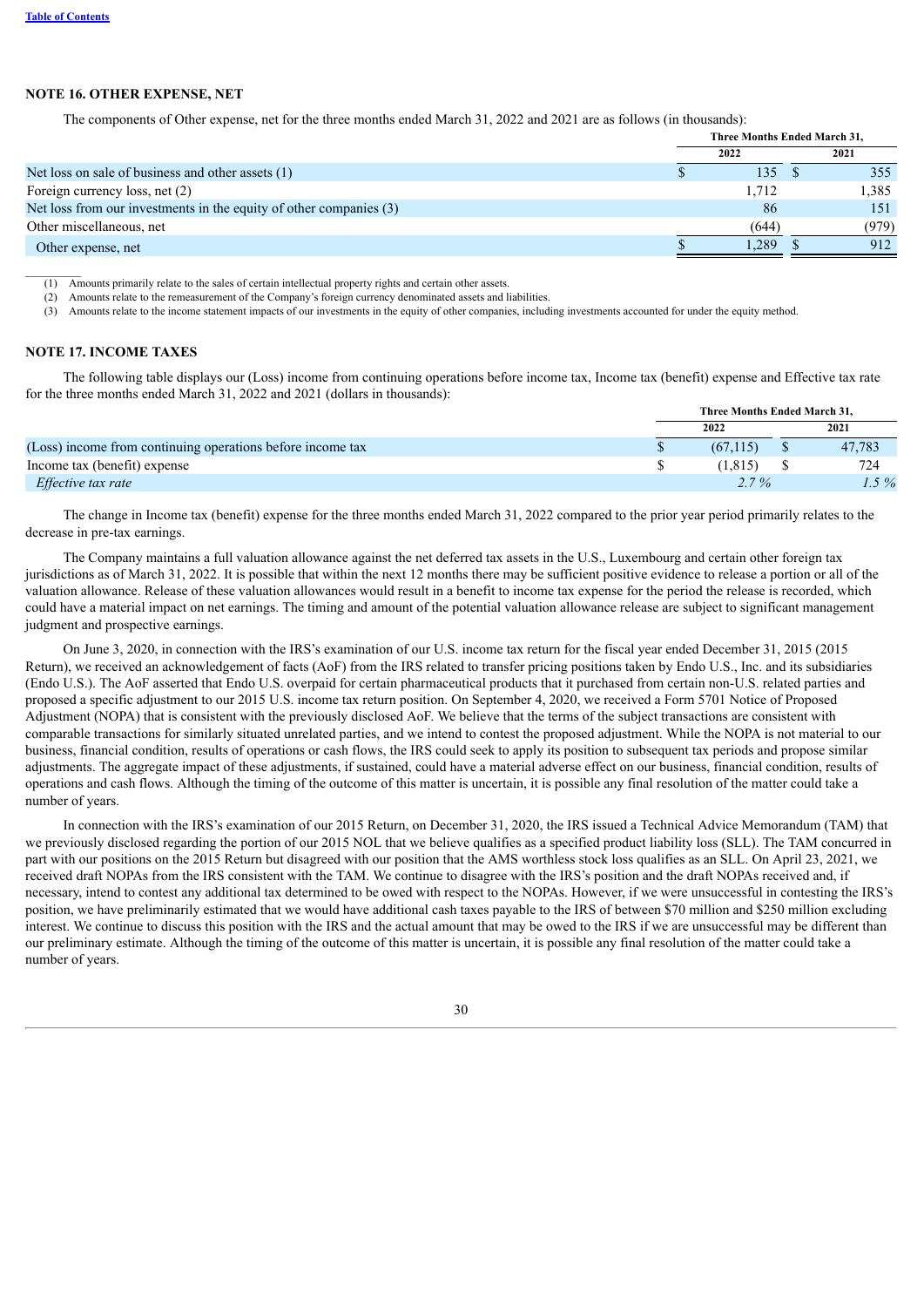# **NOTE 18. NET (LOSS) INCOME PER SHARE**

The following is a reconciliation of the numerator and denominator of basic and diluted net (loss) income per share for the three months ended March 31, 2022 and 2021 (in thousands):

|                                                    |      | Three Months Ended March 31, |  |          |
|----------------------------------------------------|------|------------------------------|--|----------|
|                                                    | 2022 |                              |  | 2021     |
| Numerator:                                         |      |                              |  |          |
| (Loss) income from continuing operations           | \$   | $(65,300)$ \$                |  | 47,059   |
| Loss from discontinued operations, net of tax      |      | (6,674)                      |  | (5, 535) |
| Net (loss) income                                  |      | (71, 974)                    |  | 41,524   |
| Denominator:                                       |      |                              |  |          |
| For basic per share data-weighted average shares   |      | 233,879                      |  | 230,551  |
| Dilutive effect of ordinary share equivalents      |      |                              |  | 8,120    |
| For diluted per share data—weighted average shares |      | 233,879                      |  | 238,671  |

Basic per share amounts are computed based on the weighted average number of ordinary shares outstanding during the period. Diluted per share amounts are computed based on the weighted average number of ordinary shares outstanding and, if there is net income from continuing operations during the period, the dilutive effect of ordinary share equivalents outstanding during the period.

The dilutive effect of ordinary share equivalents is measured using the treasury stock method. Any stock options and/or awards that have been issued but for which a grant date has not yet been established are not considered in the calculation of basic or diluted weighted average shares.

The following table presents, for the three months ended March 31, 2022 and 2021, outstanding stock options and stock awards that could potentially dilute per share amounts in the future that were not included in the computation of diluted per share amounts for the periods presented because to do so would have been antidilutive (in thousands):

|               | Three Months Ended March 31, |       |
|---------------|------------------------------|-------|
|               | 2022                         | 2021  |
| Stock options | 6,005                        | 3,734 |
| Stock awards  | 7,553                        | 103   |

# **NOTE 19. SUBSEQUENT EVENT**

In May 2022, we announced that our Endo Ventures Limited subsidiary had acquired six development-stage ready-to-use injectable product candidates from Nevakar Injectables, Inc., a subsidiary of Nevakar, Inc., for an upfront cash payment of \$35 million. This transaction meaningfully expands our Sterile Injectables segment's ready-to-use product pipeline. The product candidates are in various stages of development, with the first launch expected in 2025. With this acquisition, the Company will control all remaining development, regulatory, manufacturing and commercialization activities for the acquired product candidates.

### <span id="page-34-0"></span>**Item 2.** *Management's Discussion and Analysis of Financial Condition and Results of Operations*

The following Management's Discussion and Analysis of Financial Condition and Results of Operations describes the principal factors affecting the results of operations, liquidity and capital resources and critical accounting estimates of Endo International plc. This discussion should be read in conjunction with the accompanying quarterly unaudited Condensed Consolidated Financial Statements and the related Notes thereto and the Annual Report. The Annual Report includes additional information about our significant accounting policies, practices and the transactions that underlie our financial results, as well as a detailed discussion of the most significant risks and uncertainties associated with our financial and operating results. Except for the historical information contained in this report, including the following discussion, this report contains forward-looking statements that involve risks and uncertainties. See "Forward-Looking Statements" beginning on page i of this report.

Unless otherwise indicated or required by the context, references throughout to "Endo," the "Company," "we," "our" or "us" refer to Endo International plc and its subsidiaries.

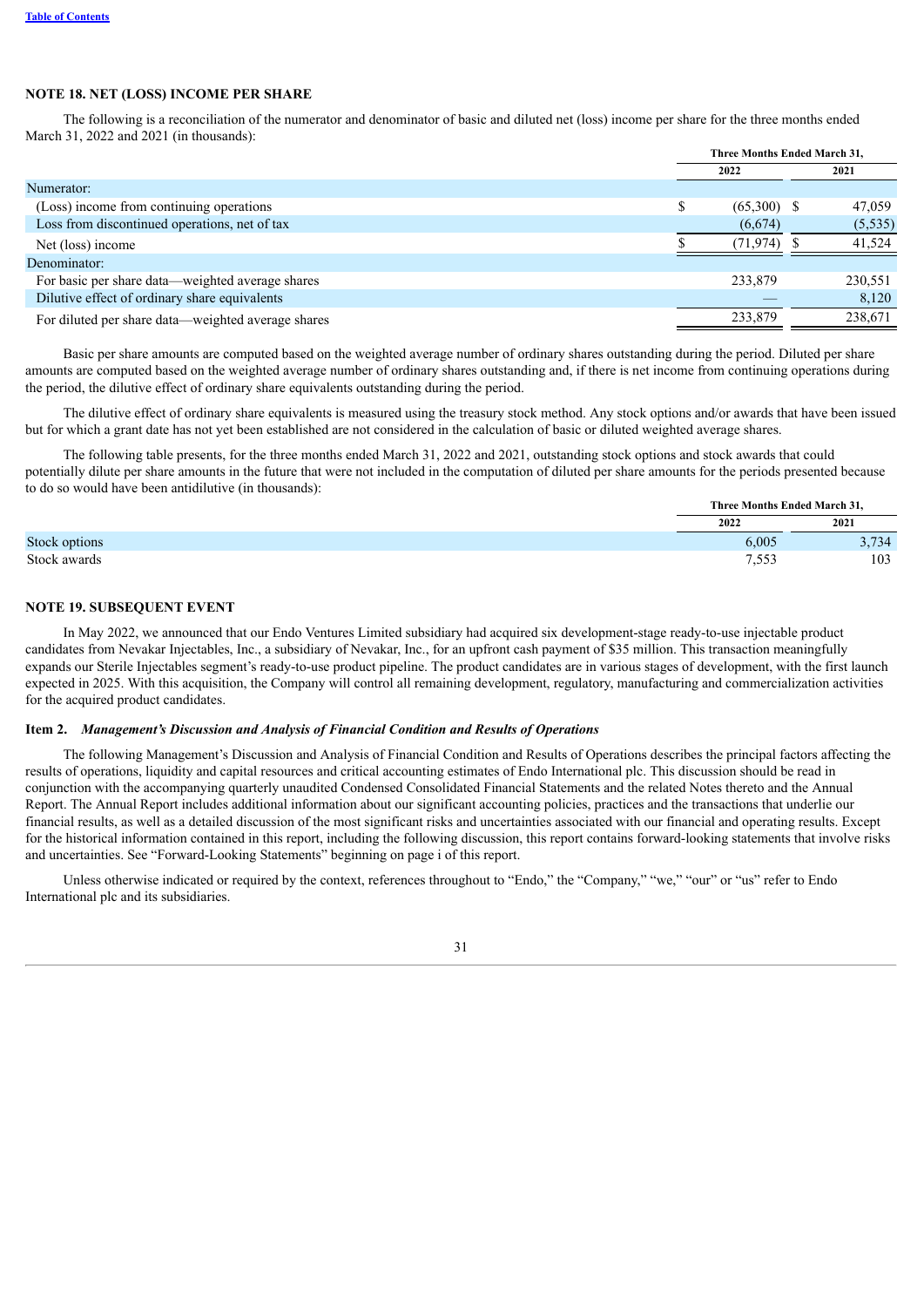### **RESULTS OF OPERATIONS**

Our quarterly results have fluctuated in the past and may continue to fluctuate. These fluctuations may be due to the business and financial statement effects of, among other things, new product launches by us or our competitors; market acceptance of our products; purchasing patterns of our customers; changes in pricing; changes in the availability of our products; litigation-related and other contingencies; mergers, acquisitions, divestitures and other related activity; restructurings and other cost-reduction initiatives; financing transactions; COVID-19; acquired in-process research and development charges; asset impairment charges; share-based and other long-term incentive compensation; and changes in the fair value of financial instruments. The following summary highlights certain recent developments that have resulted in and/or could in the future result in fluctuations in our results of operations and/or changes in our liquidity and capital resources:

- Since 2019, developments related to COVID-19 have continued to evolve rapidly and are likely to continue to do so. The duration and severity of the direct and indirect effects of COVID-19 on our results remain difficult to anticipate and, in many instances, outside of our control. As such, the impacts from COVID-19 on our consolidated results and the results of our business segments to date may not be directly comparable to any historical period and are not necessarily indicative of its impact on our results for any future periods, and the evolving nature of the COVID-19 pandemic could increase the degree to which our results, including the results of our business segments, fluctuate in the future. Additionally, the numerous uncertainties related to COVID-19 have impacted our ability to forecast our future operations; however, any future impact could be material.
- In November 2020, we announced the initiation of several strategic actions, collectively referred to as the 2020 Restructuring Initiative, to further optimize operations and increase overall efficiency. We have been progressing these actions. For example, during the second half of 2021, we entered into definitive agreements to sell certain assets related to our retail generics business, as well as certain associated liabilities. These sales closed in the fourth quarter of 2021. We have recorded and expect to record certain charges to complete these activities in anticipation of realizing annualized cost savings. For further discussion of this initiative, including a discussion of amounts recognized and expected future charges, refer to Note 4. Restructuring of the Condensed Consolidated Financial Statements included in Part I, Item 1.
- In March 2021, we completed a series of financing transactions, collectively referred to herein as the March 2021 Refinancing Transactions, which are further discussed in Note 12. Debt of the Condensed Consolidated Financial Statements included in Part I, Item 1.
- In March 2021, we launched QWO® (collagenase clostridium histolyticum-aaes) for the treatment of moderate to severe cellulite in the buttocks of adult women. We have been progressing and expect to continue to progress our cellulite treatment development programs for  $QWO^{\circledast}$ . For example, in May 2022, we announced the planned upcoming launch of a new multi-cohort, open-label study relevant to the use of  $QWO^{\circledast}$  for the treatment of moderate to severe cellulite in the buttocks of adult women. This study, which will test different interventions to assess their potential impact on reduction of bruising, has been created with the flexibility to add cohorts in order to test additional interventions over time if desired.
- In November 2021, our PSP LLC subsidiary entered into a cooperative agreement with the U.S. government to expand our Sterile Injectables segment's fill-finish manufacturing production capacity and capabilities at our Rochester, Michigan plant to support the U.S. government's national defense efforts regarding production of critical medicines advancing pandemic preparation. Refer to Note 16. Commitments and Contingencies in the Consolidated Financial Statements included in Part IV, Item 15 of the Annual Report for additional discussion of the terms of this agreement.
- During the first quarter of 2022, multiple competitive generic alternatives to VASOSTRICT® were launched, beginning with a generic that was launched at risk and began shipping toward the end of January 2022. Since then, additional competitive alternatives have entered the market, including an authorized generic. These launches began to significantly impact both Endo's market share and product price toward the middle of the first quarter of 2022, and the effects of competition have since increased and are likely to continue to increase throughout 2022 and beyond. Additionally, beginning late in the first quarter of 2022, COVID-19-related hospital utilization levels began to decline, resulting in significantly decreased market volumes for both branded and competing generic alternatives to VASOSTRICT®. As a result of these factors, we anticipate experiencing a period of significant VASOSTRICT® vial destocking during the second quarter of 2022, which is expected to result in significant reductions to VASOSTRICT® revenues in this period.
- In February 2022, we launched VASOSTRICT® in a ready-to-use bottle, representing the first and only ready-to-use formulation of the drug. While we have seen some market conversion to the bottle since its launch, the factors described in the preceding bullet point have had and could continue to have a material adverse effect on our business, financial condition, results of operations and cash flows.
- In April 2022, we communicated the initiation of certain actions, collectively referred to as the 2022 Restructuring Initiative, to streamline and simplify certain functions, including our commercial organization, to increase our overall organizational effectiveness and better align with current and future needs. We have recorded and expect to record certain charges to complete these actions in anticipation of realizing annualized cost savings. For further discussion of this initiative, including a discussion of amounts recognized and expected future charges, refer to Note 4. Restructuring of the Condensed Consolidated Financial Statements included in Part I, Item 1.

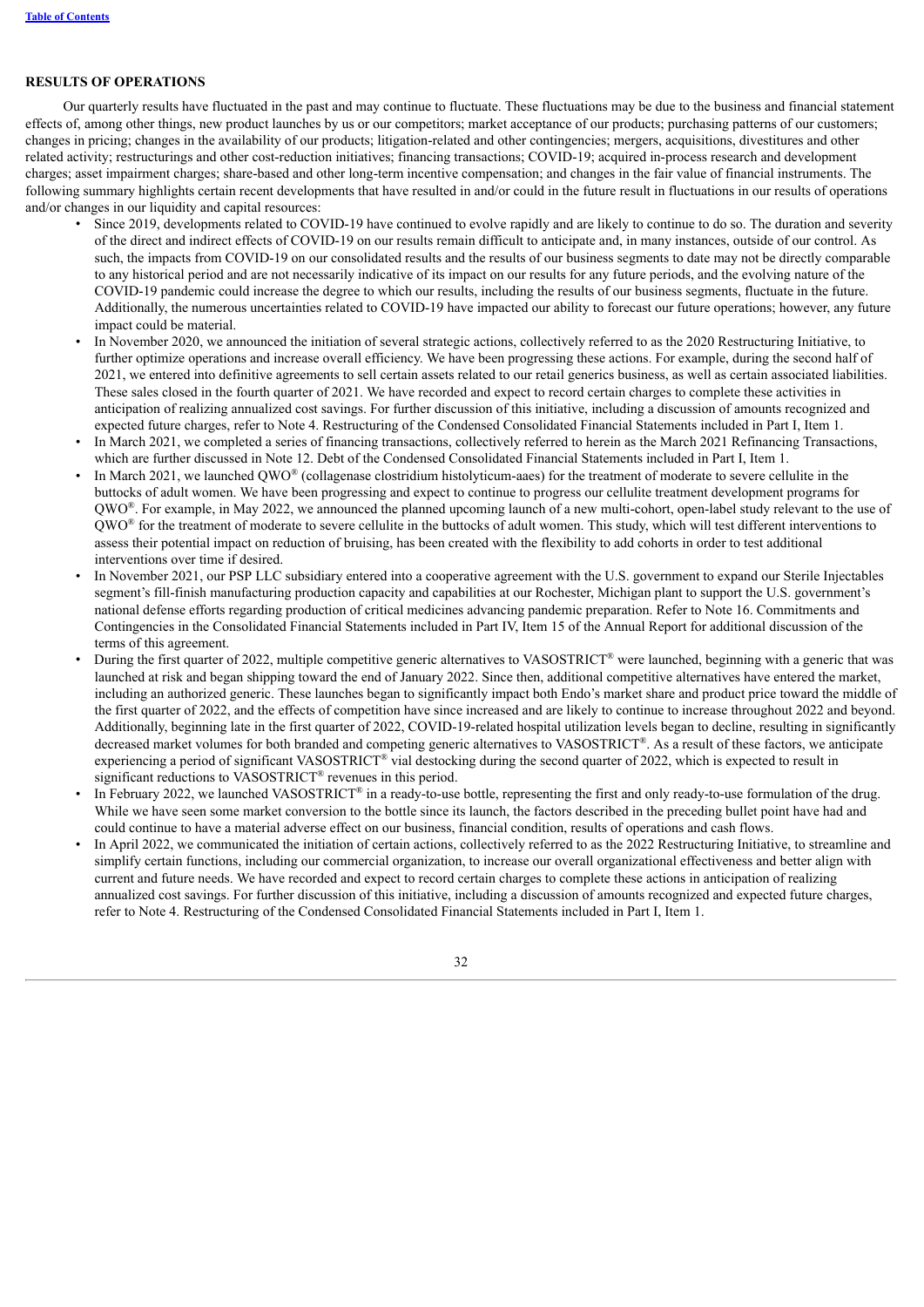- In May 2022, we announced that our Endo Ventures Limited subsidiary had acquired six development-stage ready-to-use injectable product candidates from Nevakar Injectables, Inc., a subsidiary of Nevakar, Inc., for an upfront cash payment of \$35 million. This transaction is expected to result in increased expenses beginning in the second quarter of 2022, which could include a \$35 million acquired in-process research and development charge and other research and development costs. For further discussion, see Note 19. Subsequent Event of the Condensed Consolidated Financial Statements included in Part I, Item 1.
- In addition to our other legal proceedings, we, along with others, are the subject of various legal proceedings regarding the sale, marketing and/or distribution of prescription opioid medications. We have not been able to settle most of the opioid claims made against us and, as a result, there are opioid-related claims pending against us at various stages in the litigation process. Some cases are at the pleading or discovery stage; others are approaching the trial stage. Other cases have also been set for trial in various courts around the country. The timing of any scheduled trial or other legal proceeding is subject to change. It is possible that our legal proceedings, including those relating to opioid claims, could have a material adverse effect on our business, financial condition, results of operations and cash flows, including in the short term. The implications of these legal proceedings could result in a possible restructuring of our or our subsidiaries' obligations through a bankruptcy filing which, if it were to occur, would subject us to additional risks and uncertainties that could adversely affect our business prospects and ability to continue as a going concern, as further described in Part I, Item 1A. "Risk Factors" in the Annual Report. For further discussion, see Note 13. Commitments and Contingencies of the Condensed Consolidated Financial Statements included in Part I, Item 1.

#### **COVID-19 Update and Other Key Trends**

We are closely monitoring the ongoing impact of COVID-19 on all aspects of our business, the pharmaceutical industry and the economy as a whole, including how it has and will continue to impact our workforce, our customers and the patients they serve, our manufacturing and supply chain operations, our research and development (R&D) programs and regulatory approval processes and our liquidity and access to capital. For example, we have continued to experience changes in customer demand as the COVID-19 pandemic continues to evolve, which are difficult to predict.

When compared to pre-COVID-19 levels, VASOSTRICT<sup>®</sup> has generally experienced increased sales volumes as a result of the COVID-19 pandemic based primarily on increased utilization levels associated with treating patients infected with COVID-19, including those with vasodilatory shock. However, COVID-19 has also contributed to significant fluctuations in VASOSTRICT® revenues from period to period based on both: (i) increases and decreases in utilization levels based on variability in the COVID-19 pandemic and (ii) channel inventory stocking and destocking patterns over time. Most recently, VASOSTRICT® has begun to experience significant revenue declines as a result of generic competition, which began in late January 2022, as well as changes in the COVID-19 pandemic. Specifically, beginning late in the first quarter of 2022, COVID-19-related hospital utilization levels began to decline, resulting in significantly decreased market volumes for both branded and competing generic alternatives to VASOSTRICT®. As a result of these factors, we anticipate experiencing a period of significant VASOSTRICT® vial destocking during the second quarter of 2022, which is expected to result in significant reductions to VASOSTRICT® revenues in this period.

On the other hand, certain of our products that are physician administered, including  $XIAFLEX^{\otimes}$ , have generally experienced decreased sales volumes during the COVID-19 pandemic due to reduced physician office activity and patient office visits because of the COVID-19 pandemic. While these products have generally been recovering since early 2020, they have continued to be impacted by COVID-19-related market conditions for specialty product office-based procedures, including medical and administrative staff shortages in physicians' offices, reduced physician office activity and lower numbers of in-person patient office visits. While we saw improving market conditions and a recovery in demand beginning in March 2022, these conditions have continued to contribute to variability in these products' recoveries, as well as uncertainty about future revenues.

Future changes in the COVID-19 pandemic could further impact future revenues for these and/or other products.

We continue to closely monitor the evolving situation and implement plans intended to limit the impact of COVID-19 on our business so that we can continue to produce the critical care medicines that hospitals and healthcare providers need to treat patients, including those with COVID-19. For additional information about the impact of COVID-19 on our business, related risks and uncertainties and actions we have taken to date, refer to the discussion below, together with the discussion contained in the Annual Report.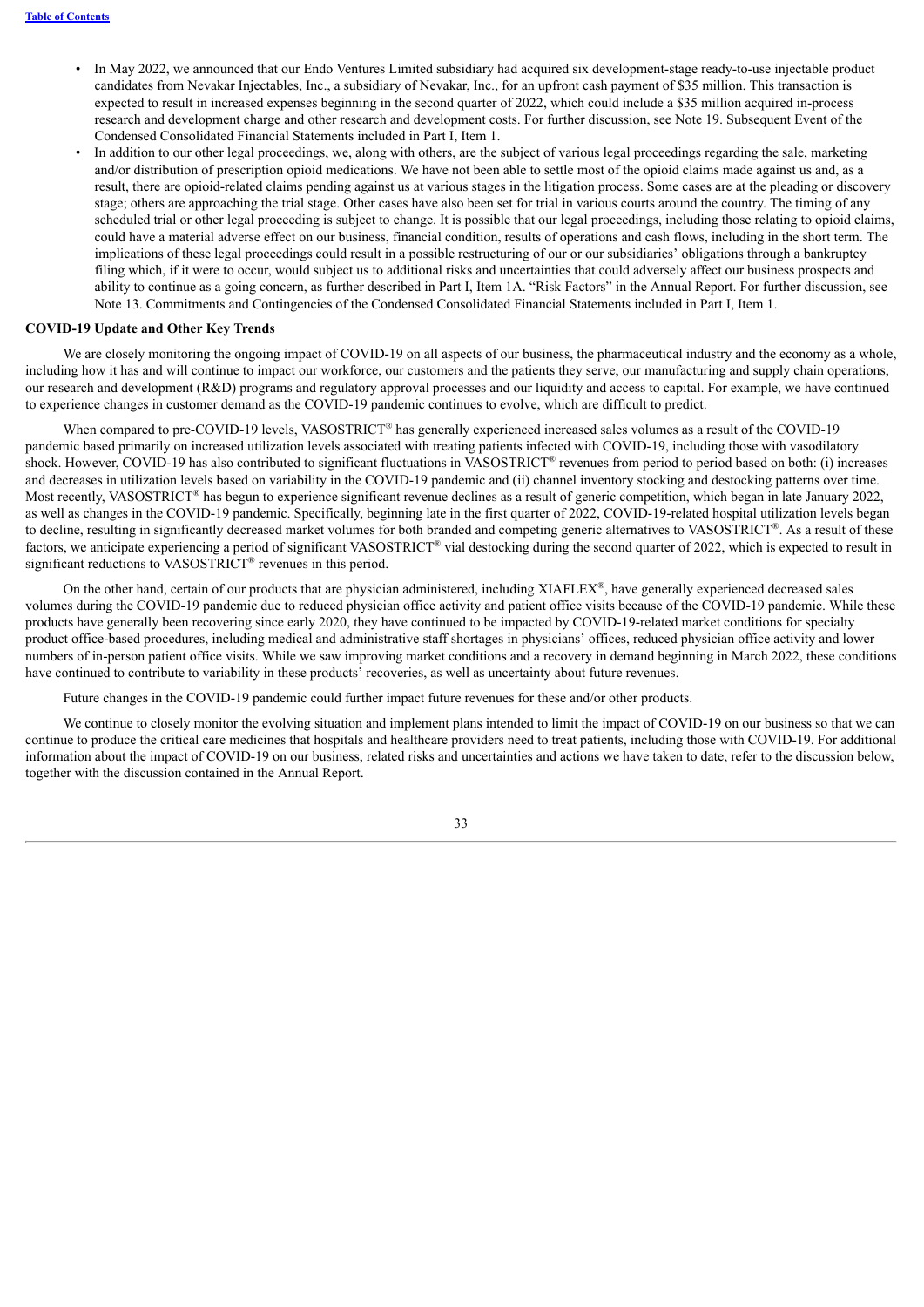Due to uncertainties in certain key assumptions, the Company is only providing information about estimated revenue trends for the second quarter ending June 30, 2022 (as compared to the first quarter ended March 31, 2022) at this time. These estimated revenue trends reflect the expectations of our management team based on information available to them at the time such estimates were made. Our estimates are subject to significant risks and uncertainties that could cause our actual results to differ materially from those indicated below. Additionally, these estimates are not necessarily indicative of future period results.

- For the second quarter of 2022, we expect XIAFLEX<sup>®</sup> revenues to increase compared to the first quarter of 2022 based on expectations of slightly improving market conditions and a modest recovery in demand. We expect overall revenues from our Branded Pharmaceuticals segment to be generally in line with or increase slightly compared to the first quarter of 2022.
- For the second quarter of 2022, we expect revenues from our Sterile Injectables segment to decline significantly as compared to the first quarter of 2022, primarily driven by reductions to both price and volumes for VASOSTRICT® based on the effects of generic competition, lower overall market volumes for both branded and competing generic alternatives to VASOSTRICT® and expected destocking based on reduced hospital utilization levels.
- For the second quarter of 2022, we expect our Generic Pharmaceuticals segment revenues to continue to be impacted by competitive pressures for certain products in this portfolio, resulting in an overall decline in this segment's revenues as compared to the first quarter of 2022.

#### **Consolidated Results Review**

The following table displays our revenue, gross margin, gross margin percentage and other pre-tax expense or income for the three months ended March 31, 2022 and 2021 (dollars in thousands):

|                                                            | Three Months Ended March 31, |           |    |         | % Change      |  |
|------------------------------------------------------------|------------------------------|-----------|----|---------|---------------|--|
|                                                            |                              | 2022      |    | 2021    | 2022 vs. 2021 |  |
| Total revenues, net                                        | S                            | 652,259   | \$ | 717,919 | (9)%          |  |
| Cost of revenues                                           |                              | 273,215   |    | 305,293 | (11)%         |  |
| Gross margin                                               |                              | 379,044   | \$ | 412,626 | $(8)\%$       |  |
| Gross margin percentage                                    |                              | 58.1 %    |    | 57.5 %  |               |  |
| Selling, general and administrative                        | \$                           | 227,161   | \$ | 187,174 | $21\%$        |  |
| Research and development                                   |                              | 36,130    |    | 29,739  | $21\%$        |  |
| Acquired in-process research and development               |                              | 2,900     |    |         | NM            |  |
| Litigation-related and other contingencies, net            |                              | 25,154    |    | 637     | NM            |  |
| Asset impairment charges                                   |                              | 19,953    |    | 3,309   | NM            |  |
| Acquisition-related and integration items, net             |                              | (1,377)   |    | (5,022) | (73)%         |  |
| Interest expense, net                                      |                              | 134,949   |    | 134,341 | $-$ %         |  |
| Loss on extinguishment of debt                             |                              |           |    | 13,753  | $(100)\%$     |  |
| Other expense, net                                         |                              | 1,289     |    | 912     | 41 $%$        |  |
| (Loss) income from continuing operations before income tax |                              | (67, 115) |    | 47,783  | NM            |  |

 $\frac{1}{2}$ NM indicates that the percentage change is not meaningful or is greater than 100%.

*Total revenues, net.* The decrease in revenues for the three months ended March 31, 2022 was primarily due to revenue decreases related to VASOSTRICT® and the Established Products portfolio of our Branded Pharmaceuticals segment, partially offset by increased revenues from the Specialty Products portfolio of our Branded Pharmaceuticals segment and our Generic Pharmaceuticals segment. Our revenues are further disaggregated and described below under the heading "Business Segment Results Review."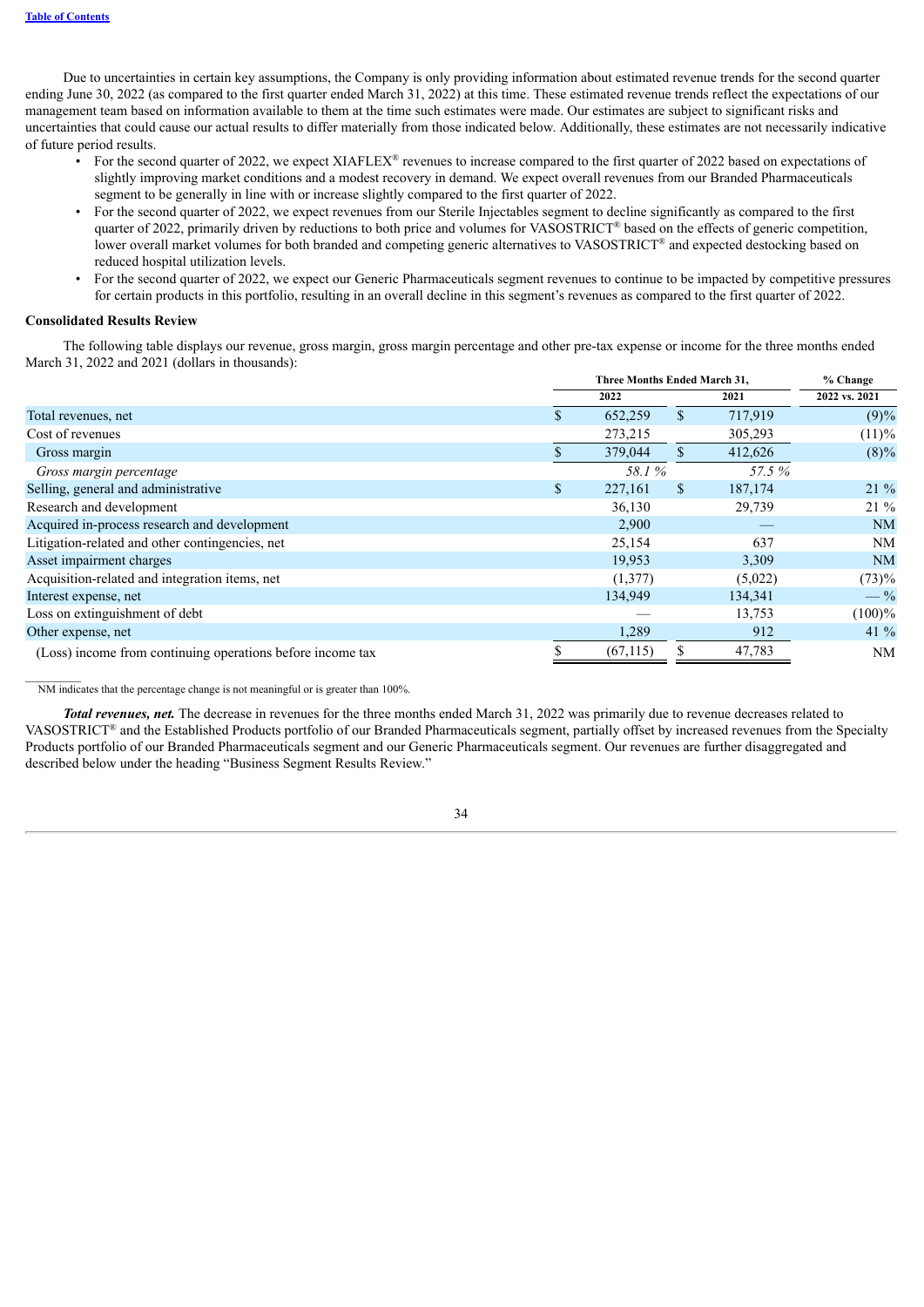*Cost of revenues and gross margin percentage.* During the three months ended March 31, 2022 and 2021, Cost of revenues includes certain amounts that impact its comparability, as well as the comparability of gross margin percentage, including amortization expense and amounts related to continuity and separation benefits, cost reductions and strategic review initiatives. The following table summarizes such amounts (in thousands):

|                                                                                                             | Three Months Ended March 31. |        |
|-------------------------------------------------------------------------------------------------------------|------------------------------|--------|
|                                                                                                             | 2022                         | 2021   |
| Amortization of intangible assets (1)                                                                       | $90.234$ \$                  | 95.130 |
| Amounts related to continuity and separation benefits, cost reductions and strategic review initiatives (2) | 15.737 \$                    | 15.296 |

 $\frac{1}{2}$ (1) Amortization expense fluctuates based on changes in the total amount of amortizable intangible assets and the rate of amortization in effect for each intangible asset, both of which can vary based on factors such as the amount and timing of acquisitions, dispositions, asset impairment charges, transfers between indefinite- and finite-lived intangibles assets, changes in foreign currency rates and changes in the composition of our intangible assets impacting the weighted average useful lives and amortization methodologies being utilized. The decrease during the three months ended March 31, 2022 was primarily driven by prior asset impairment charges and decreases in the rate of amortization expense for certain assets, partially offset by the impact of certain in-process research and development assets previously put into service.

The decrease in Cost of revenues for the three months ended March 31, 2022 was primarily due to decreased revenues and decreased amortization expense.

*Selling, general and administrative.* The increase for the three months ended March 31, 2022 was primarily due to increased costs associated with certain legal matters, strategic review initiatives and restructuring and other cost reduction initiatives. Refer to Note 4. Restructuring of the Condensed Consolidated Financial Statements included in Part I, Item 1 for further discussion of certain restructuring initiatives, including a discussion of amounts recognized and expected future charges.

*Research and development.* The amount of R&D expense we record in any period varies depending on the nature and stage of development of our R&D programs.

Our R&D efforts are focused on the development of a diversified portfolio of innovative and clinically differentiated product candidates. In early 2020, we announced that we had initiated our XIAFLEX<sup>®</sup> development programs for the treatment of plantar fibromatosis and adhesive capsulitis, which are continuing to progress. For example, we recently progressed our plantar fibromatosis development program with the initiation of a Phase 2 study in the fourth quarter of 2021.

We have been progressing and expect to continue to progress our cellulite treatment development programs for QWO®, which was launched in March 2021 for the treatment of moderate to severe cellulite in the buttocks of adult women. For example, in May 2022, we announced the planned upcoming launch of a new multi-cohort, open-label study relevant to the use of  $QWO^{\circledast}$  for the treatment of moderate to severe cellulite in the buttocks of adult women. This study, which will test different interventions to assess their potential impact on reduction of bruising, has been created with the flexibility to add cohorts in order to test additional interventions over time if desired.

We also expect to continue to focus investments in ready-to-use and other product candidates in our Sterile Injectables segment, potentially including acquisitions and/or license and commercialization agreements such as the second-quarter 2022 Nevakar Injectables, Inc. transaction that is further described in Note 19. Subsequent Event of the Condensed Consolidated Financial Statements included in Part I, Item 1. As our development programs progress, it is possible that our R&D expenses could increase.

The increase in R&D expense for the three months ended March 31, 2022 was primarily driven by increased costs associated with our XIAFLEX<sup>®</sup> development programs, as well as increased costs associated with certain restructuring and other cost reduction initiatives. Refer to Note 4. Restructuring of the Condensed Consolidated Financial Statements included in Part I, Item 1 for further discussion of certain restructuring initiatives, including a discussion of amounts recognized and expected future charges.

*Acquired in-process research and development.* We recognize Acquired in-process research and development charges in periods in which we acquire in-process research and development from third parties or incur (up to the point of regulatory approval) related upfront or milestone payments to third parties. To the extent we enter into agreements to acquire in-process research and development in the future and/or incur upfront or milestone payments to third parties related to in-process research and development, Acquired in-process research and development charges could increase in the future, and the amounts of any increases could be material. For example, as a result of the second-quarter 2022 Nevakar Injectables, Inc. transaction that is further described in Note 19. Subsequent Event of the Condensed Consolidated Financial Statements included in Part I, Item 1, we expect to record a charge of \$35 million in the second quarter of 2022.

<sup>(2)</sup> Amounts include, among other things, certain accelerated depreciation charges, inventory adjustments and employee separation, continuity and other benefit-related costs, including amounts related to restructurings. For further discussion of our restructuring initiatives, including a discussion of amounts recognized and expected future charges, refer to Note 4. Restructuring of the Condensed Consolidated Financial Statements included in Part I, Item 1.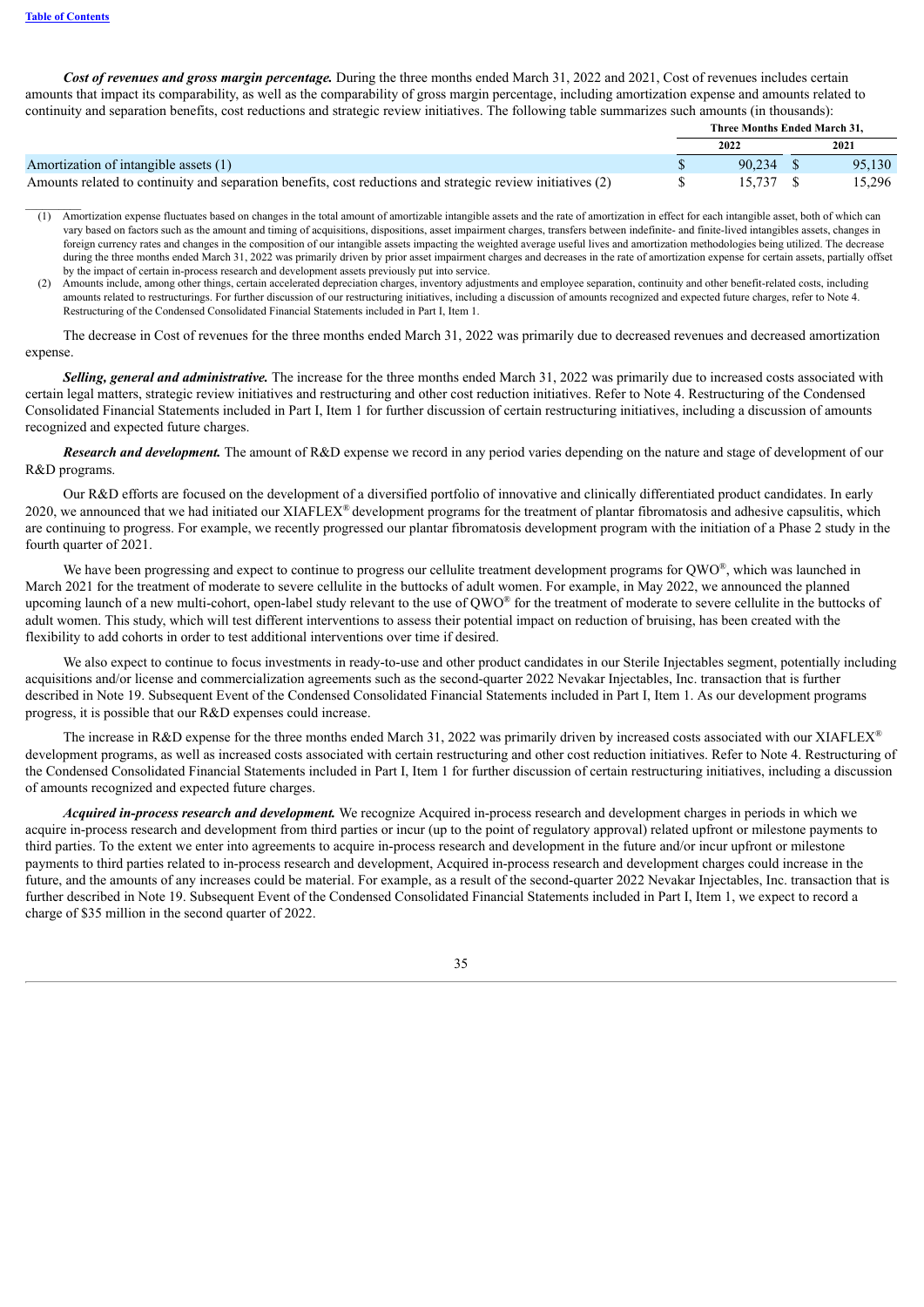*Litigation-related and other contingencies, net.* Included within Litigation-related and other contingencies, net are changes to our accruals for litigation-related settlement charges and certain settlement proceeds related to suits filed by our subsidiaries. Our material legal proceedings and other contingent matters are described in more detail in Note 13. Commitments and Contingencies of the Condensed Consolidated Financial Statements included in Part I, Item 1. As further described therein, adjustments to the corresponding liability accruals may be required in the future, including in the short term. This could have a material adverse effect on our business, financial condition, results of operations and cash flows.

*Asset impairment charges.* The following table presents the components of our total Asset impairment charges for the three months ended March 31, 2022 and 2021 (in thousands):

| Three Months Ended March 31. |  |       |  |
|------------------------------|--|-------|--|
| 2022                         |  | 2021  |  |
| 19.953                       |  | 2,882 |  |
|                              |  | 427   |  |
| 19.953                       |  | 3.309 |  |
|                              |  |       |  |

For additional discussion, refer to Note 9. Goodwill and Other Intangibles of the Condensed Consolidated Financial Statements included in Part I, Item 1, as well as the "CRITICAL ACCOUNTING ESTIMATES" section herein.

*Acquisition-related and integration items, net.* Acquisition-related and integration items, net primarily consist of the net benefit from changes in the fair value of acquisition-related contingent consideration liabilities resulting from changes to our estimates regarding the timing and amount of the future revenues of the underlying products and changes in other assumptions impacting the probability of incurring, and extent to which we could incur, related contingent obligations. See Note 6. Fair Value Measurements of the Condensed Consolidated Financial Statements included in Part I, Item 1 for further discussion of our acquisition-related contingent consideration.

*Interest expense, net.* The components of Interest expense, net for the three months ended March 31, 2022 and 2021 are as follows (in thousands):

|                       |   | Three Months Ended March 31, |  |         |  |
|-----------------------|---|------------------------------|--|---------|--|
|                       |   | 2022                         |  | 2021    |  |
| Interest expense      | P | 135,075                      |  | 134,697 |  |
| Interest income       |   | (126)                        |  | (356)   |  |
| Interest expense, net |   | 134,949                      |  | 134,341 |  |
|                       |   |                              |  |         |  |

The increase in interest expense for the three months ended March 31, 2022 was primarily attributable to an increase to the weighted average interest rate applicable to our total indebtedness following the March 2021 Refinancing Transactions, partially offset by decreases to the principal amount of our indebtedness, which were primarily attributable to the partial repayment of the Revolving Credit Facility in October 2021 and the January 2022 Senior Notes Repayments. Refer to Note 12. Debt of the Condensed Consolidated Financial Statements included in Part I, Item 1 for further discussion of these transactions. Changes in interest rates could increase our interest expense in the future, which could have a material adverse effect on our business, financial condition, results of operations and cash flows.

Interest income varies primarily based on the amounts of our interest-bearing investments, such as money market funds, as well as changes in the corresponding interest rates.

*Loss on extinguishment of debt.* The amount during the three months ended March 31, 2021 relates to the March 2021 Refinancing Transactions. Refer to Note 12. Debt of the Condensed Consolidated Financial Statements included in Part I, Item 1 for further discussion.

*Other expense, net.* The components of Other expense, net for the three months ended March 31, 2022 and 2021 are as follows (in thousands):

|                                                                | Three Months Ended March 31, |       |  |       |
|----------------------------------------------------------------|------------------------------|-------|--|-------|
|                                                                |                              | 2022  |  | 2021  |
| Net loss on sale of business and other assets                  |                              | 135   |  | 355   |
| Foreign currency loss, net                                     |                              | 1.712 |  | 1,385 |
| Net loss from our investments in the equity of other companies |                              | 86    |  | 151   |
| Other miscellaneous, net                                       |                              | (644) |  | (979) |
| Other expense, net                                             |                              | 1,289 |  | 912   |

For additional information on the components of Other expense, net, refer to Note 16. Other Expense, Net of the Condensed Consolidated Financial Statements included in Part I, Item 1.

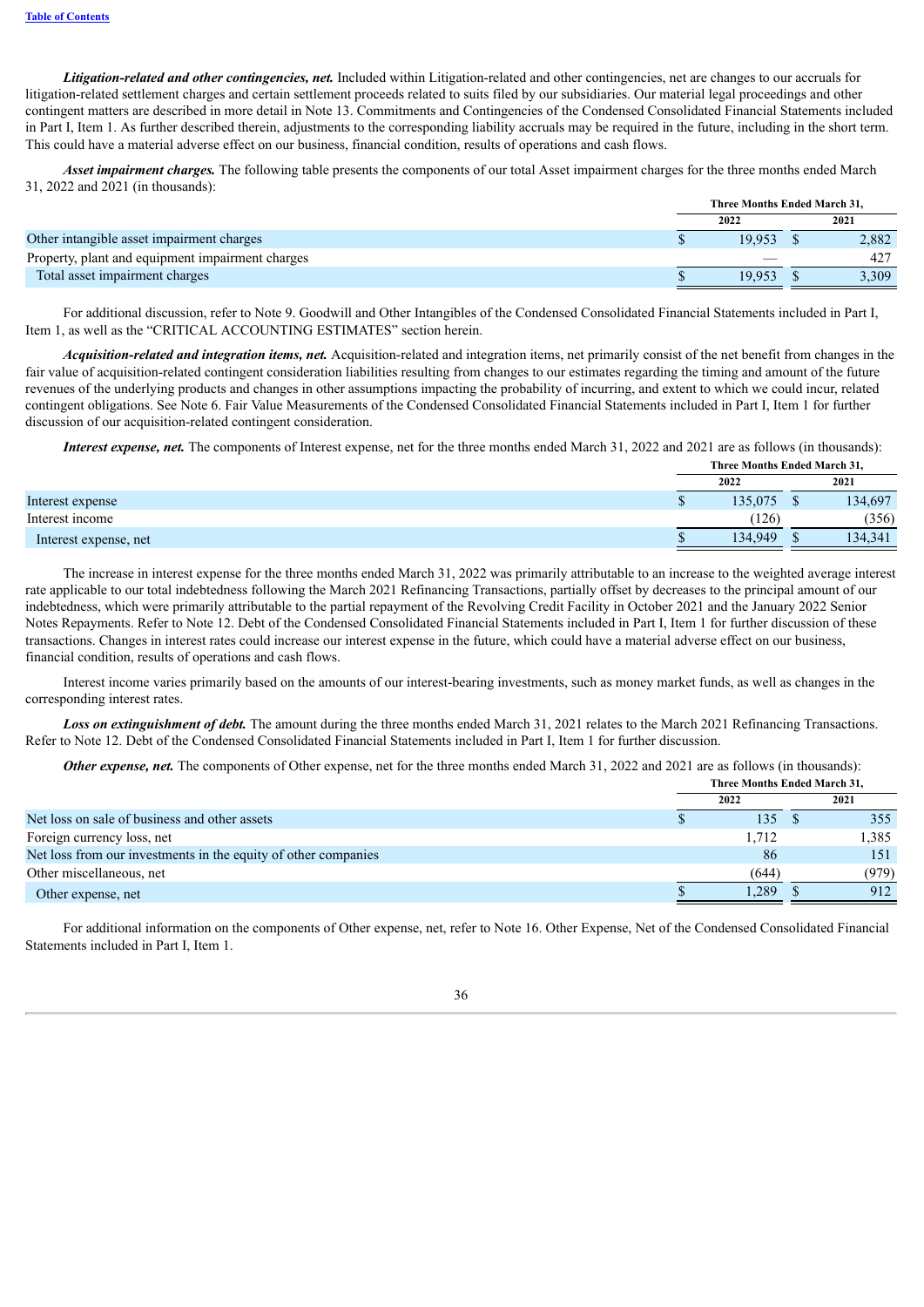*Income tax (benefit) expense*. The following table displays our (Loss) income from continuing operations before income tax, Income tax (benefit) expense and Effective tax rate for the three months ended March 31, 2022 and 2021 (dollars in thousands): **Three Months Ended March 31,**

|                                                            | Three Months Ended March 31. |  |        |  |  |  |
|------------------------------------------------------------|------------------------------|--|--------|--|--|--|
|                                                            | 2022                         |  | 2021   |  |  |  |
| (Loss) income from continuing operations before income tax | (67.115)                     |  | 47,783 |  |  |  |
| Income tax (benefit) expense                               | (1.815)                      |  | 724    |  |  |  |
| <i>Effective tax rate</i>                                  | $2.7\%$                      |  | $.5\%$ |  |  |  |

Our tax rate is affected by recurring items, such as tax rates in non-U.S. jurisdictions as compared to the notional U.S. federal statutory tax rate, and the relative amount of income or loss in those various jurisdictions. It is also impacted by certain items that may occur in any given period, but are not consistent from period to period.

The change in Income tax (benefit) expense for the three months ended March 31, 2022 compared to the prior year period primarily relates to the decrease in pre-tax earnings.

The Company maintains a full valuation allowance against the net deferred tax assets in the U.S., Luxembourg and certain other foreign tax jurisdictions as of March 31, 2022. It is possible that within the next 12 months there may be sufficient positive evidence to release a portion or all of the valuation allowance. Release of these valuation allowances would result in a benefit to income tax expense for the period the release is recorded, which could have a material impact on net earnings. The timing and amount of the potential valuation allowance release are subject to significant management judgment and prospective earnings.

We are incorporated in Ireland and also maintain subsidiaries in, among other jurisdictions, the U.S., Canada, India, the United Kingdom and Luxembourg. The IRS and other taxing authorities may continue to challenge our tax positions. The IRS presently is examining certain of our subsidiaries' U.S. income tax returns for fiscal years ended between December 31, 2011 and December 31, 2015 and, in connection with those examinations, is reviewing our tax positions related to, among other things, certain intercompany arrangements, including the level of profit earned by our U.S. subsidiaries pursuant to such arrangements, and a product liability loss carryback claim. For additional information, including a discussion of related recent developments and their potential impact on us, refer to Note 17. Income Taxes of the Condensed Consolidated Financial Statements included in Part I, Item 1.

During the third quarter of 2020, the IRS opened an examination into certain of our subsidiaries' U.S. income tax returns for fiscal years ended between December 31, 2016 and December 31, 2018. The IRS will likely examine our tax returns for other fiscal years and/or for other tax positions. Similarly, other tax authorities are currently examining our non-U.S. tax returns. Additionally, other jurisdictions where we are not currently under audit remain subject to potential future examinations. Such examinations may lead to proposed or actual adjustments to our taxes that may be material, individually or in the aggregate. See the risk factor "The IRS and other taxing authorities may continue to challenge our tax positions and we may not be able to successfully maintain such positions" in Part I, Item 1A. "Risk Factors" in the Annual Report for more information.

*Discontinued operations, net of tax.* The operating results of the Company's Astora business, which the Board resolved to wind down in 2016, are reported as Discontinued operations, net of tax in the Condensed Consolidated Statements of Operations for all periods presented. The following table provides the operating results of Astora Discontinued operations, net of tax, for the three months ended March 31, 2022 and 2021 (in thousands):

|                                                       | Three Months Ended March 31. |          |
|-------------------------------------------------------|------------------------------|----------|
|                                                       | 2022                         | 2021     |
| Loss from discontinued operations before income taxes | (6.674)                      | (6,221)  |
| Income tax benefit                                    | $ \sim$                      | (686)    |
| Discontinued operations, net of tax                   | (6.674)                      | (5, 535) |

The pre-tax amounts during the three months ended March 31, 2022 and 2021 were primarily related to mesh-related legal defense costs and certain other items. For additional discussion of mesh-related matters, refer to Note 13. Commitments and Contingencies of the Condensed Consolidated Financial Statements included in Part I, Item 1.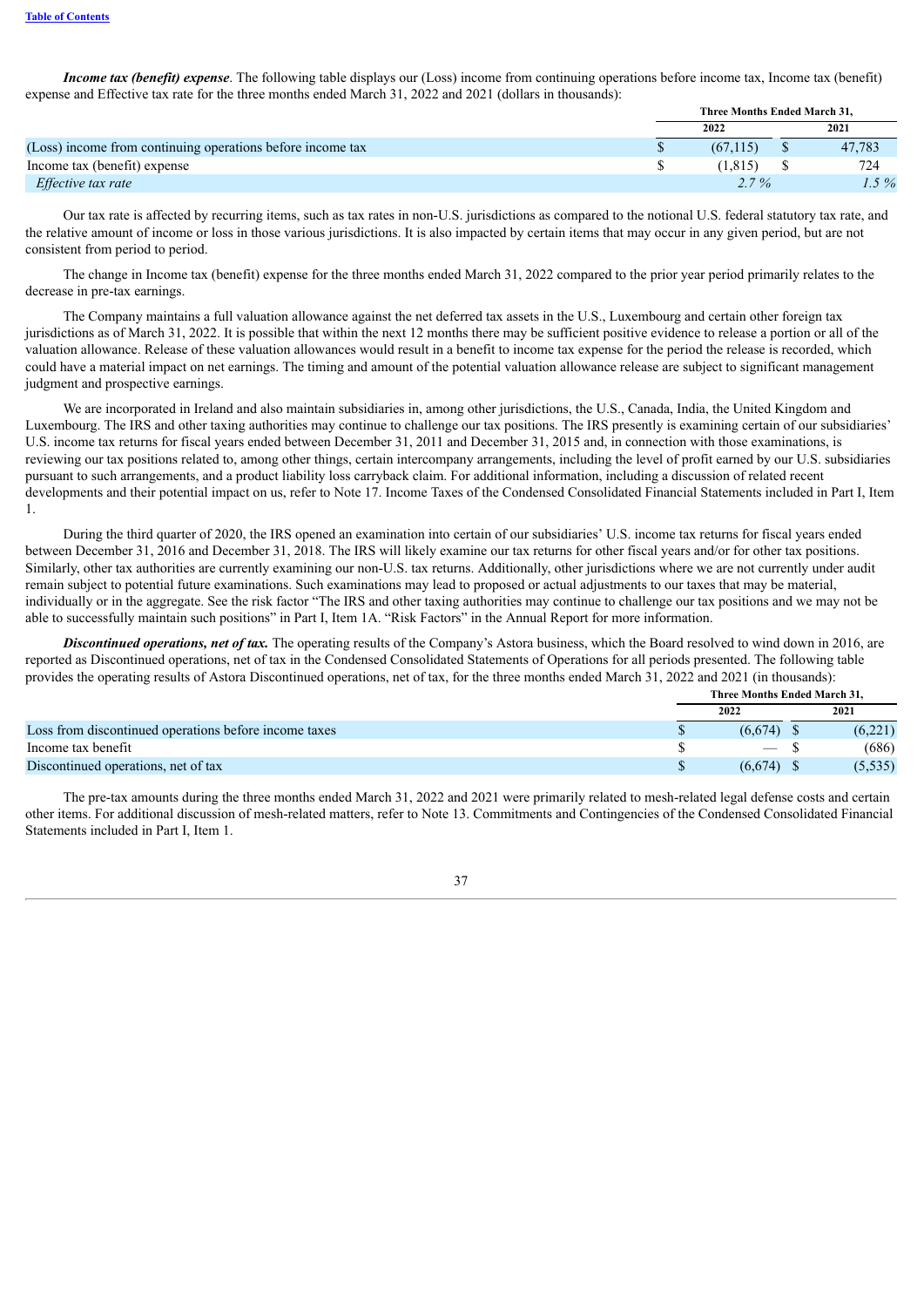### **Business Segment Results Review**

*Revenues, net.* The following table displays our revenue by reportable segment for the three months ended March 31, 2022 and 2021 (dollars in thousands):

|                                            |  | Three Months Ended March 31. |      |         |               |
|--------------------------------------------|--|------------------------------|------|---------|---------------|
|                                            |  | 2022                         | 2021 |         | 2022 vs. 2021 |
| <b>Branded Pharmaceuticals</b>             |  | 204.861                      |      | 206,635 | $(1)\%$       |
| Sterile Injectables                        |  | 240.028                      |      | 308,745 | $(22)\%$      |
| Generic Pharmaceuticals                    |  | 185,944                      |      | 180,873 | $3\%$         |
| International Pharmaceuticals (1)          |  | 21.426                       |      | 21,666  | $(1) \%$      |
| Total net revenues from external customers |  | 652.259                      |      | 717.919 | (9)%          |

 $\frac{1}{2}$ (1) Revenues generated by our International Pharmaceuticals segment are primarily attributable to external customers located in Canada.

*Branded Pharmaceuticals*. The following table displays the significant components of our Branded Pharmaceuticals revenues from external customers for the three months ended March 31, 2022 and 2021 (dollars in thousands):

|                                   |        | Three Months Ended March 31, |      |         | % Change      |  |
|-----------------------------------|--------|------------------------------|------|---------|---------------|--|
|                                   |        | 2022                         | 2021 |         | 2022 vs. 2021 |  |
| <b>Specialty Products:</b>        |        |                              |      |         |               |  |
| <b>XIAFLEX®</b>                   | Φ<br>ъ | 99,484 \$                    |      | 95,270  | $4\%$         |  |
| <b>SUPPRELIN® LA</b>              |        | 28,830                       |      | 28,028  | $3\%$         |  |
| Other Specialty (1)               |        | 20,744                       |      | 20,032  | $4\%$         |  |
| <b>Total Specialty Products</b>   |        | 149,058                      |      | 143,330 | $4\%$         |  |
| Established Products:             |        |                              |      |         |               |  |
| <b>PERCOCET®</b>                  | \$     | $26,175$ \$                  |      | 25,625  | $2\%$         |  |
| <b>TESTOPEL®</b>                  |        | 8,880                        |      | 11,189  | $(21)\%$      |  |
| Other Established (2)             |        | 20,748                       |      | 26,491  | $(22)\%$      |  |
| <b>Total Established Products</b> |        | 55,803                       |      | 63,305  | $(12)\%$      |  |
| Total Branded Pharmaceuticals (3) |        | 204,861                      |      | 206,635 | (1)%          |  |
|                                   |        |                              |      |         |               |  |

(1) Products included within Other Specialty include  $NASCOBAL^{\circledast}$  Nasal Spray, AVEED<sup>®</sup> and QWO<sup>®</sup>.

(2) Products included within Other Established include, but are not limited to,  $EDEX^{\circledast}$  and LIDODERM<sup>®</sup>.

(3) Individual products presented above represent the top two performing products in each product category for the three months ended March 31, 2022 and/or any product having revenues in excess of \$25 million during any quarterly period in 2022 or 2021.

#### *Specialty Products*

 $\mathcal{L}_\text{max}$ 

As noted above, certain of our products that are physician administered, including XIAFLEX®, have generally experienced decreased sales volumes during the COVID-19 pandemic due to reduced physician office activity and patient office visits because of the COVID-19 pandemic. While these products have generally been recovering since early 2020, they have continued to be impacted by COVID-19-related market conditions for specialty product officebased procedures, including medical and administrative staff shortages in physicians' offices, reduced physician office activity and lower numbers of inperson patient office visits. While we saw improving market conditions and a recovery in demand beginning in March 2022, these conditions have continued to contribute to variability in these products' recoveries, as well as uncertainty about future revenues. Further changes as a result the COVID-19 pandemic could have a material adverse effect on our business, financial condition, results of operations and cash flows.

The increase in XIAFLEX<sup>®</sup> revenues for the three months ended March 31, 2022 was primarily attributable to increased net price, partially offset by slightly lower volumes resulting primarily from COVID-19-related market conditions as noted above.

The increase in SUPPRELIN® LA revenues for the three months ended March 31, 2022 was primarily attributable to increased net price.

### *Established Products*

The increase in PERCOCET® revenues for the three months ended March  $31$ , 2022 was primarily attributable to increased net price, partially offset by decreased volumes.

The decrease in TESTOPEL<sup>®</sup> revenues for the three months ended March 31, 2022 was primarily attributable to decreased net price.

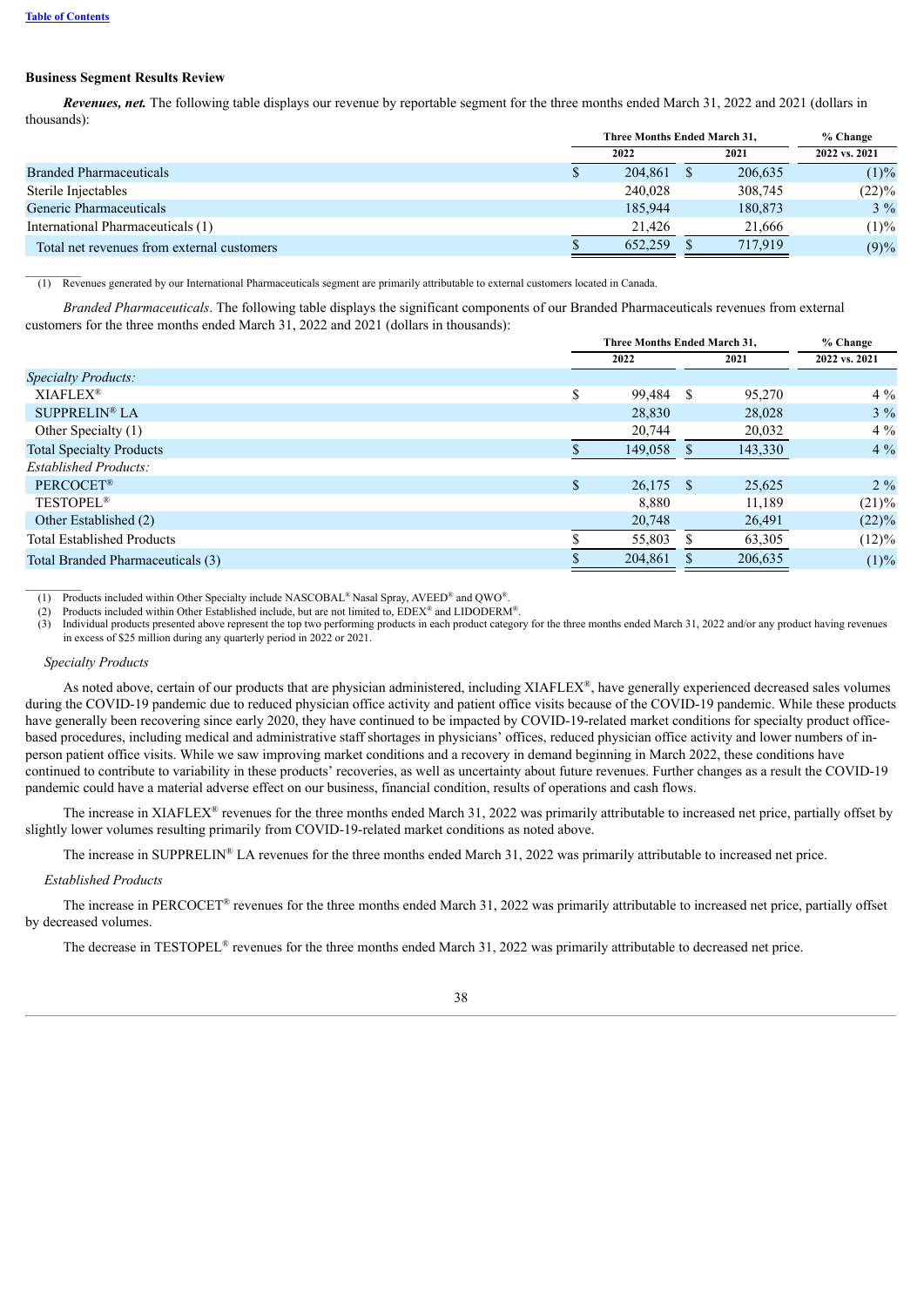$\mathcal{L}_\text{max}$ 

The decrease in Other Established Products revenues for the three months ended March 31, 2022 was primarily attributable to ongoing competitive pressures impacting this product portfolio and certain other factors.

*Sterile Injectables.* The following table displays the significant components of our Sterile Injectables revenues from external customers for the three months ended March 31, 2022 and 2021 (dollars in thousands):

|                               | Three Months Ended March 31. |  |         | % Change      |  |
|-------------------------------|------------------------------|--|---------|---------------|--|
|                               | 2022                         |  | 2021    | 2022 vs. 2021 |  |
| VASOSTRICT <sup>®</sup>       | 155,890                      |  | 223,946 | $(30)\%$      |  |
| ADRENALIN <sup>®</sup>        | 33,823                       |  | 29,437  | $15 \%$       |  |
| Other Sterile Injectables (1) | 50.315                       |  | 55,362  | (9)%          |  |
| Total Sterile Injectables (2) | 240.028                      |  | 308,745 | $(22)\%$      |  |

(1) Products included within Other Sterile Injectables include ertapenem for injection, APLISOL® and others.

(2) Individual products presented above represent the top two performing products within the Sterile Injectables segment for the three months ended March 31, 2022 and/or any product having revenues in excess of \$25 million during any quarterly period in 2022 or 2021.

The decrease in VASOSTRICT<sup>®</sup> revenues for the three months ended March 31, 2022 was primarily driven by decreases to both net price and volume, which were primarily attributable to the impact of generic competition as well as lower overall market demand as COVID-19-related hospital utilization levels decline. During the first quarter of 2022, multiple competitive generic alternatives to VASOSTRICT® were launched, beginning with a generic that was launched at risk and began shipping toward the end of January 2022. Since then, additional competitive alternatives have entered the market, including an authorized generic. These launches began to significantly impact both Endo's market share and product price toward the middle of the first quarter of 2022, and the effects of competition have since increased and are likely to continue to increase throughout 2022 and beyond. Additionally, beginning late in the first quarter of 2022, COVID-19-related hospital utilization levels began to decline, resulting in significantly decreased market volumes for both branded and competing generic alternatives to VASOSTRICT®. As a result of these factors, we anticipate experiencing a period of significant VASOSTRICT® vial destocking during the second quarter of 2022, which is expected to result in significant reductions to VASOSTRICT® revenues in this period. In February 2022, we launched VASOSTRICT<sup>®</sup> in a ready-to-use bottle, representing the first and only ready-to-use formulation of the drug. While we have seen some market conversion to the bottle since its launch, the factors described above have had and could continue to have a material adverse effect on our business, financial condition, results of operations and cash flows. For additional information, refer to Note 13. Commitments and Contingencies of the Condensed Consolidated Financial Statements included in Part I, Item 1 under the heading "VASOSTRICT ® Related Matters."

The increase in ADRENALIN® revenues for the three months ended March 31, 2022 was primarily attributable to increased net price.

The decrease in Other Sterile Injectables revenues for the three months ended March 31, 2022 was primarily attributable to competitive pressures across multiple products within the product portfolio.

*Generic Pharmaceuticals.* The increase in Generic Pharmaceuticals revenues for the three months ended March 31, 2022 was primarily attributable to revenues from varenicline tablets (our generic version of Pfizer Inc.'s Chantix®), which launched in September 2021, partially offset by competitive pressures on certain generic products.

*Segment adjusted income from continuing operations before income tax.* The following table displays our Segment adjusted income from continuing operations before income tax (the measure we use to evaluate segment performance) by reportable segment for the three months ended March 31, 2022 and 2021 (dollars in thousands):

|                                | Three Months Ended March 31. |  |         | % Change      |  |
|--------------------------------|------------------------------|--|---------|---------------|--|
|                                | 2022                         |  | 2021    | 2022 vs. 2021 |  |
| <b>Branded Pharmaceuticals</b> | 77.666 \$                    |  | 93.769  | (17)%         |  |
| Sterile Injectables            | 191.254                      |  | 242.639 | (21)%         |  |
| Generic Pharmaceuticals        | 66.382 \$                    |  | 34.104  | $95\%$        |  |
| International Pharmaceuticals  | 4.381                        |  | 7.471   | (41)%         |  |

*Branded Pharmaceuticals.* The decrease in Segment adjusted income from continuing operations before income tax for the three months ended March 31, 2022 was primarily attributable to increased costs associated with our investment in consumer marketing efforts supporting XIAFLEX<sup>®</sup>, as well as decreased gross margins, including as a result of decreased revenues, as further described above.

*Sterile Injectables*. The decrease in Segment adjusted income from continuing operations before income tax for the three months ended March 31, 2022 was primarily attributable to the gross margin effect of the decreased revenues further described above.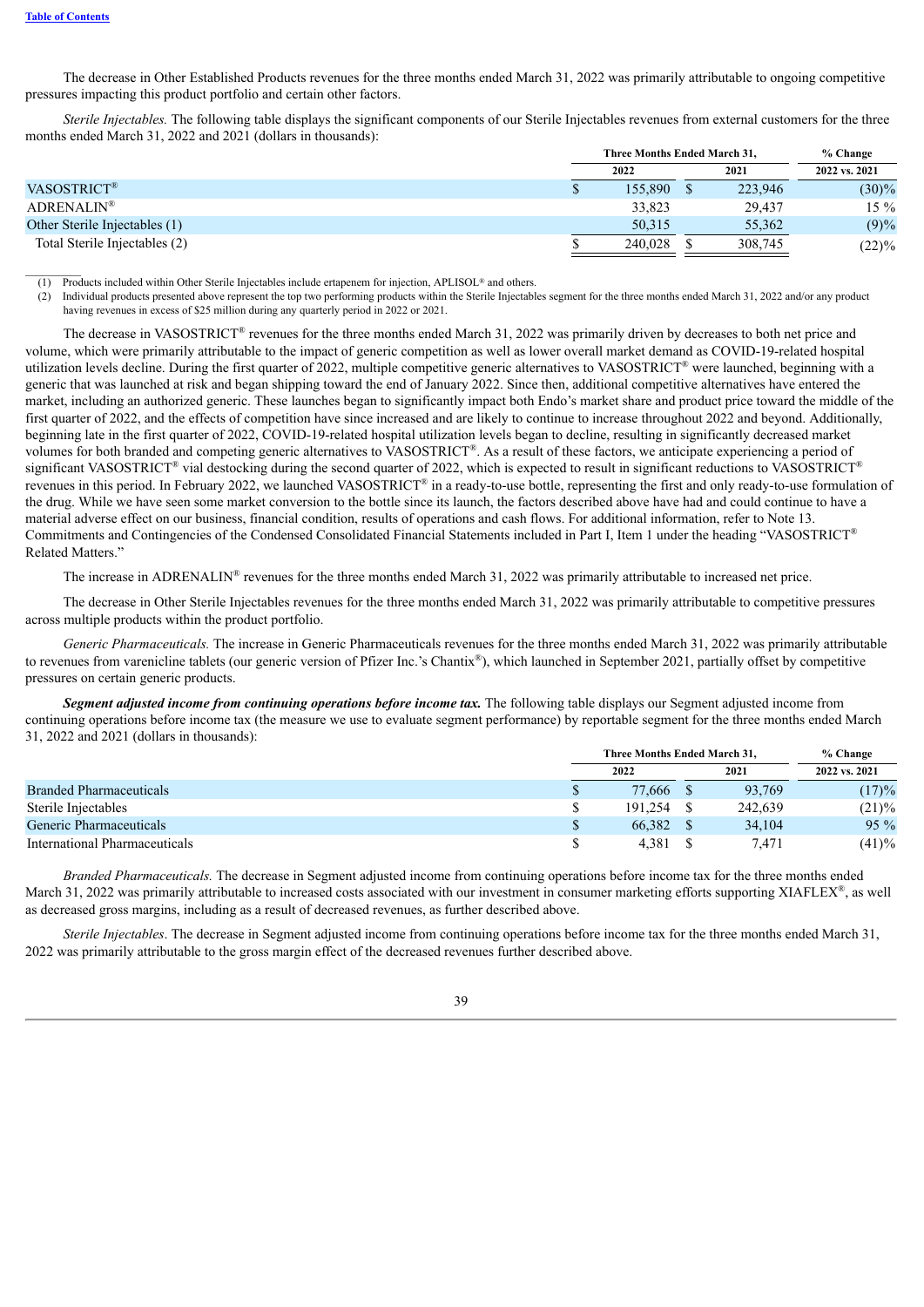*Generic Pharmaceuticals.* The increase in Segment adjusted income from continuing operations before income tax for the three months ended March 31, 2022 was primarily attributable to the gross margin effects of the increased revenues further described above and favorable changes in product mix.

*International Pharmaceuticals.* The decrease in Segment adjusted income from continuing operations before income tax for the three months ended March 31, 2022 was primarily attributable to changes in product mix.

#### **LIQUIDITY AND CAPITAL RESOURCES**

Our principal source of liquidity is cash generated from operations. Our principal liquidity requirements are primarily for working capital for operations, licenses, capital expenditures, mergers and acquisitions (including upfront and milestone payments to third parties), contingent liabilities, debt service payments, income taxes and litigation-related matters. The Company's working capital was \$1,116.7 million at March 31, 2022 compared to working capital of \$1,084.6 million at December 31, 2021. The amounts at March 31, 2022 and December 31, 2021 include restricted cash and cash equivalents associated with litigation-related matters, including \$136.4 million and \$78.4 million, respectively, held in QSFs for mesh- and opioid-related matters. Although these amounts in QSFs are included in working capital, they are required to be used for legal settlements.

Cash and cash equivalents, which primarily consisted of bank deposits and money market accounts, totaled \$1,413.2 million at March 31, 2022 compared to \$1,507.2 million at December 31, 2021. While we currently expect our operating cash flows, together with our cash, cash equivalents, restricted cash and restricted cash equivalents, to be sufficient to cover our principal liquidity requirements over the next year, this cannot be predicted with certainty due to a number of risks and uncertainties as further described herein. For example, we may face decreased revenues as a result of COVID-19 and, to the extent COVID-19 has resulted in any increase to our Cash and cash equivalents, including as a result of any increase in revenues, such increase could be temporary. We may face unexpected costs in connection with our business operations, our ongoing and future legal proceedings, governmental investigations and other contingent liabilities, including potential costs related to settlements and judgments, as well as legal defense costs, and the implementation of our COVID-19 related policies and procedures. As a result of the possibility or occurrence of an unfavorable outcome with respect to any legal proceeding, we have engaged in and, at any given time, may further engage in strategic reviews of all or a portion of our business. Any such review or contingency planning could ultimately result in our pursuing one or more significant corporate transactions or other remedial measures, including on a preventative or proactive basis. Those remedial measures could include a potential bankruptcy filing which, if it were to occur, would subject us to additional risks and uncertainties that could adversely affect our business prospects and ability to continue as a going concern, as further described in Part I, Item 1A. "Risk Factors" in the Annual Report. Additionally, on a longer-term basis, we may not be able to accurately predict the effect of certain developments on our sales and gross margins, such as the degree of market acceptance, patent protection and exclusivity of our products, pricing pressures (including those due to the impact of competition), the effectiveness of our sales and marketing efforts and the outcome of our current efforts to develop, receive approval for and successfully launch our product candidates. Furthermore, we may not be successful in implementing, or may face unexpected changes or expenses in connection with, our strategic direction, including the potential for opportunistic corporate development transactions. Any of the above could have a material adverse effect on our business, financial condition, results of operations and cash flows and require us to seek additional sources of liquidity and capital resources as described below.

To the extent our operating cash flows, together with our cash, cash equivalents, restricted cash and restricted cash equivalents, become insufficient to cover our liquidity and capital requirements, including funds for any future acquisitions and other corporate transactions, we may be required to seek third-party financing, including additional draws on our Revolving Credit Facility or additional credit facilities, and/or engage in one or more capital market transactions. There can be no assurance that we would be able to obtain any required financing on a timely basis or at all. Further, lenders and other financial institutions could require us to agree to more restrictive covenants, grant liens on our assets as collateral (resulting in an increase in our total outstanding secured indebtedness) and/or accept other terms that are not commercially beneficial to us in order to obtain financing. Such terms could further restrict our operations and exacerbate any impact on our results of operations and liquidity that may result from any of the factors described above or other factors.

We may also, from time to time, seek to enter into certain transactions to reduce our leverage and/or interest expense and/or to extend the maturities of our outstanding indebtedness or obtain greater covenant flexibility. Such transactions could include, for example, transactions to exchange existing indebtedness for our ordinary shares or other debt (including exchanges of unsecured debt for secured debt), to issue equity (including convertible securities) or to repurchase, redeem, exchange or refinance our existing indebtedness (including the Credit Agreement) as well as our outstanding senior notes. Any of these transactions could impact our liquidity or results of operations, including requiring us to take charges. Further, the terms of any such transactions, including the amount of any exchange consideration and terms of any refinanced debt, could also be less favorable than we have been able to obtain in the past.

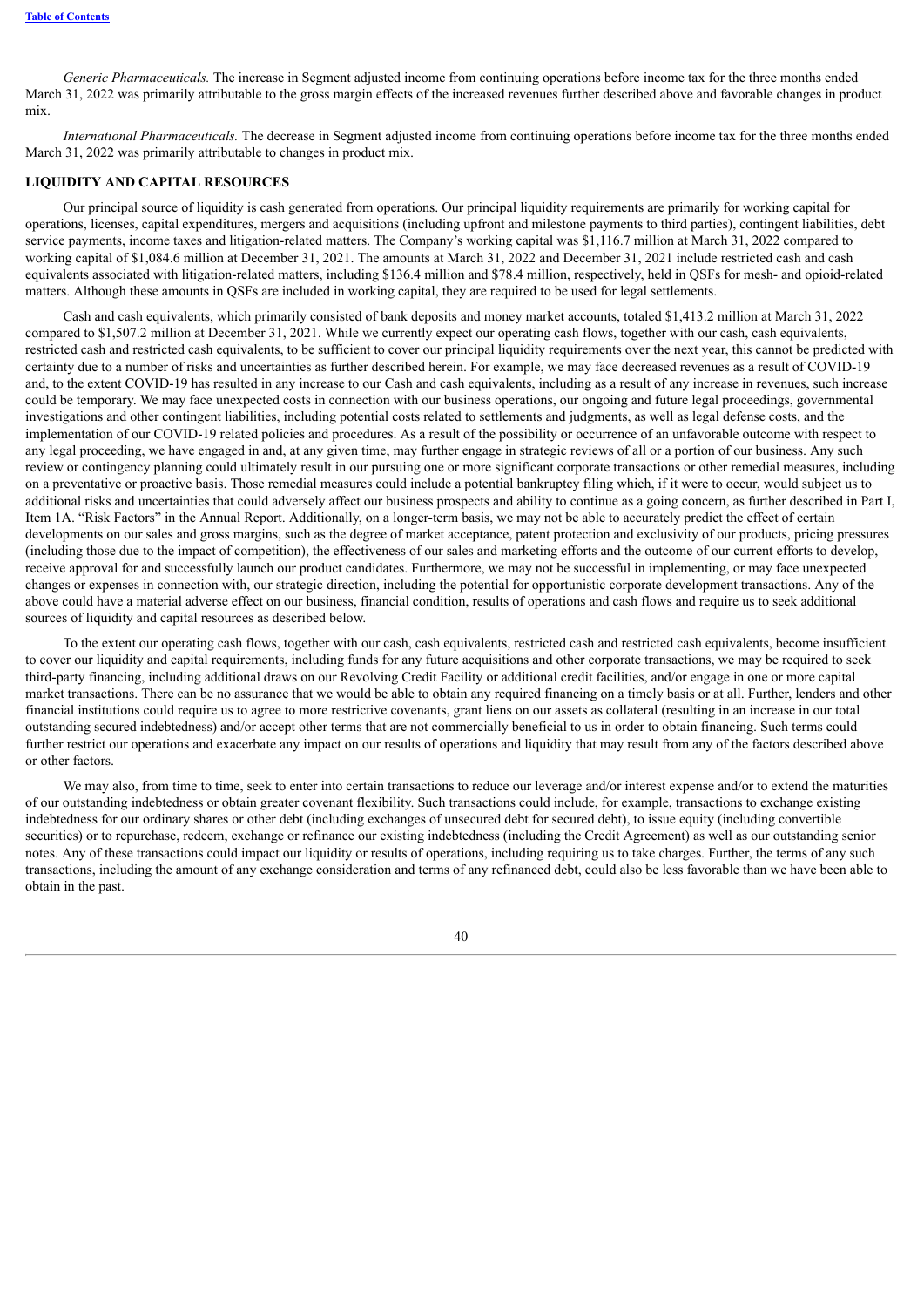We may also require additional financing to fund our future operational needs or for future corporate transactions, including acquisitions. We have historically had broad access to financial markets that provide liquidity; however, we cannot be certain that funding will be available to us in the future on terms acceptable to us, or at all. Any issuances of equity securities or convertible securities, in connection with an acquisition or otherwise, could have a dilutive effect on the ownership interest of our current shareholders and may adversely impact net income per share in future periods. An acquisition may be accretive or dilutive and, by its nature, involves numerous risks and uncertainties. As a result of acquisition efforts, if any, we are likely to experience significant charges to earnings for merger and related expenses (whether or not the acquisitions are consummated) that may include transaction costs, closure costs or costs of restructuring activities.

*Indebtedness.* The Company and certain of its subsidiaries are party to the Credit Agreement governing the Credit Facilities and the indentures governing our various senior secured and senior unsecured notes. As of March 31, 2022, approximately \$2.0 billion was outstanding under the Term Loan Facility, approximately \$0.3 billion was outstanding under the Revolving Credit Facility and approximately \$5.9 billion was outstanding under the senior secured and senior unsecured notes.

After giving effect to net borrowings under the Revolving Credit Facility and issued and outstanding letters of credit, approximately \$0.6 billion of remaining credit was available under the Revolving Credit Facility at March 31, 2022. Additionally, the Company's outstanding debt agreements contain a number of restrictive covenants, including certain limitations on the Company's ability to incur additional indebtedness.

The Credit Agreement and the indentures governing our various senior secured notes and the 6.00% Senior Notes due 2028 contain certain covenants and events of default. As of March 31, 2022 and December 31, 2021, the Company was in compliance with all such covenants. We have eliminated substantially all of the restrictive covenants and certain events of default in the indentures governing our senior unsecured notes, except for those in the indenture governing the 6.00% Senior Notes due 2028.

Refer to Note 12. Debt of the Condensed Consolidated Financial Statements included in Part I, Item 1 of this report and Note 15. Debt in the Consolidated Financial Statements included in Part IV, Item 15 of the Annual Report for additional information about our indebtedness, including our debt financing transactions and information about covenants, maturities, interest rates, security and priority.

*Credit ratings.* The Company's corporate credit ratings assigned by Moody's Investors Service and Standard & Poor's are Caa1 with a negative outlook and CCC+ with a negative outlook, respectively. No report of any rating agency is being incorporated by reference herein.

*Working capital.* The components of our working capital and our liquidity at March 31, 2022 and December 31, 2021 are below (dollars in thousands):

|                                                                           | <b>March 31, 2022</b> | <b>December 31, 2021</b> |
|---------------------------------------------------------------------------|-----------------------|--------------------------|
| Total current assets                                                      | 2,492,792             | 2.714.586                |
| Less: total current liabilities                                           | 1.376.142             | .629.962                 |
| Working capital                                                           | 1.116.650             | .084.624                 |
| Current ratio (total current assets divided by total current liabilities) | .8:                   |                          |

Net working capital increased by \$32.0 million from December 31, 2021 to March 31, 2022. During this period, working capital benefited from the favorable impacts to net current assets resulting from revenues and gross margins, which are further described above. This benefit was partially offset by the following current period activity: (i) Capital expenditures, excluding capitalized interest, of \$23.0 million; (ii) a \$20.2 million decrease to working capital resulting from certain net charges related to litigation-related and other contingencies, which are further described in Note 13. Commitments and Contingencies of the Condensed Consolidated Financial Statements included in Part I, Item 1 of this report; and (iii) decreases to working capital related to expenses incurred for certain restructuring and other cost reduction initiatives.

The following table summarizes our Condensed Consolidated Statements of Cash Flows for the three months ended March 31, 2022 and 2021 (in thousands):

|                                                                                                    | Three Months Ended March 31, |            |  |          |
|----------------------------------------------------------------------------------------------------|------------------------------|------------|--|----------|
|                                                                                                    |                              | 2022       |  | 2021     |
| Net cash flow provided by (used in):                                                               |                              |            |  |          |
| Operating activities                                                                               |                              | 201.319    |  | 243,840  |
| Investing activities                                                                               |                              | (48, 844)  |  | (17,048) |
| Financing activities                                                                               |                              | (189, 198) |  | (47,350) |
| Effect of foreign exchange rate                                                                    |                              | 331        |  | 399      |
| Net (decrease) increase in cash, cash equivalents, restricted cash and restricted cash equivalents |                              | (36,392)   |  | 179.841  |
|                                                                                                    |                              |            |  |          |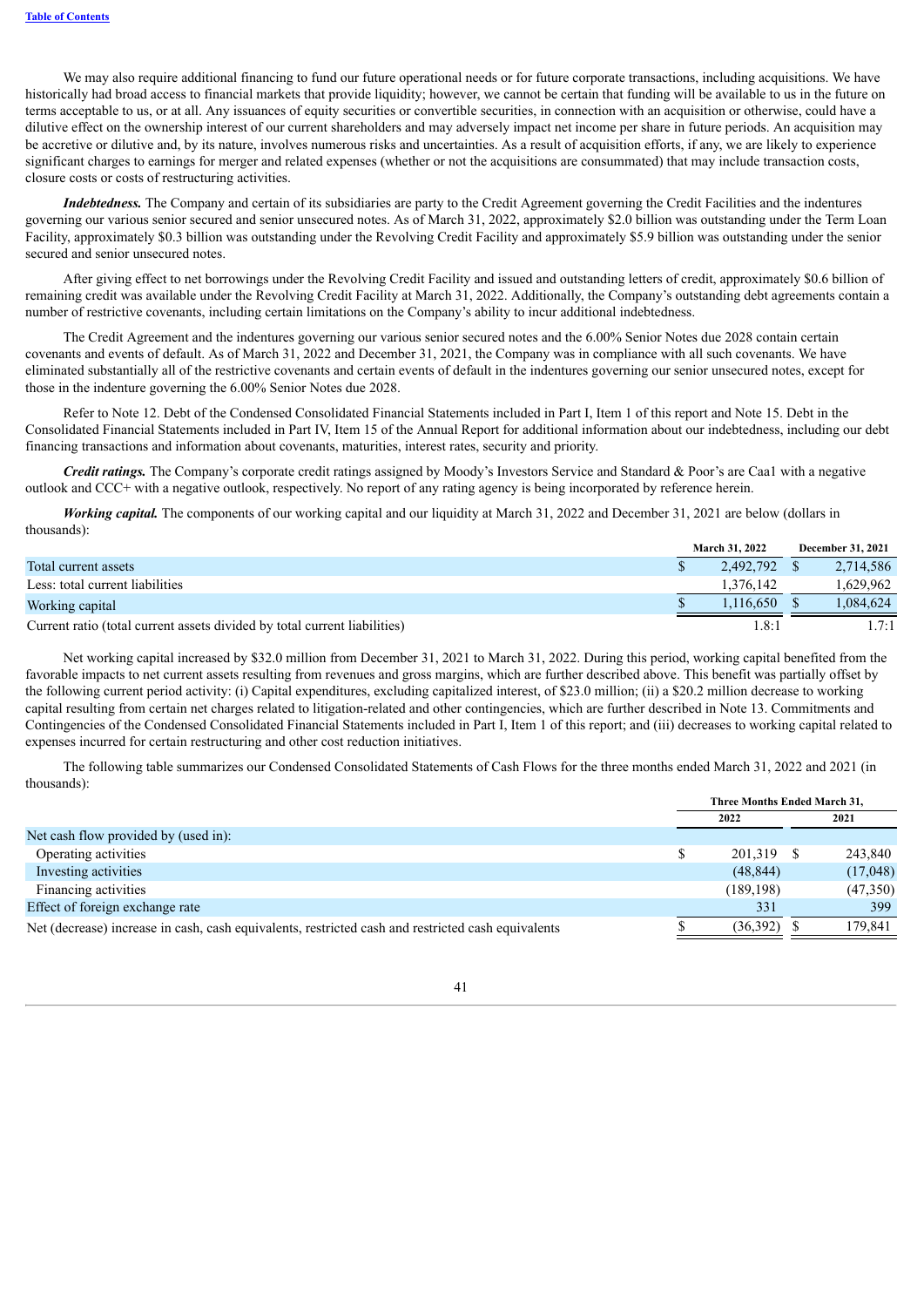*Operating activities.* Net cash provided by operating activities represents the cash receipts and cash disbursements from all of our activities other than investing activities and financing activities. Changes in cash from operating activities reflect, among other things, the timing of cash collections from customers, payments to suppliers, managed care organizations, government agencies, collaborative partners and employees in the ordinary course of business, as well as the timing and amount of cash payments and/or receipts related to interest, litigation-related matters, restructurings, income taxes and certain other items.

The \$42.5 million decrease in Net cash provided by operating activities during the three months ended March 31, 2022 compared to the prior year period was primarily due to our results of operations as described above, including reductions to VASOSTRICT® revenues. It is possible that operating cash flows could decline in the future as a result of, among other things, cash outflows for litigation-related matters and further reductions in VASOSTRICT<sup>®</sup> revenues.

*Investing activities*. The \$31.8 million increase in Net cash used in investing activities during the three months ended March 31, 2022 compared to the prior year period was primarily attributable to: (i) an increase in Acquisitions, including in-process research and development, net of cash and restricted cash acquired of \$24.5 million and (ii) an increase in Capital expenditures, excluding capitalized interest of \$6.3 million.

*Financing activities.* During the three months ended March 31, 2022, Net cash used in financing activities primarily related to: (i) Repayments of notes of \$180.3 million and (ii) Repayments of term loans of \$5.0 million.

During the three months ended March 31, 2021, Net cash used in financing activities primarily related to: (i) the March 2021 Refinancing Transactions, including the payment of approximately \$40.9 million of associated costs and fees, and (ii) Payments of tax withholding for restricted shares of \$4.9 million.

*Cash Requirements for Contractual and Other Obligations.* As of March 31, 2022, there were no material changes in our cash requirements for contractual and other obligations from those disclosed in the Annual Report except for those related to our indebtedness as further described in Note 12. Debt of the Condensed Consolidated Financial Statements included in Part I, Item 1.

*Fluctuations.* As further discussed above, our quarterly results have fluctuated in the past and may continue to fluctuate. Additionally, a substantial portion of our total revenues are through three wholesale drug distributors who in turn supply our products to pharmacies, hospitals and physicians. Accordingly, we are potentially subject to a concentration of credit risk with respect to our trade receivables.

*Inflation*. We do not believe that inflation had a material adverse effect on our financial statements for the periods presented. However, materials, equipment and labor shortages, shipping, logistics and other delays and other supply chain and manufacturing disruptions, whether due to the evolving effects of the COVID-19 pandemic or otherwise, continue to make it more difficult and costly for us to obtain raw materials, supplies or services from third parties, to manufacture our own products and to pursue clinical development activities. Economic or political instability or disruptions, such as the conflict in Ukraine, could negatively affect our supply chain or increase our costs. If these types of events or disruptions continue to occur, they could have a material adverse effect on our business, financial condition, results of operations and cash flows.

*Off-balance sheet arrangements.* We have no off-balance sheet arrangements.

#### **CRITICAL ACCOUNTING ESTIMATES**

Updates to our critical accounting estimates since December 31, 2021 are detailed below. For additional discussion of the Company's critical accounting estimates, see "Critical Accounting Estimates" in Item 7 of the Annual Report.

We have not made any substantial changes to our methodology used in our impairment tests since our previous assessment. Determination of the fair value of a reporting unit is a matter of judgment and involves the use of estimates and assumptions, which are based on management's best estimates at the time. The use of different assumptions would increase or decrease our estimated discounted future cash flows and the resulting estimated fair value of our reporting units, which could result in the fair value of a reporting unit being less than its carrying amount in an impairment test.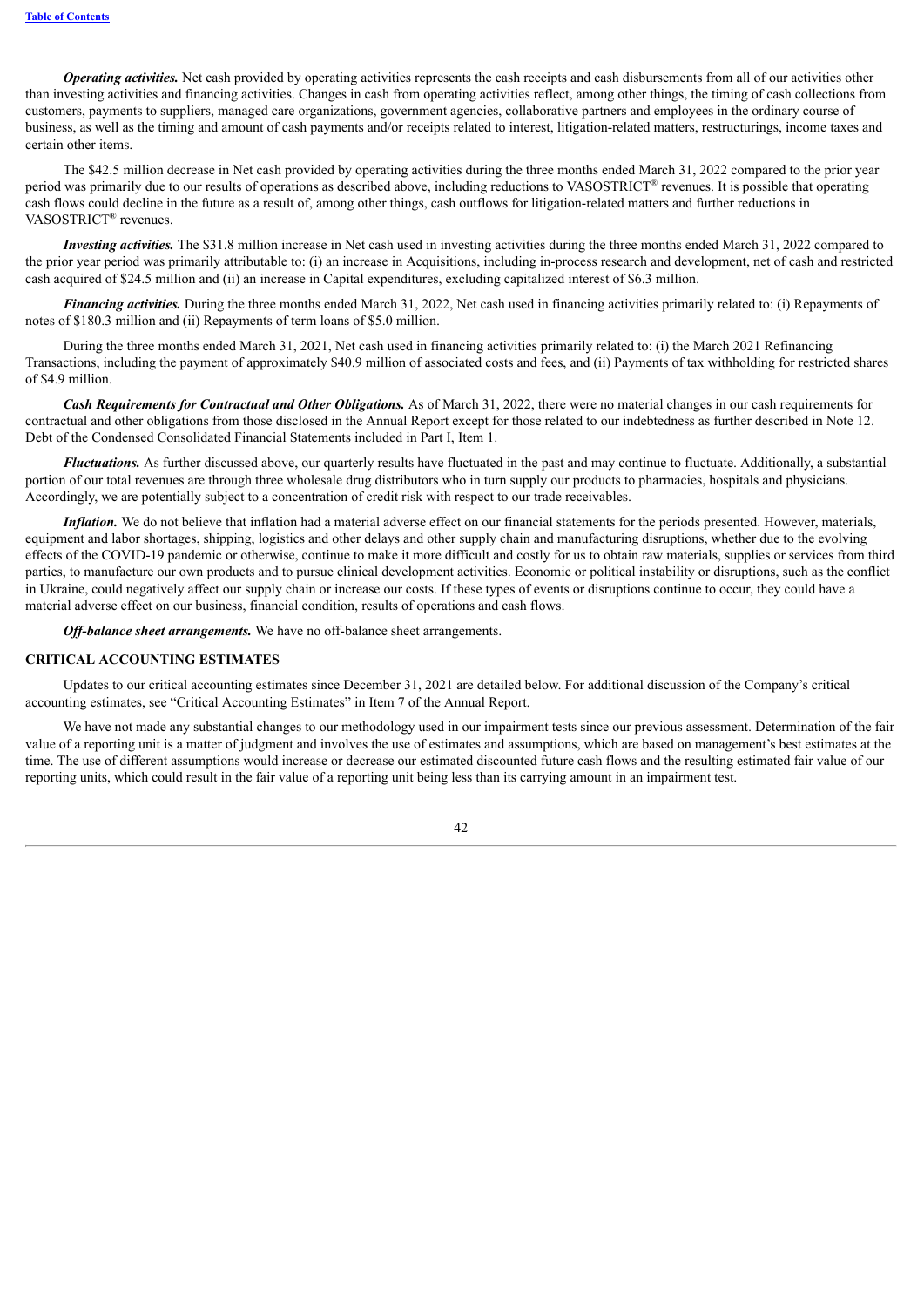As further discussed under the heading "RESULTS OF OPERATIONS," our Generic Pharmaceuticals segment and certain of the products in our Sterile Injectables segment are subject to risks and uncertainties related to future competition, including the effects of the competitive generic alternatives to VASOSTRICT® that were introduced beginning in late January 2022 and may continue to be introduced. If actual results for these segments differ from our expectations, as a result of competition or otherwise, and/or if we make changes to our assumptions for these segments relating to competition or any other risks or uncertainties, the estimated future revenues and cash flows could be significantly reduced, which could ultimately result in asset impairment charges that may be material. For example, in the fourth quarter of 2021, we recorded an impairment charge of \$363.0 million related to our Sterile Injectables segment's goodwill. The discounted cash flows used in this fourth-quarter 2021 impairment test reflected assumptions related to: (i) the overall market size for both branded and generic versions of VASOSTRICT®, including anticipated changes in demand driven in part by changes in COVID-19related hospital utilization; (ii) the timing and extent of potential competitive impacts on VASOSTRICT® revenues; (iii) the extent and speed of any conversion of the market for VASOSTRICT® to the RTU pre-mix VASOSTRICT® bottle we launched in February 2022; and (iv) various assumptions regarding the Company's pipeline Sterile Injectables products, including probability of success, launch timing and the competitive landscape at the time of planned launch, among other factors. While the Company's actual results for the Sterile Injectables segment were broadly in line with expectations in the first quarter of 2022, future performance is subject to many factors that are outside the Company's control and subject to significant uncertainty and are therefore inherently difficult to predict. Actual results going forward could differ significantly from the Company's expectations and, if unfavorable, could result in interim impairment tests and additional impairment charges which could be material. Similarly, market-based factors such as rising interest rates could impact the Company's determination of fair value in the future, which could also result in or increase future impairment charges.

Additionally, we are continuing to closely monitor the impact of COVID-19 on our business. It is possible that COVID-19 could result in reductions to the estimated fair values of our goodwill and other intangible assets, which could ultimately result in asset impairment charges that may be material.

Furthermore, as a result of the possibility or occurrence of an unfavorable outcome with respect to any legal proceeding, we have engaged in and, at any given time, may further engage in strategic reviews of all or a portion of our business. Any such review or contingency planning could ultimately result in our pursuing one or more significant corporate transactions or other remedial measures, including on a preventative or proactive basis. These actions could include a bankruptcy filing which could ultimately result in, among other things, asset impairment charges that may be material.

#### **RECENT ACCOUNTING PRONOUNCEMENTS**

Refer to Note 2. Summary of Significant Accounting Policies of the Condensed Consolidated Financial Statements included in Part I, Item 1, as applicable.

#### <span id="page-46-0"></span>**Item 3.** *Quantitative and Qualitative Disclosures About Market Risk*

Market risk is the potential loss arising from adverse changes in the financial markets, including interest rates and foreign currency exchange rates.

#### *Interest Rate Risk*

Our exposure to interest rate risk relates primarily to our variable-rate indebtedness associated with our Credit Facilities. At March 31, 2022 and December 31, 2021, the aggregate principal amounts of such variable-rate indebtedness were \$2,257.2 million and \$2,262.2 million, respectively. Borrowings under the Credit Facilities may from time to time bear interest at variable rates, in certain cases subject to a floor. At both March 31, 2022 and December 31, 2021, a hypothetical 1% increase in the applicable rate over the floor would have resulted in \$22.6 million of incremental interest expense (representing the annual rate of expense) related to our variable-rate debt borrowings.

To the extent that we utilize additional amounts under the Revolving Credit Facility or otherwise increase the amount of our variable-rate indebtedness, we will be exposed to additional interest rate risk.

As of March 31, 2022 and December 31, 2021, we had no other assets or liabilities with significant interest rate sensitivity.

#### *Foreign Currency Exchange Rate Risk*

We operate and transact business in various foreign countries and are therefore subject to risks associated with foreign currency exchange rate fluctuations. The Company manages this foreign currency risk, in part, through operational means including managing foreign currency revenues in relation to same-currency costs and foreign currency assets in relation to same-currency liabilities. The Company is also exposed to potential earnings effects from intercompany foreign currency assets and liabilities that arise from normal trade receivables and payables and other intercompany loans. Additionally, certain of the Company's subsidiaries maintain their books of record in currencies other than their respective functional currencies. These subsidiaries' financial statements are remeasured into their respective functional currencies. Such remeasurement adjustments could have a material adverse effect on our business, financial condition, results of operations and cash flows.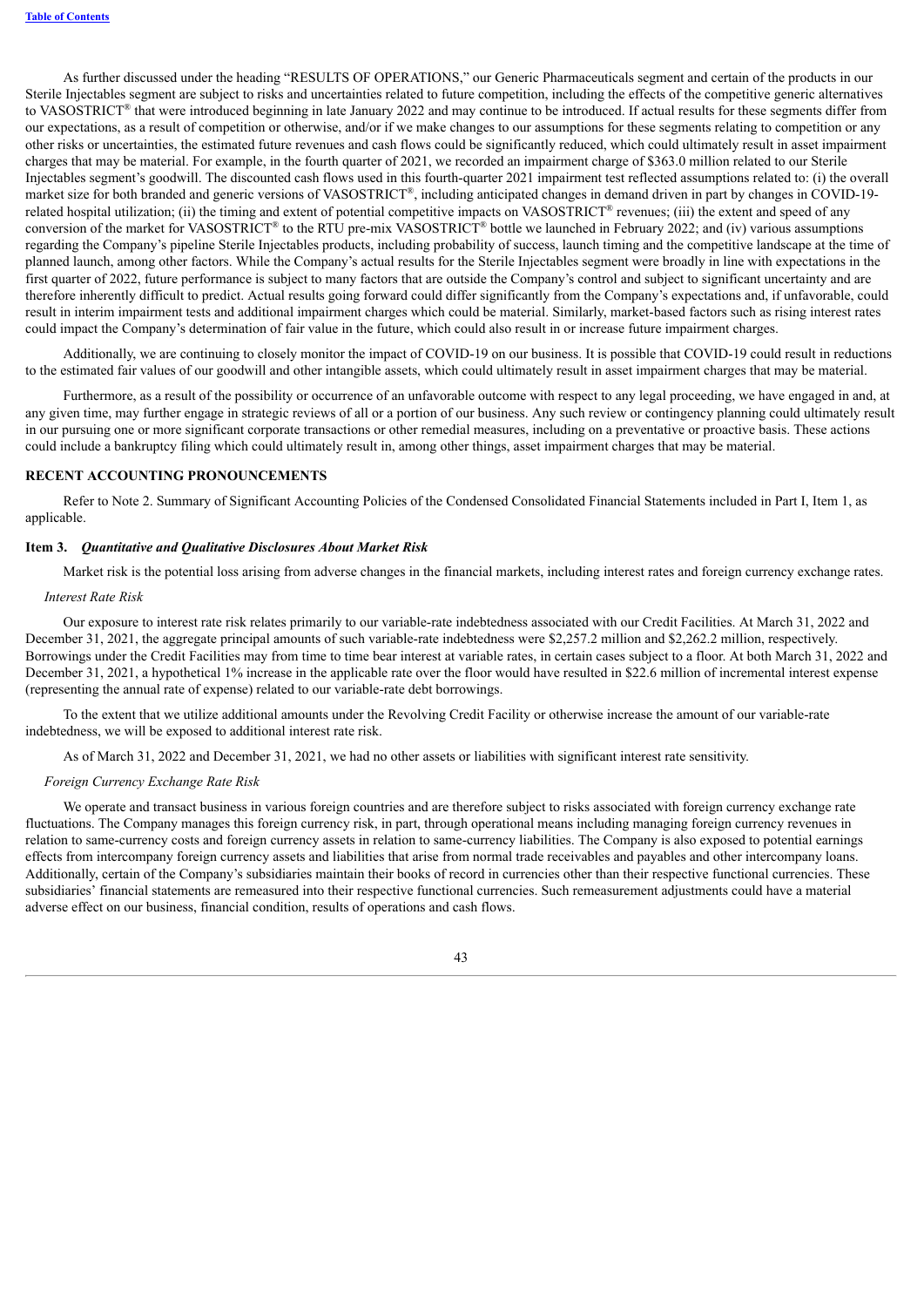The assets and liabilities of certain of our international subsidiaries are also translated to U.S. dollars at period-end exchange rates. Translation adjustments arising from the use of differing exchange rates are included in Accumulated other comprehensive loss. Gains and losses on foreign currency transactions and short-term intercompany receivables from foreign subsidiaries are included in Other expense, net in the Condensed Consolidated Statements of Operations. Refer to Note 16. Other Expense, Net of the Condensed Consolidated Financial Statements included in Part I, Item 1 for the amounts of Foreign currency loss, net.

Based on the Company's significant foreign currency denominated intercompany loans, we separately considered the hypothetical impact of a 10% change in the underlying currencies of our foreign currency denominated intercompany loans, relative to the U.S. dollar, at March 31, 2022 and December 31, 2021. A 10% change at March 31, 2022 would have resulted in approximately \$10 million in incremental foreign currency losses on such date. A 10% change at December 31, 2021 would have resulted in approximately \$11 million in incremental foreign currency losses on such date.

## <span id="page-47-0"></span>**Item 4. Controls and Procedures**

### *Evaluation of Disclosure Controls and Procedures*

The Company's management, with the participation of the Company's Chief Executive Officer and Principal Financial Officer, has evaluated the effectiveness of the Company's disclosure controls and procedures, as defined in Rules 13a-15(e) and 15d-15(e) of the Securities Exchange Act of 1934, as of March 31, 2022. Based on that evaluation, the Company's Chief Executive Officer and Principal Financial Officer concluded that the Company's disclosure controls and procedures were effective as of March 31, 2022.

### *Changes in Internal Control over Financial Reporting*

<span id="page-47-1"></span>There have been no changes in the Company's internal control over financial reporting during the fiscal quarter ended March 31, 2022 that have materially affected, or are reasonably likely to materially affect, the Company's internal control over financial reporting.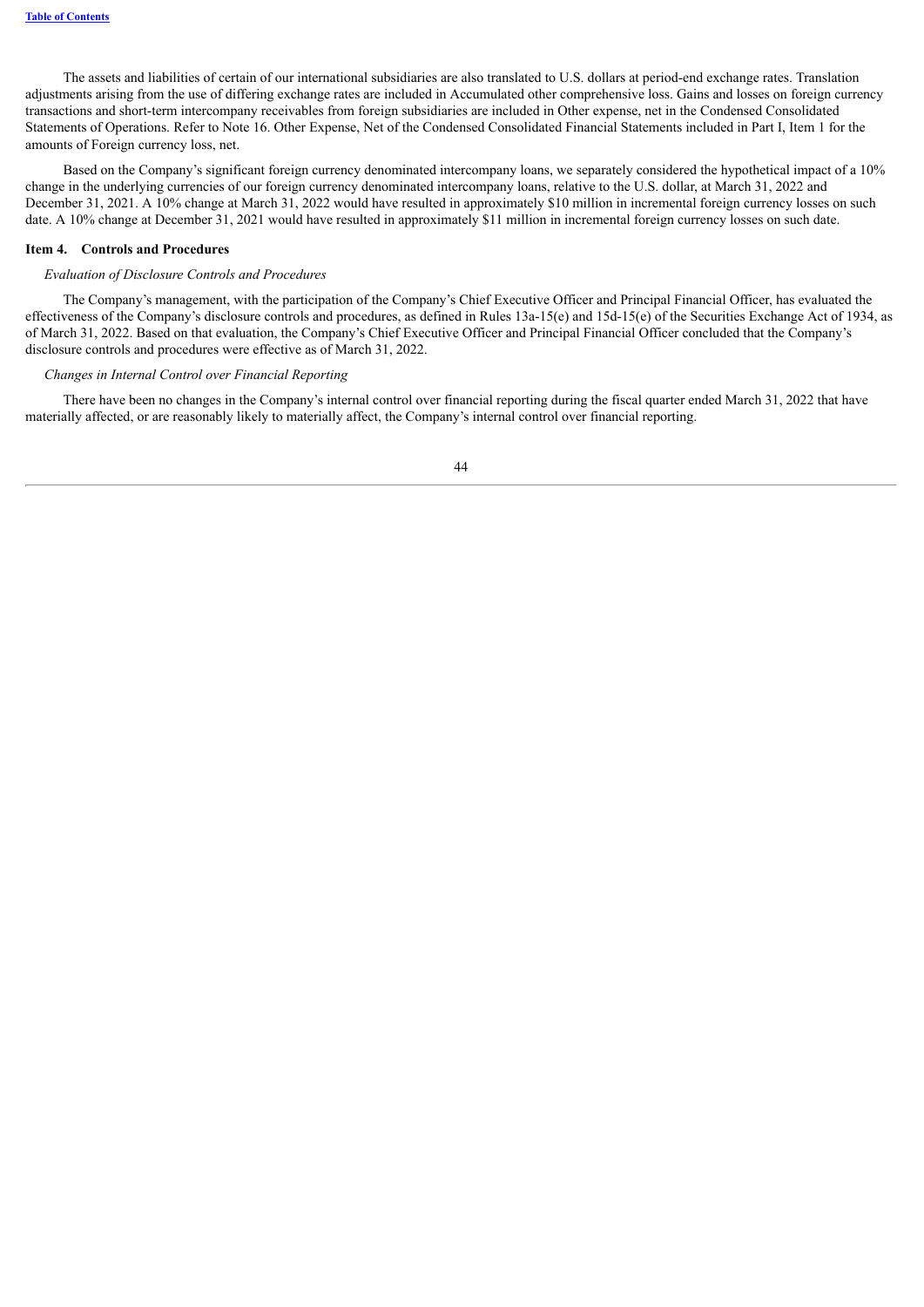#### **PART II. OTHER INFORMATION**

# <span id="page-48-0"></span>**Item 1. Legal Proceedings**

The disclosures under Note 13. Commitments and Contingencies of the Condensed Consolidated Financial Statements included in Part I, Item 1 are incorporated into this Part II, Item 1 by reference.

#### <span id="page-48-1"></span>**Item 1A. Risk Factors**

For a discussion of our risk factors, see the information in Part I, Item 1A. "Risk Factors" in the Annual Report. There have been no material changes to our risk factors from those described therein except as set forth below.

### The pharmaceutical industry is heavily regulated, which creates uncertainty about our ability to bring new products to market and imposes **substantial compliance costs on our business, including withdrawal or suspension of existing products.**

Governmental authorities, including without limitation the FDA, impose substantial requirements on the development, manufacture, holding, labeling, marketing, advertising, promotion, distribution and sale of therapeutic pharmaceutical products. See "Governmental Regulation" in Part I, Item 1 of the Annual Report.

Regulatory approvals for the sale of any new product candidate may require preclinical studies and clinical trials that such product candidate is safe and effective for its intended use. Preclinical and clinical studies may fail to demonstrate the safety and effectiveness of a product candidate. Likewise, we may not be able to demonstrate through clinical trials that a product candidate's therapeutic benefits outweigh its risks. Even promising results from preclinical and early clinical studies do not always accurately predict results in later, large-scale trials. A failure to demonstrate safety and efficacy would result in our failure to obtain regulatory approvals.

Clinical trials can be delayed for reasons outside of our control, which can lead to increased development costs and delays in regulatory approval. It is possible that regulators, independent data monitoring committees, institutional review boards, safety committees, ethics committees and/or other third parties may request or require that we suspend or terminate our clinical trials for various reasons, including, among others, noncompliance with regulatory requirements, unforeseen safety issues or adverse side effects or failure to demonstrate a benefit from using our product candidates. There is substantial competition to enroll patients in clinical trials, and such competition has delayed clinical development of our products in the past. For example, patients could enroll in clinical trials more slowly than expected or could drop out before or during clinical trials. In addition, we may rely on collaboration partners that may control or make changes in trial protocol and design enhancements, or encounter clinical trial compliance-related issues, which may also delay clinical trials. Product supplies may be delayed or insufficient to treat the patients participating in the clinical trials, and manufacturers or suppliers may not meet the requirements of the FDA or foreign regulatory authorities, such as those relating to current Good Manufacturing Practice (cGMP).

Compliance with clinical trial requirements and cGMP regulations requires significant expenditures and the dedication of substantial resources. The FDA may place a hold on a clinical trial and may cause a suspension or withdrawal of product approvals if regulatory standards are not maintained. In the event an approved manufacturing facility for a particular drug is required by the FDA to curtail or cease operations, or otherwise becomes inoperable, or a third-party contract manufacturing facility faces manufacturing problems, obtaining the required FDA authorization to manufacture at the same or a different manufacturing site could result in production delays, which could have a material adverse effect on our business, financial condition, results of operations and cash flows.

Additional delays may result if an FDA advisory committee or other regulatory authority recommends non-approval or restrictions on approval. Although the FDA is not required to follow the recommendations of its advisory committees, it usually does. A negative advisory committee meeting could signal a lower likelihood of approval, although the FDA may still end up approving our application. Regardless of an advisory committee meeting outcome or the FDA's final approval decision, public presentation of our data may shed positive or negative light on our application.

We may seek FDA approval for certain unapproved marketed products through the 505(b)(2) regulatory pathway. See "Governmental Regulation" in Part I, Item 1 of the Annual Report. Even if we receive approval for an NDA under section 505(b)(2) of the Federal Food, Drug, and Cosmetic Act (FFDCA), the FDA may not take timely enforcement action against companies marketing unapproved versions of the product; therefore, we cannot be sure that that we will receive the benefit of any de facto exclusive marketing period or that we will fully recoup the expenses incurred to obtain an approval. In addition, certain competitors and others have objected to the FDA's interpretation of Section 505(b)(2). If the FDA's interpretation of Section 505(b)(2) is successfully challenged, this could delay or even prevent the FDA from approving any NDA that we submit under Section 505(b)(2).

The ANDA approval process for a new product varies in time, generally requiring a minimum of 10 months following submission of the ANDA to FDA, but could also take several years from the date of application. The timing for the ANDA approval process for generic products is difficult to estimate and can vary significantly. ANDA approvals, if granted, may not include all uses (known as indications) for which a company may seek to market a product.

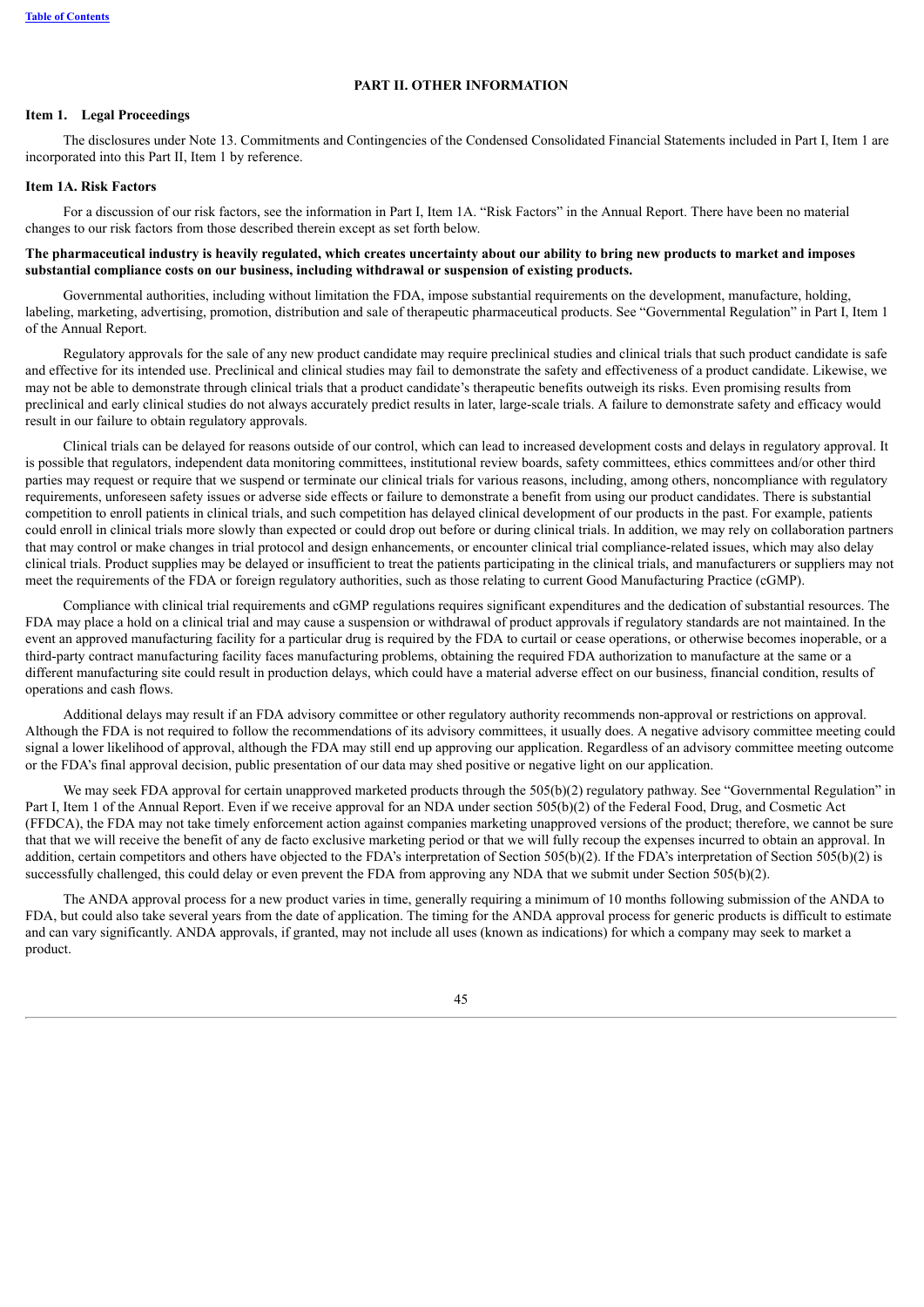The submission of an NDA, Supplemental New Drug Application (sNDA), ANDA, Biologics License Application (BLA) or Supplemental Biologics License Application (sBLA) to the FDA with supporting clinical safety and efficacy data does not guarantee that the FDA will grant approval to market the product. Meeting the FDA's regulatory requirements to obtain approval to market a drug product, which vary substantially based on the type, complexity and novelty of the product candidate, typically takes years, if approved at all, and is subject to uncertainty. The FDA or foreign regulatory authorities may not agree with our assessment of the clinical data or they may interpret it differently. Such regulatory authorities may require additional or expanded clinical trials. Any approval by regulatory agencies may subject the marketing of our products to certain limits on indicated use. For example, regulatory authorities may approve any of our product candidates for fewer or more limited indications than we may request, may grant approval contingent on conditions such as the performance and results of costly post-marketing clinical trials or Risk Evaluation and Mitigation Strategy (REMS) or may approve a product candidate with a label that does not include the labeling claims necessary or desirable for the successful commercialization of that product candidate. Additionally, reimbursement by government payers or other payers may not be approved at the price we intend to charge for our products. Any limitation on use imposed by the FDA or delay in or failure to obtain FDA approvals or clearances of products developed by us would adversely affect the marketing of these products and our ability to generate product revenue. We could also be at risk for the value of any capitalized prelaunch inventories related to products under development. The factors could have a material adverse effect on our business, financial condition, results of operations and cash flows.

Once a product is approved or cleared for marketing, failure to comply with applicable regulatory requirements can result in, among other things, suspensions or withdrawals of approvals or clearances; seizures or recalls of products; injunctions against the manufacture, holding, distribution, marketing and sale of a product; and civil and criminal sanctions. For example, any failure to effectively identify, analyze, report and protect adverse event data and/or to fully comply with relevant laws, rules and regulations around adverse event reporting could expose the Company to legal proceedings, penalties, fines and reputational damage. Furthermore, changes in existing regulations or the adoption of new regulations could prevent us from obtaining, or affect the timing of, future regulatory approvals or clearances. Meeting regulatory requirements and evolving government standards may delay marketing of our new products for a considerable period of time, impose costly procedures upon our activities and result in a competitive advantage to other companies that compete against us.

In addition, after a product is approved or cleared for marketing, new data and information, including information about product misuse or abuse at the user level, may lead government agencies, professional societies, practice management groups or patient or trade organizations to recommend or publish guidance or guidelines related to the use of our products, which may lead to reduced sales of our products. For example, in May 2016, an FDA advisory panel recommended mandatory training of all physicians who prescribe opioids on the risks of prescription opioids. In 2016, the U.S. Centers for Disease Control and Prevention also issued a guideline for prescribing opioids for chronic pain that provides recommendations for primary care clinicians prescribing opioids for chronic pain outside of active cancer treatment, palliative care and end-of-life care. In addition, state health departments and boards of pharmacy have authority to regulate distribution and may modify their regulations with respect to prescription opioid medications in an attempt to curb abuse. These or any new regulations or requirements could be difficult and expensive for us to comply with and could have a material adverse effect on our business, financial condition, results of operations and cash flows.

The FDA scheduled a Joint Meeting of the Drug Safety and Risk Management Advisory Committee and the Anesthetic and Analgesic Drug Products Advisory Committee in March 2017 to discuss pre- and post-marketing data about the abuse of OPANA® ER and the overall risk-benefit of this product. The advisory committees were also scheduled to discuss abuse of generic oxymorphone ER and oxymorphone immediate-release products. In March 2017, the advisory committees voted 18 to eight, with one abstention, that the benefits of reformulated OPANA® ER no longer outweigh its risks. While several of the advisory committee members acknowledged the role of OPAN $A^*$  ER in clinical practice, others believed its benefits were overshadowed by the continuing public health concerns around the product's misuse, abuse and diversion. In June 2017, the FDA requested that we voluntarily withdraw OPANA® ER from the market and, in July 2017, after careful consideration and consultation with the FDA, we decided to voluntarily remove OPANA® ER from the market to the Company's financial detriment. During the second quarter of 2017, we began to work with the FDA to coordinate an orderly withdrawal of the product from the market. By September 1, 2017, we ceased shipments of OPANA® ER to customers and the FDA withdrew the NDA in December 2020. These actions had an adverse effect on our revenues and, as a result of these actions, we incurred certain charges. Actions similar to these, such as recalls or withdrawals, could divert management time and attention, reduce market acceptance of all of our products, harm our reputation, reduce our revenues, lead to additional charges or expenses or result in product liability claims, any of which could have a material adverse effect on our business, financial condition, results of operations and cash flows.

Based on scientific developments, post-market experience, legislative or regulatory changes or other factors, the current FDA standards of review for approving new pharmaceutical products, or new indications or uses for approved or cleared products, are sometimes more stringent than those that were applied in the past.

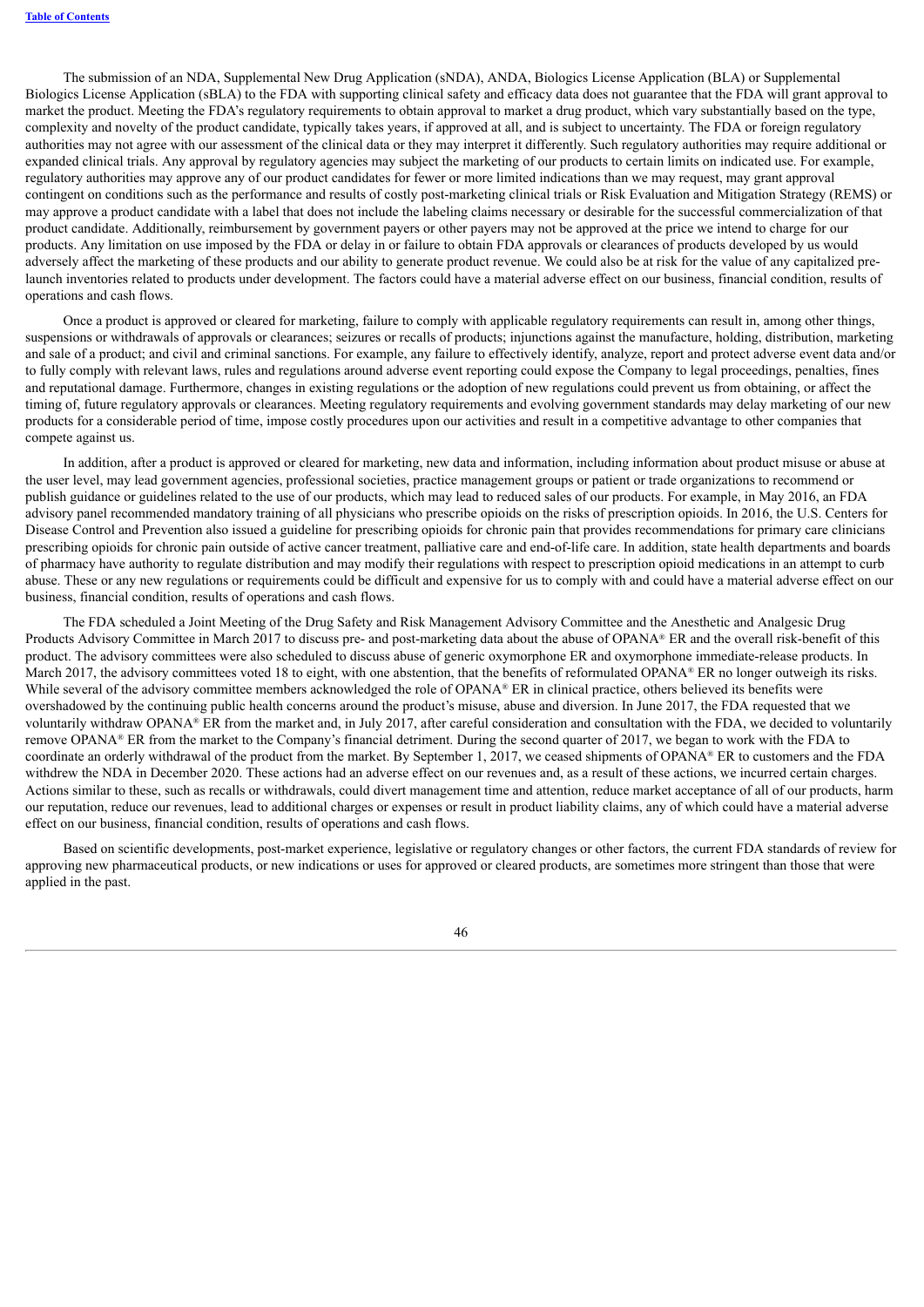Some new or evolving FDA review standards or conditions for approval or clearance were not applied to many established products currently on the market, including certain opioid products. As a result, the FDA does not have safety databases on these products that are as extensive as some products developed more recently. Accordingly, we believe the FDA may develop such databases for certain of these products, including many opioids. In particular, the FDA has expressed interest in specific chemical structures that may be present as impurities in a number of opioid narcotic active pharmaceutical ingredients, such as oxycodone, which, based on certain structural characteristics and laboratory tests, may indicate the potential for having mutagenic effects. The FDA has required, and may continue to require, more stringent controls of the levels of these or other impurities in products.

Also, the FDA may require labeling revisions, formulation or manufacturing changes and/or product modifications for new or existing products containing impurities. More stringent requirements, together with any additional testing or remedial measures that may be necessary, could result in increased costs for, or delays in, obtaining approvals. Although we do not believe that the FDA would seek to remove a currently marketed product from the market unless the effects of alleged impurities are believed to indicate a significant risk to patient health, we cannot make any such assurance.

The FDA's exercise of its authority under the FFDCA could result in delays or increased costs during product development, clinical trials and regulatory review, increased costs to comply with additional post-approval regulatory requirements and potential restrictions on sales of approved products. For example, in 2015, the FDA sent letters to a number of manufacturers, including Endo, requiring that a randomized, double-blind, placebo-controlled clinical trial be conducted to evaluate the effect of testosterone replacement therapies on the incidence of major adverse cardiovascular events in men. The letter received by Endo required that we include new safety information in the labeling and Medication Guide for certain prescription medications containing testosterone, such as TESTIM®.

Post-marketing studies and other emerging data about marketed products, such as adverse event reports, may adversely affect sales of our products. Furthermore, the discovery of significant safety or efficacy concerns or problems with a product in the same therapeutic class as one of our products that implicate or appear to implicate the entire class of products could have an adverse effect on sales of our product or, in some cases, result in product withdrawals. The FDA has continuing authority over the approval of an NDA, ANDA or BLA and may withdraw approval if, among other reasons, postmarketing clinical or other experience, tests or data show that a product is unsafe for use under the conditions upon which it was approved or licensed, or if FDA determines that there is a lack of substantial evidence of the product's efficacy under the conditions described in its labeling.

In addition to the FDA and other U.S. regulatory agencies, non-U.S. regulatory agencies may have authority over various aspects of our business and may impose additional requirements and costs. Similar to other healthcare companies, our facilities in multiple countries across the full range of our business units are subject to routine and new-product related inspections by regulatory authorities including the FDA, the Medicines and Healthcare products Regulatory Agency, the Health Products Regulatory Authority and Health Canada. In the past, some of these inspections have resulted in inspection observations (including FDA Form 483 observations). Future inspections may result in additional inspection observations or other corrective actions, which could have a material adverse effect on our business, financial condition, results of operations and cash flows.

Certain of our products contain controlled substances. Stringent Drug Enforcement Administration (DEA) and other governmental regulations on our use of controlled substances include restrictions on their use in research, manufacture, distribution and storage. A breach of these regulations could result in imposition of civil penalties, refusal to renew or action to revoke necessary registrations, or other restrictions on operations involving controlled substances. In addition, failure to comply with applicable legal requirements could subject the manufacturing facilities of our subsidiaries and manufacturing partners to possible legal or regulatory action, including shutdown. Any such shutdown may adversely affect their ability to manufacture or supply product and thus, our ability to market affected products. This could have a material adverse effect on our business, financial condition, results of operations and cash flows. See also the risk described under the caption "The DEA limits the availability of the active ingredients used in many of our products as well as the production of these products, and, as a result, our procurement and production quotas may not be sufficient to meet commercial demand or complete clinical trials" in the Annual Report.

In addition, we are subject to the Federal Drug Supply Chain Security Act (DSCSA) enacted by the U.S. government, which requires development of an electronic pedigree to track and trace each prescription product at the salable unit level through the distribution system. The DSCSA will be effective incrementally over a 10-year period from its enactment on November 27, 2013. Compliance with DSCSA and future U.S. federal or state electronic pedigree requirements could require significant capital expenditures, increase our operating costs and impose significant administrative burdens.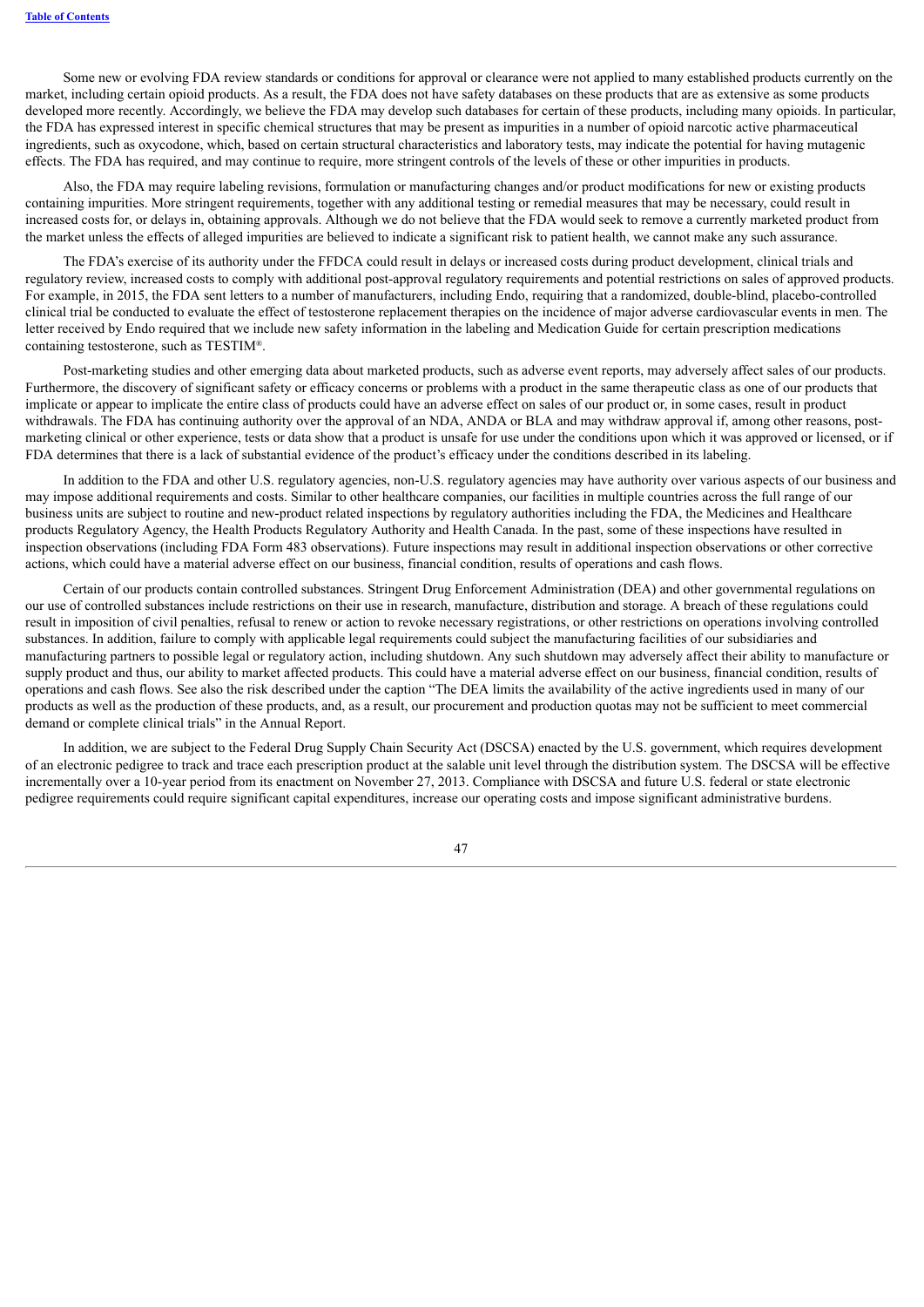We cannot determine what effect changes in laws, regulations or legal interpretations or requirements by the FDA, the courts or others, when and if promulgated or issued, or advisory committee meetings may have on our business in the future. Changes could, among other things, require expanded or different labeling, additional testing, monitoring of patients, interaction with physicians, education programs for patients or physicians, curtailment of necessary supplies, limitations on product distribution, the recall or discontinuance of certain products and additional recordkeeping. Any such changes could result in additional litigation and may have a material adverse effect on our business, financial condition, results of operations and cash flows. The evolving and complex nature of regulatory science and regulatory requirements, the broad authority and discretion of the FDA and the generally high level of regulatory oversight results in a continuing possibility that, from time to time, we will be adversely affected by regulatory actions despite our ongoing efforts and commitment to achieve and maintain full compliance with all regulatory requirements.

Certain of these risks could be exacerbated by the impact of COVID-19.

### <span id="page-51-0"></span>**Item 2. Unregistered Sales of Equity Securities and Use of Proceeds**

There were no purchases or sales of equity securities by the Company during the three months ended March 31, 2022.

#### <span id="page-51-1"></span>**Item 3. Defaults Upon Senior Securities**

None.

#### <span id="page-51-2"></span>**Item 4. Mine Safety Disclosures**

Not applicable.

#### <span id="page-51-3"></span>**Item 5. Other Information**

None.

### <span id="page-51-4"></span>**Item 6. Exhibits**

<span id="page-51-5"></span>

|               |                                                                                                                                                                                                        | <b>Incorporated by Reference from:</b> |                                    |                    |
|---------------|--------------------------------------------------------------------------------------------------------------------------------------------------------------------------------------------------------|----------------------------------------|------------------------------------|--------------------|
| <b>Number</b> | <b>Description</b>                                                                                                                                                                                     | <b>File Number</b>                     | <b>Filing Type</b>                 | <b>Filing Date</b> |
| 31.1          | Certification of the President and Chief Executive Officer of Endo<br>pursuant to Section 302 of the Sarbanes-Oxley Act of 2002                                                                        |                                        | Not applicable; filed herewith     |                    |
| 31.2          | Certification of the Chief Financial Officer of Endo pursuant to Section<br>302 of the Sarbanes-Oxley Act of 2002                                                                                      |                                        | Not applicable; filed herewith     |                    |
| 32.1          | Certification of the President and Chief Executive Officer of Endo<br>pursuant to 18 U.S.C. Section 1350, as adopted pursuant to Section 906<br>of the Sarbanes-Oxley Act of 2002                      |                                        | Not applicable; furnished herewith |                    |
| 32.2          | Certification of the Chief Financial Officer of Endo pursuant to 18 U.S.C. Not applicable; furnished herewith<br>Section 1350, as adopted pursuant to Section 906 of the Sarbanes-Oxley<br>Act of 2002 |                                        |                                    |                    |
| 101.INS       | IXBRL Instance Document - the instance document does not appear in<br>the interactive data file because its XBRL tags are embedded within the<br>inline XBRL document.                                 |                                        | Not applicable; submitted herewith |                    |
| 101.SCH       | <i>iXBRL</i> Taxonomy Extension Schema Document                                                                                                                                                        |                                        | Not applicable; submitted herewith |                    |
| 101.CAL       | <b>iXBRL Taxonomy Extension Calculation Linkbase Document</b>                                                                                                                                          |                                        | Not applicable; submitted herewith |                    |
| 101.DEF       | <b>iXBRL Taxonomy Extension Definition Linkbase Document</b>                                                                                                                                           |                                        | Not applicable; submitted herewith |                    |
| 101.LAB       | <b>iXBRL Taxonomy Extension Label Linkbase Document</b>                                                                                                                                                |                                        | Not applicable; submitted herewith |                    |
| 101.PRE       | <b>iXBRL Taxonomy Extension Presentation Linkbase Document</b>                                                                                                                                         |                                        | Not applicable; submitted herewith |                    |
| 104           | Cover Page Interactive Data File, formatted in <i>IXBRL</i> and contained in<br>Exhibit 101                                                                                                            |                                        | Not applicable; submitted herewith |                    |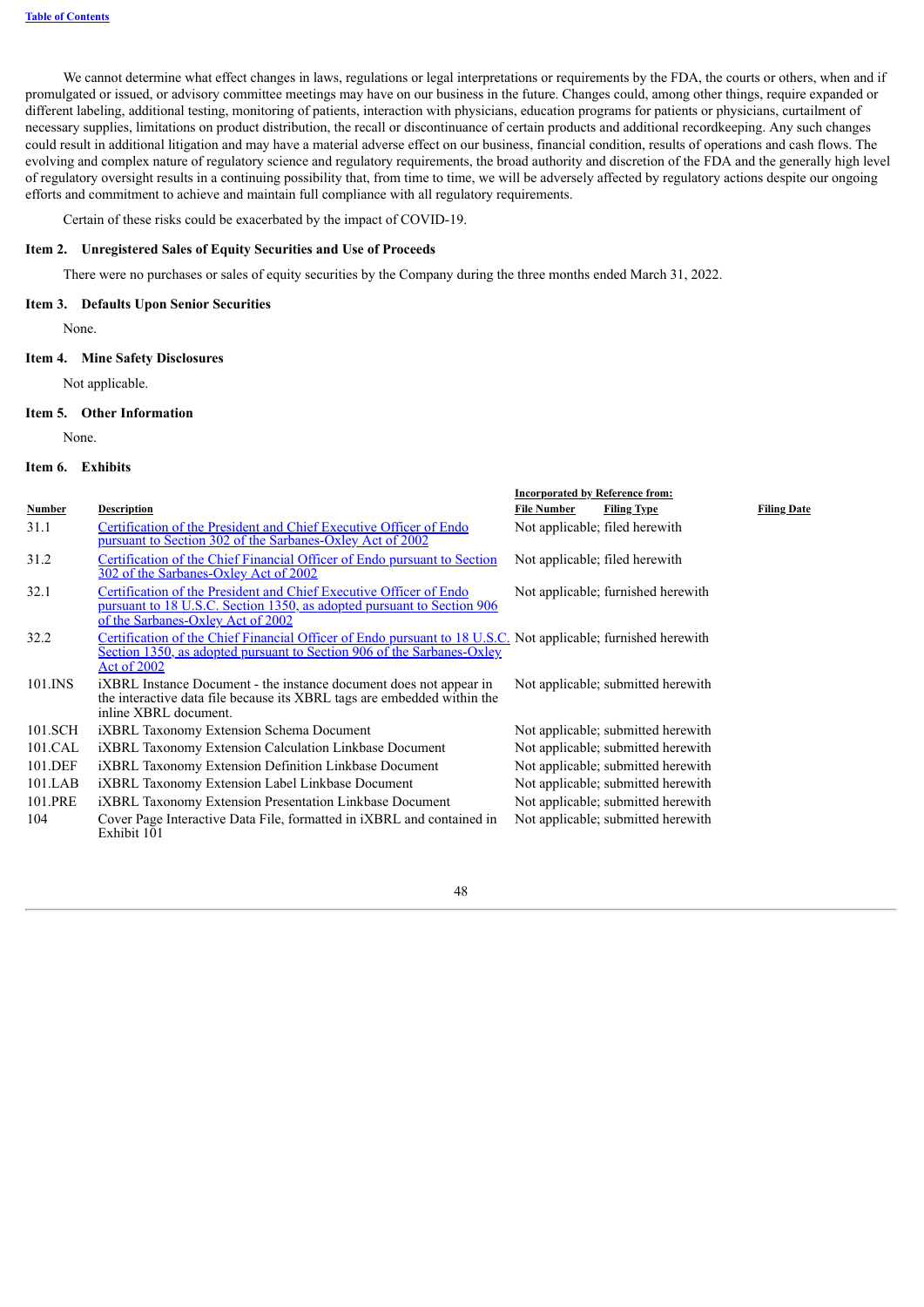### **SIGNATURES**

Pursuant to the requirements of Section 13 or 15(d) of the Securities Exchange Act of 1934, the Registrant has duly caused this report to be signed on its behalf by the undersigned, thereunto duly authorized.

### ENDO INTERNATIONAL PLC **(Registrant)**

/S/ BLAISE COLEMAN

Name: **Blaise Coleman**

Title: **President and Chief Executive Officer (Principal Executive Officer)**

/S/ MARK T. BRADLEY

Name: **Mark T. Bradley**

Title: **Executive Vice President, Chief Financial Officer (Principal Financial Officer)**

Date: May 6, 2022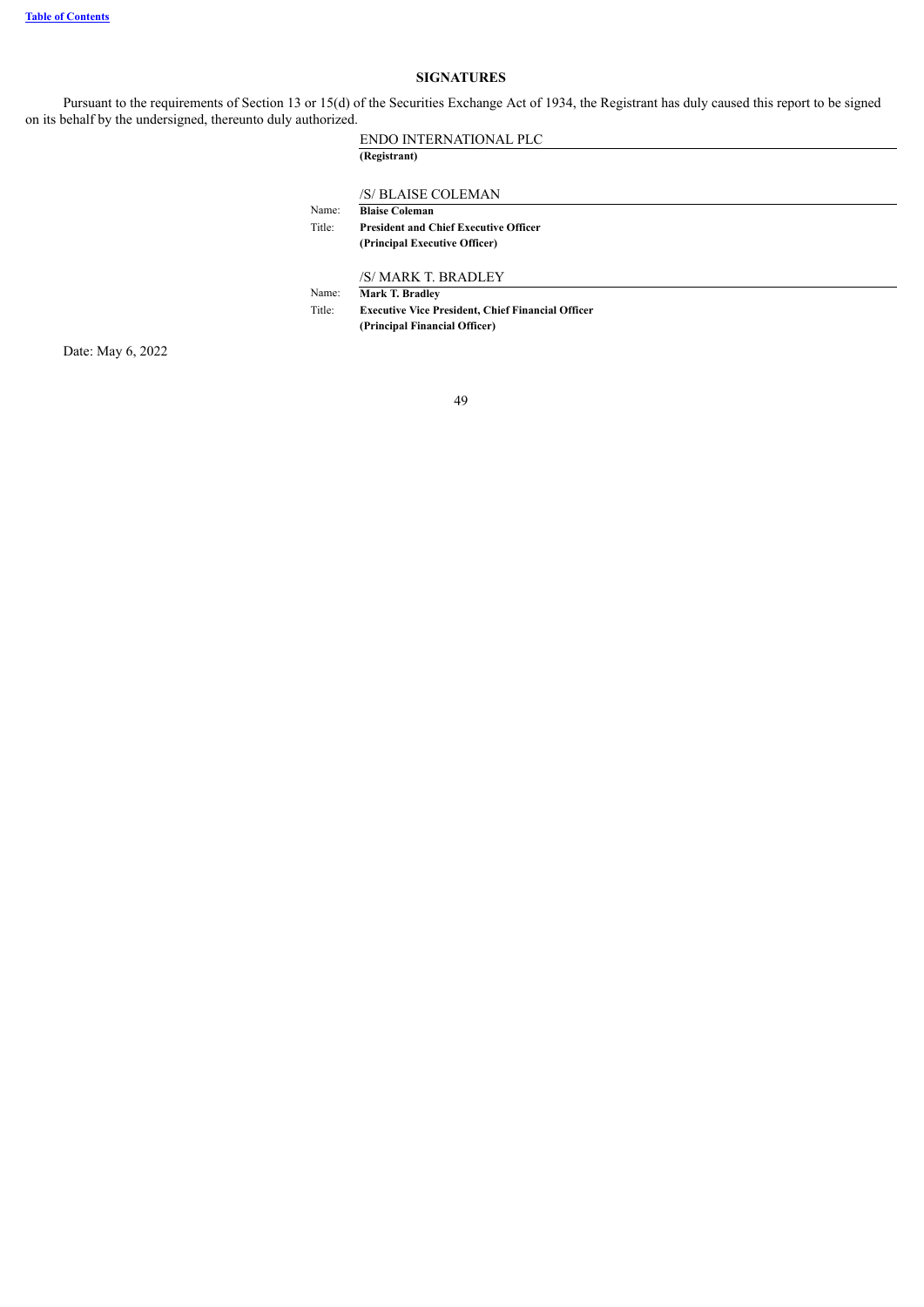# CERTIFICATION OF CHIEF EXECUTIVE OFFICER PURSUANT TO SECTION 302 OF THE SARBANES-OXLEY ACT OF 2002

<span id="page-53-0"></span>I, Blaise Coleman, certify that:

1. I have reviewed this quarterly report on Form 10-Q of Endo International plc;

2. Based on my knowledge, this report does not contain any untrue statement of a material fact or omit to state a material fact necessary to make the statements made, in light of the circumstances under which such statements were made, not misleading with respect to the period covered by this report;

3. Based on my knowledge, the financial statements, and other financial information included in this report, fairly present in all material respects the financial condition, results of operations and cash flows of the registrant as of, and for, the periods presented in this report;

4. The registrant's other certifying officer and I are responsible for establishing and maintaining disclosure controls and procedures (as defined in Exchange Act Rules 13a-15(e) and 15d-15(e)) and internal control over financial reporting (as defined in Exchange Act Rules 13a-15(f) and 15d-15(f)) for the registrant and have:

a) Designed such disclosure controls and procedures, or caused such disclosure controls and procedures to be designed under our supervision, to ensure that material information relating to the registrant, including its consolidated subsidiaries, is made known to us by others within those entities, particularly during the period in which this report is being prepared;

b) Designed such internal control over financial reporting, or caused such internal control over financial reporting to be designed under our supervision, to provide reasonable assurance regarding the reliability of financial reporting and the preparation of financial statements for external purposes in accordance with generally accepted accounting principles;

c) Evaluated the effectiveness of the registrant's disclosure controls and procedures and presented in this report our conclusions about the effectiveness of the disclosure controls and procedures, as of the end of the period covered by this report based on such evaluation; and

d) Disclosed in this report any change in the registrant's internal control over financial reporting that occurred during the registrant's most recent fiscal quarter (the registrant's fourth fiscal quarter in the case of an annual report) that has materially affected, or is reasonably likely to materially affect, the registrant's internal control over financial reporting; and

5. The registrant's other certifying officer and I have disclosed, based on our most recent evaluation of internal control over financial reporting, to the registrant's auditors and the audit committee of registrant's Board of Directors (or persons performing the equivalent functions):

a) All significant deficiencies and material weaknesses in the design or operation of internal control over financial reporting which are reasonably likely to adversely affect the registrant's ability to record, process, summarize and report financial information; and

b) Any fraud, whether or not material, that involves management or other employees who have a significant role in the registrant's internal control over financial reporting.

/S/ BLAISE COLEMAN

Blaise Coleman President and Chief Executive Officer (Principal Executive Officer)

Date: May 6, 2022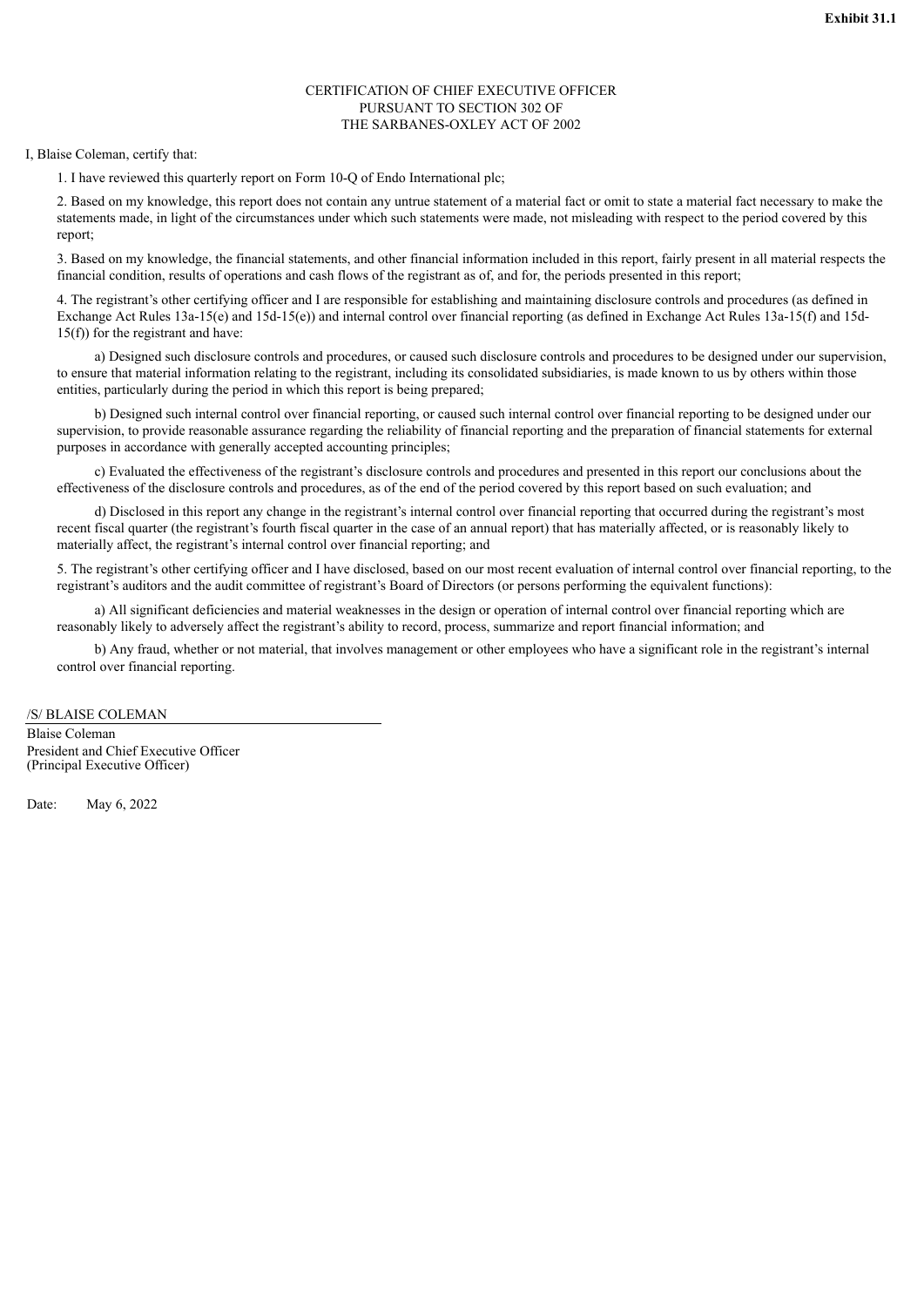# CERTIFICATION OF CHIEF FINANCIAL OFFICER PURSUANT TO SECTION 302 OF THE SARBANES-OXLEY ACT OF 2002

<span id="page-54-0"></span>I, Mark T. Bradley, certify that:

1. I have reviewed this quarterly report on Form 10-Q of Endo International plc;

2. Based on my knowledge, this report does not contain any untrue statement of a material fact or omit to state a material fact necessary to make the statements made, in light of the circumstances under which such statements were made, not misleading with respect to the period covered by this report;

3. Based on my knowledge, the financial statements, and other financial information included in this report, fairly present in all material respects the financial condition, results of operations and cash flows of the registrant as of, and for, the periods presented in this report;

4. The registrant's other certifying officer and I are responsible for establishing and maintaining disclosure controls and procedures (as defined in Exchange Act Rules 13a-15(e) and 15d-15(e)) and internal control over financial reporting (as defined in Exchange Act Rules 13a-15(f) and 15d-15(f)) for the registrant and have:

a) Designed such disclosure controls and procedures, or caused such disclosure controls and procedures to be designed under our supervision, to ensure that material information relating to the registrant, including its consolidated subsidiaries, is made known to us by others within those entities, particularly during the period in which this report is being prepared;

b) Designed such internal control over financial reporting, or caused such internal control over financial reporting to be designed under our supervision, to provide reasonable assurance regarding the reliability of financial reporting and the preparation of financial statements for external purposes in accordance with generally accepted accounting principles;

c) Evaluated the effectiveness of the registrant's disclosure controls and procedures and presented in this report our conclusions about the effectiveness of the disclosure controls and procedures, as of the end of the period covered by this report based on such evaluation; and

d) Disclosed in this report any change in the registrant's internal control over financial reporting that occurred during the registrant's most recent fiscal quarter (the registrant's fourth fiscal quarter in the case of an annual report) that has materially affected, or is reasonably likely to materially affect, the registrant's internal control over financial reporting; and

5. The registrant's other certifying officer and I have disclosed, based on our most recent evaluation of internal control over financial reporting, to the registrant's auditors and the audit committee of registrant's Board of Directors (or persons performing the equivalent functions):

a) All significant deficiencies and material weaknesses in the design or operation of internal control over financial reporting which are reasonably likely to adversely affect the registrant's ability to record, process, summarize and report financial information; and

b) Any fraud, whether or not material, that involves management or other employees who have a significant role in the registrant's internal control over financial reporting.

/S/ MARK T. BRADLEY

Mark T. Bradley Executive Vice President, Chief Financial Officer (Principal Financial Officer)

Date: May 6, 2022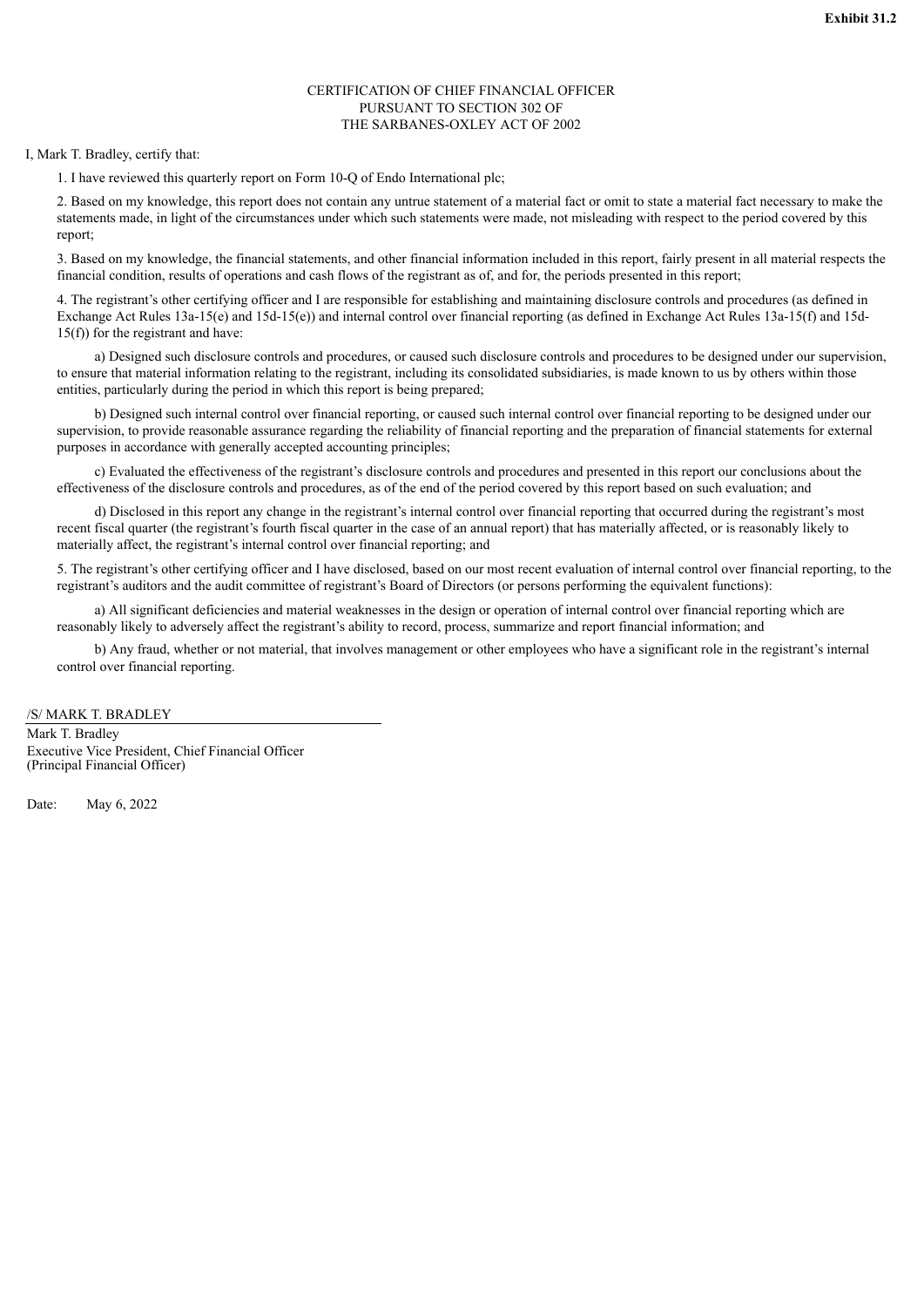# CERTIFICATION OF CHIEF EXECUTIVE OFFICER PURSUANT TO 18 U.S.C. SECTION 1350, AS ADOPTED PURSUANT TO SECTION 906 OF THE SARBANES-OXLEY ACT OF 2002

<span id="page-55-0"></span>I, Blaise Coleman, as President and Chief Executive Officer of Endo International plc (the Company), hereby certify, pursuant to 18 U.S.C. Section 1350, as adopted pursuant to Section 906 of the Sarbanes-Oxley Act of 2002, that:

(1) The Quarterly Report on Form 10-Q of the Company for the quarterly period ended March 31, 2022 (the Report) fully complies with the requirements of Section 13(a) or 15(d) of the Securities Exchange Act of 1934 (15 U.S.C. 78m); and

(2) The information contained in the Report fairly presents, in all material respects, the financial condition and results of operations of the Company.

### /S/ BLAISE COLEMAN

Name: Blaise Coleman Title: President and Chief Executive Officer (Principal Executive Officer)

Date: May 6, 2022

A signed original of this written statement required by Section 906 has been provided to, and will be retained by, Endo International plc and furnished to the Securities and Exchange Commission or its staff upon request.